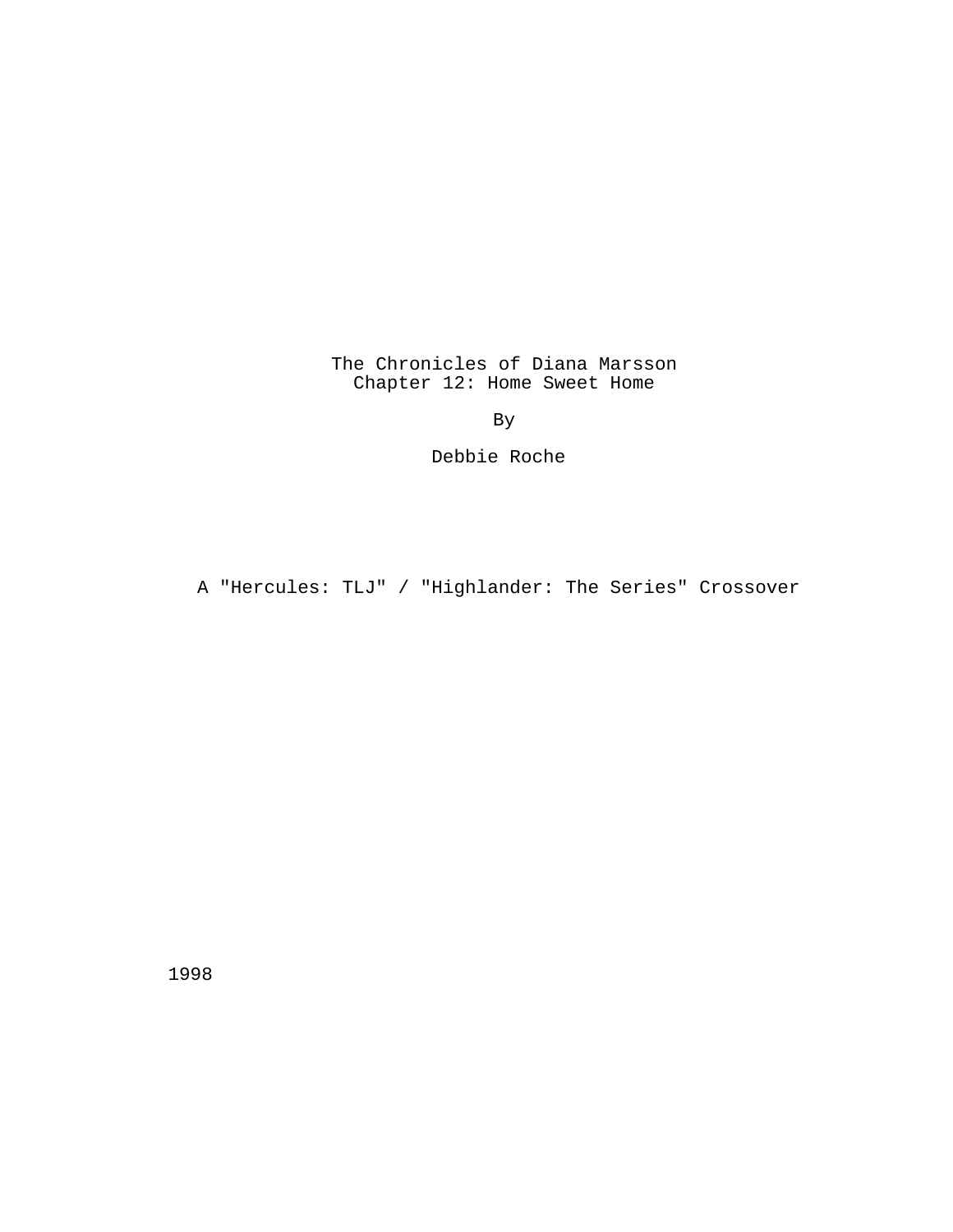#### **ANCIENT GREECE**

1 EXT: MOUNTAINS BEHIND HERCULES' HOUSE (LATE AFTERNOON) 1

DIANA and CLARK materialize. ARES isn't with them. DIANA mutters her line in a surprising tone.

#### DIANA

It worked.

Momentary pause. DIANA puts her hands in her pockets. She is checking to make sure the two items she brought with her are in there. They are. One item is THE CHRONICLE, the other we will learn about soon enough. CLARK looks around, trying to find ARES. He can't see him anywhere.

### CLARK

Mom, where's Ares?

DIANA doesn't seem the least bit concerned.

DIANA I don't know. Depends what he was thinking of while we were reciting The...

CLARK looks at her in shock and disbelief.

CLARK What? You never said...

DIANA looks at CLARK with a raised eyebrow.

# DIANA

Didn't I?

CLARK

No you...

CLARK thinks he has figured it out.

**CLARK** You planned this, didn't you?

Momentary pause. DIANA doesn't answer. CLARK knows he's right. But why is he with her? He wasn't thinking anything while they were chanting. Was he?

> CLARK Wait, why am I here? I don't think I was thinking...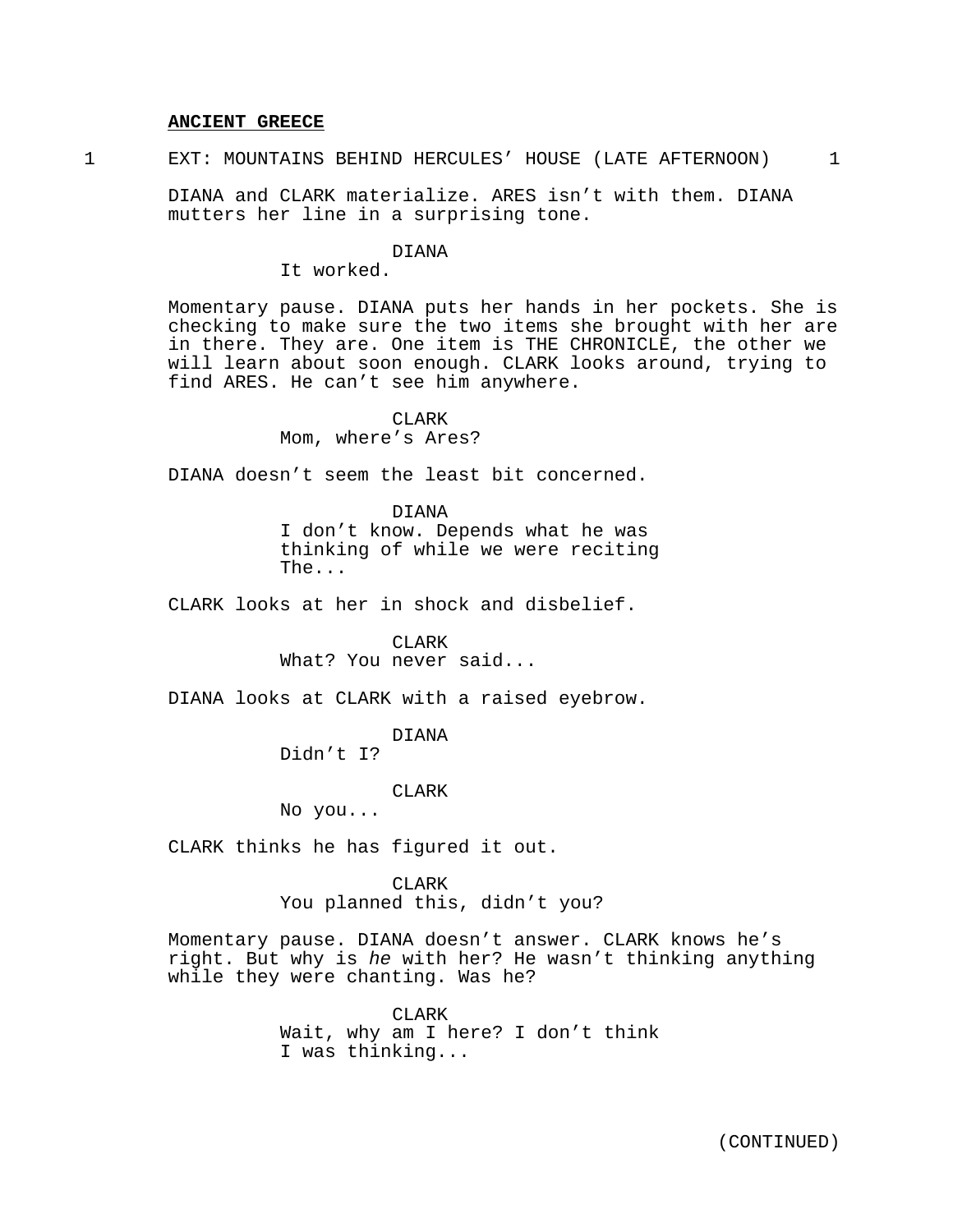DIANA You're here, because I pictured you here with me.

CLARK

Oh.

Momentary pause. CLARK looks around.

CLARK Why here? What's so special about...

# DIANA

Come on.

DIANA starts to head down the slope. CLARK follows.

DIANA There's someone I want you to meet.

CLARK raises an eyebrow in curiosity.

CLARK

Meet? (beat) Who?

DIANA

You'll see.

They head down.

CONTINUE TO:

2 HILLSIDE 2

After a few moments, CLARK addresses DIANA.

CLARK Why are we walking down this hill? Wouldn't it be easier if we just...

DIANA turns and gives him a look.

CLARK Okay. Sorry I asked. Walking's good.

They continue down the hillside.

JUMP TO: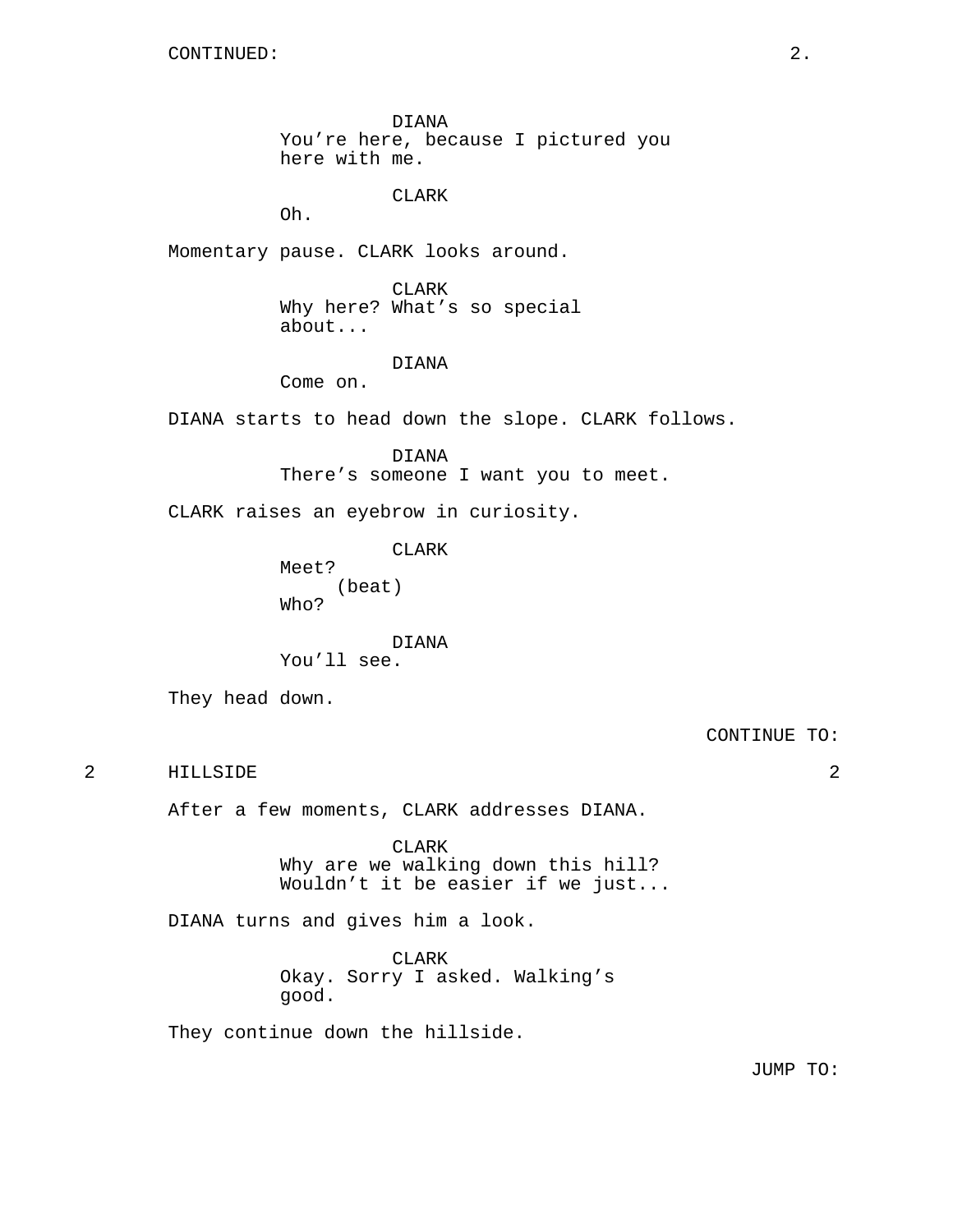# 3 ELSEWHERE: WARRIOR'S CAMP 3

Soldiers are sparring with each other, practicing. Two men are talking, the leader and the second in command.

> LEADER Tomorrow is the day. The day we have waited for. May Ares be on our side.

SECOND Ares has always been on our side.

As soon as the line is spoken, ARES materializes in the middle of the camp. He looks totally confused. He wonders where DIANA and CLARK are. Why are they not here? Did something go wrong? All the soldiers stop and look at him. The leader looks surprised and happy to see him.

#### LEADER

Ares!

The leader addresses his men.

LEADER Men, let this be a sign. Ares has graced us with his presence, on this the eve our greatest battle.

The men chant ARES' name.

MEN Ares! Ares! Ares!

ARES walks among the warriors, loving the praise he is getting. For the moment all other thoughts are gone from his mind. He basks in the praise of this band of warriors.

JUMP TO:

4 HERCULES' PLACE - FRONT YARD 4

HERCULES and METHOS are standing in the yard, talking. METHOS is setting off.

> METHOS My life has changed so much since last I seen you. I'd heard about Diana, and what Hera did. I... (beat) I came to see if needed anything.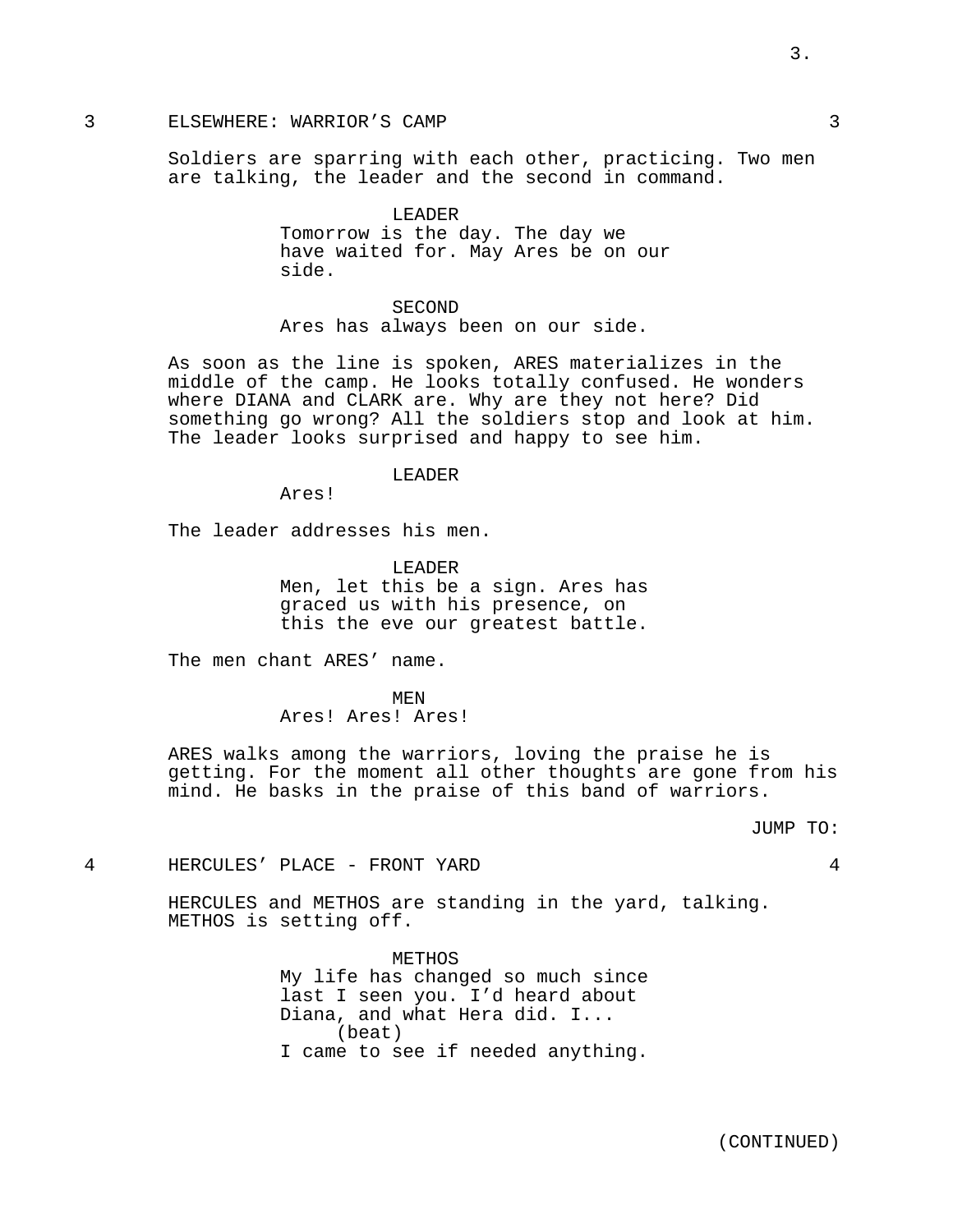HERCULES Thank you. She's only been gone two months, yet it seems like forever. I don't know what to do. Sometimes I just...

METHOS

Time heals all wounds, Hercules. In time you will be able to go on. Just give it time.

HERCULES Time. That's so easy to say, but...

METHOS I know. Easier said than done.

HERCULES

Right.

METHOS It's getting late, I ought to be going. I'll stop by next time I'm through.

HERCULES

Bye, Methos.

METHOS Bye, my friend.

METHOS walks off. HERCULES heads back to the house. CAMERA PANS off to the side.

PAN TO:

5 SIDE OF HOUSE 5

DIANA and CLARK are approaching. DIANA spots METHOS leaving and stops. CLARK stops too.

> DIANA Methos! Thank the gods he's...

CLARK looks around with a raised eyebrow.

CLARK

Methos? (beat) Where?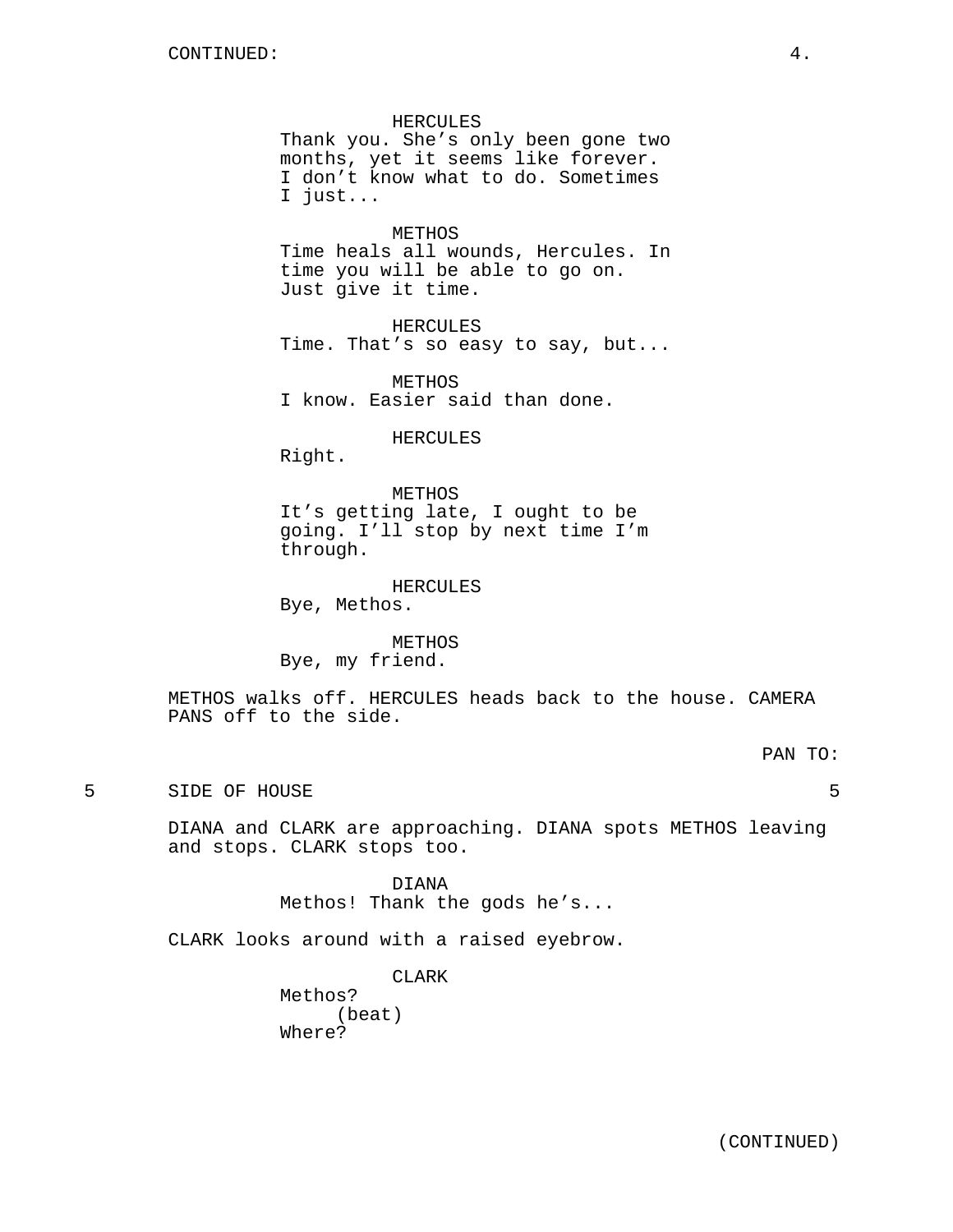DIANA points. CLARK follows her finger. DIANA takes something out of her pocket. It is a small package. The package has an LCD display on it. DIANA mutters the following line to herself.

#### DIANA

I hope this worked.

DIANA waves her hand over the display, and a figure appears. The figure is the number of seconds til February 25th, 2016 AD. (approx: 101,236,780,800) CLARK looks at DIANA and notices the package.

# **CLARK**

What's that?

#### DIANA

A message. When I tell you, I want you to find Methos and give this to him. Don't tell him who you are, just tell him to keep it with him till it reaches zero.

CLARK looks at her with a raised eyebrow.

**CLARK** 

What?

# DIANA

Just do it.

DIANA holds it out. CLARK takes it.

CLARK

Yes, mother.

CLARK puts it in his pocket. They continue to the house. CAMERA pans back to front of house.

#### PAN TO:

6 FRONT OF HOUSE 6

HERCULES puts his hand on the door, about to open it, when he hears someone approaching. He turns around and sees a woman, who looks like DIANA, with some guy, heading to the house. The guy looks familiar somehow, but he can't figure out how. HERCULES mutters the following line to himself.

> HERCULES Diana? It can't be.

DIANA smiles and yells HERCULES' name.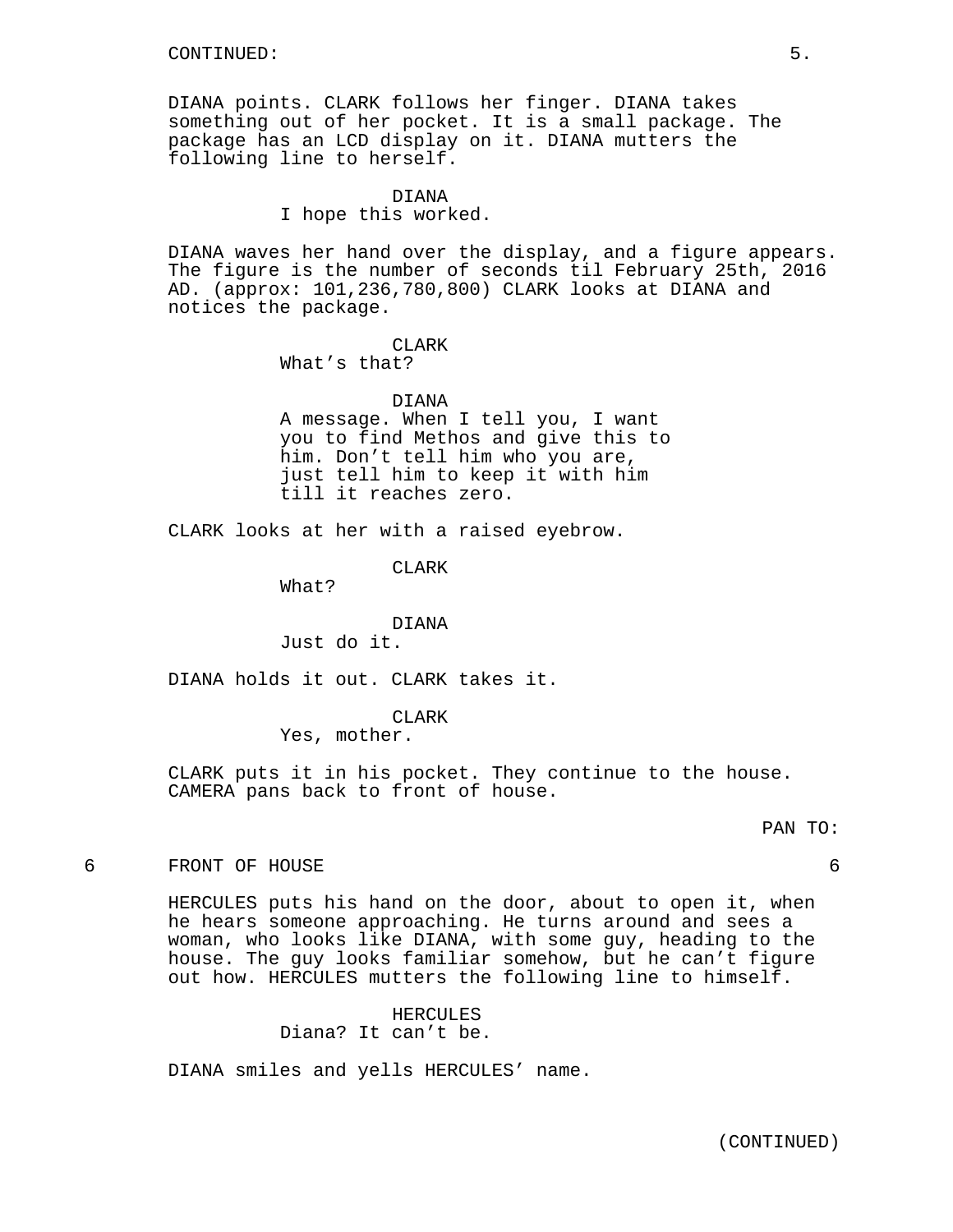DIANA

Herc!!!

CLARK is stunned.

CLARK

Herc?

DIANA runs to HERCULES.

HERCULES It is her? But how?

HERCULES goes to her. He picks her up, and swings her around. He kisses her. CLARK reaches them, and stands, watching, waiting for them to break it up. After a few moments, they break the kiss.

> DIANA Gods, how I've missed you.

DIANA hugs HERCULES' tightly for a few moments then breaks the hug and looks at him.

> DIANA You can't begin to understand how I've longed to be in your arms, feel your touch, I...

CLARK rolls his eyes in an "oh please" look.

HERCULES

I'm dreaming, right? This can't be. You...

DIANA You're not dreaming. I'm real.

HERCULES But how? You...

DIANA

I will explain everything later. First, there is someone I want you to meet.

DIANA looks at CLARK. HERCULES looks at CLARK. HERCULES' is still getting an "I know him" feeling.

> DIANA Clark, this is Hercules...

Momentary pause. CLARK offers his hand. HERCULES goes to take it.

(CONTINUED)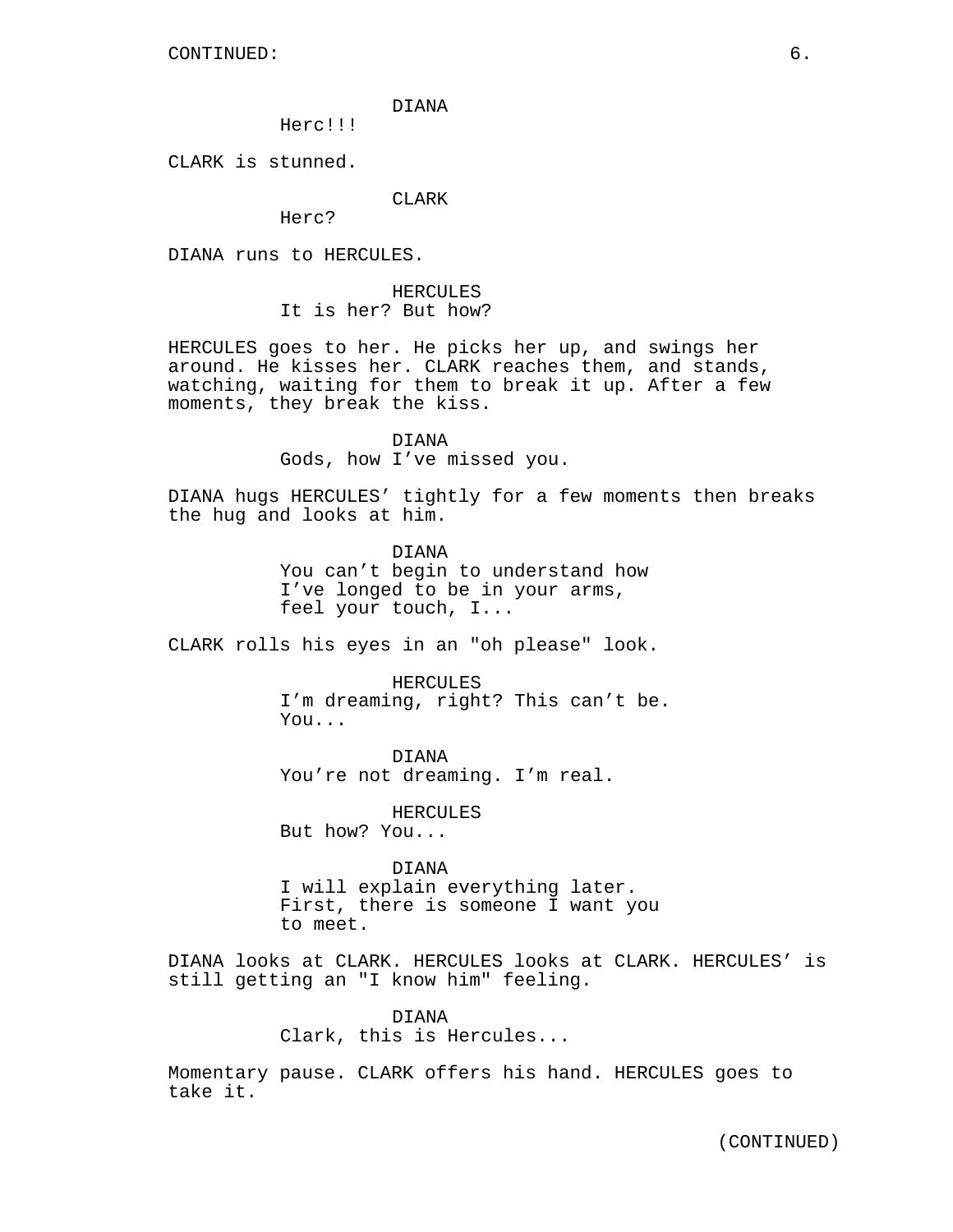DIANA ...your father. Herc, this is Clark, your son.

Both HERCULES and CLARK get a look on their faces and say their lines simultaneously.

#### HERCULES<sup>1</sup>

**CLARK** My father!

My son?

Momentary pause. HERCULES is confused. He looks from CLARK to DIANA.

> HERCULES You've only been gone two months, Diana. He looks about...

DIANA When Hera sent me back to the future, she didn't know I was pregnant. I didn't know I was pregnant. (beat) For years I tried to find a way back.

CLARK gives DIANA a look. He doesn't remember her trying find a way back. Then again, she might not have said anything to anyone if she was working on one.

#### HERCULES

Years?

DIANA Nothing worked. I'd given up.

Momentary pause. HERCULES is about to say something, but DIANA speaks before he can.

DIANA

Then, a few days ago, I found the answer. I found a way.

HERCULES looks at her with a raised eyebrow.

HERCULES Just how long have you been gone?

DIANA

27 years.

HERCULES is stunned. For him it's only been two months.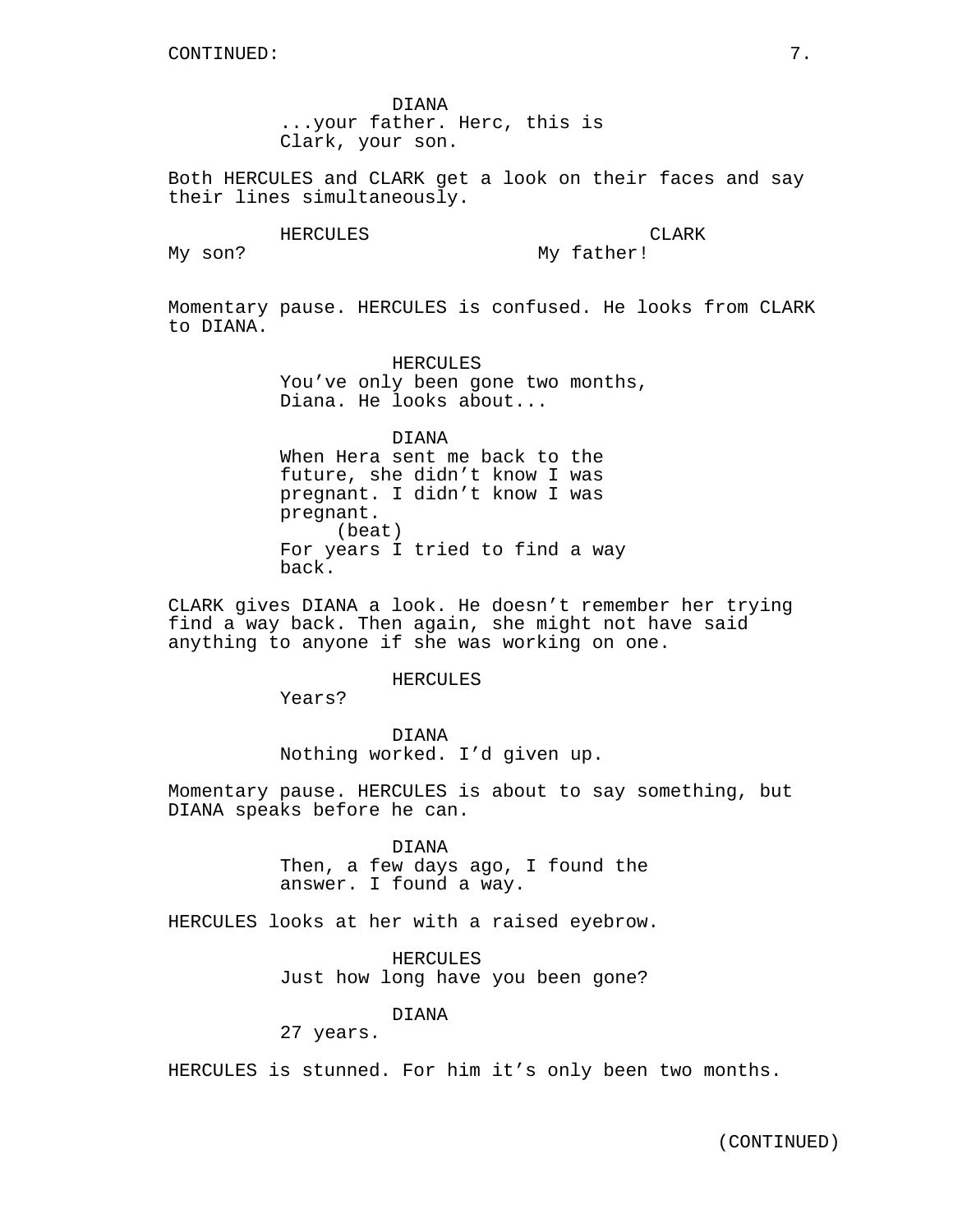HERCULES 27 years? But... you don't look a day older then when...

DIANA Let's go inside. I will explain everything.

DIANA gives CLARK a "now" look. CLARK nods and vanishes. HERCULES is stunned.

> HERCULES Where'd he... How'd he...

DIANA I will answer all your questions, inside. But first...

DIANA kisses him and pulls him real close.

#### JUMP TO:

7 ROADWAY 7

METHOS is walking down the road, whistling. CLARK materializes in front of him.

METHOS

Who are you?

CLARK Doesn't matter. This does.

CLARK offers him the package. METHOS stares at it, not knowing what it is.

> METHOS What is it?

CLARK All will be explained when the time comes. The contents of the package will be explained when those numbers...

CLARK points to the LCD display on the package. METHOS has never seen anything like it before.

> CLARK ...reach zero. You must keep it with you at all times. Never let it out of your sight.

CLARK vanishes. METHOS stares at the package again.

(CONTINUED)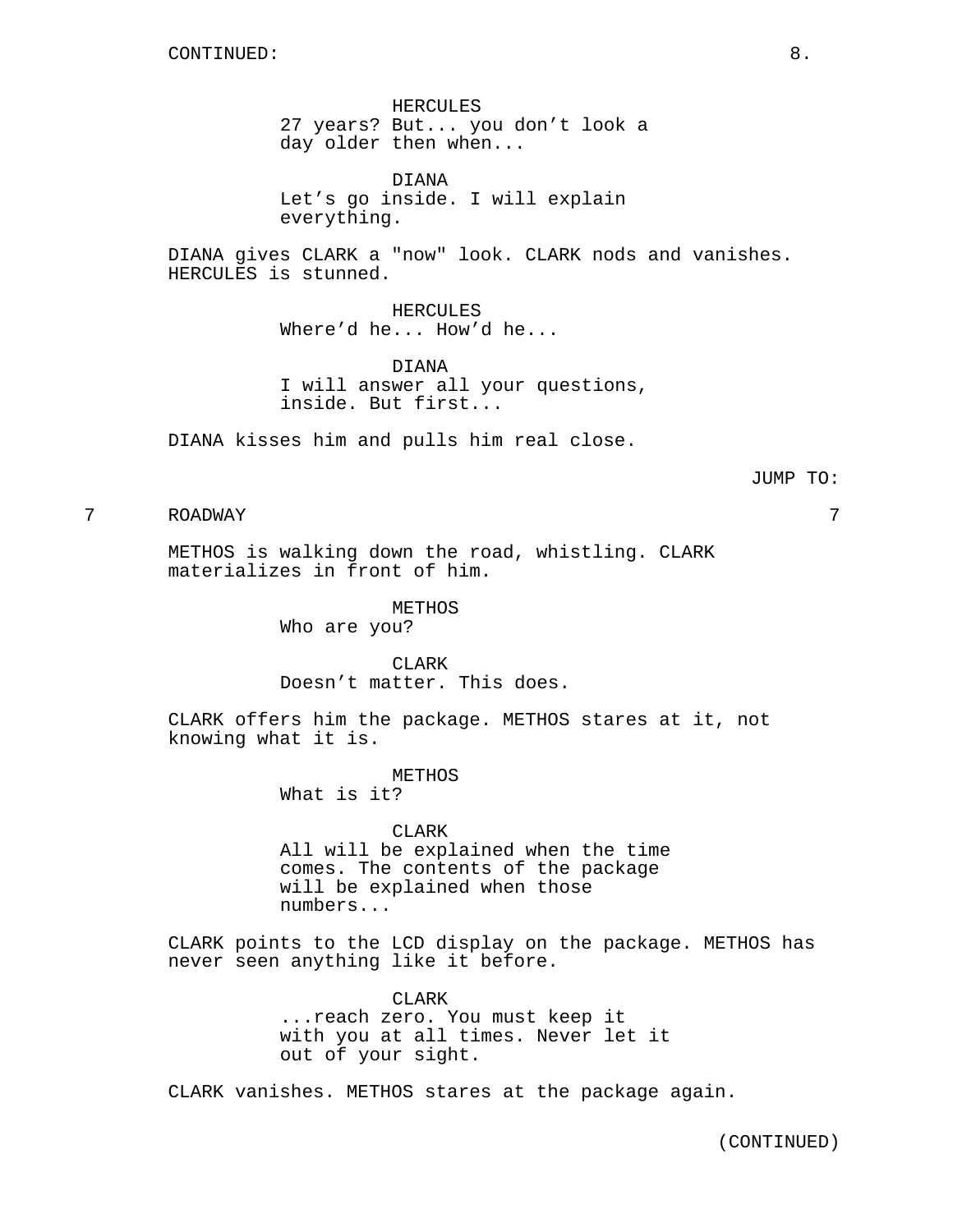METHOS I wonder what this is?

He looks to the spot where CLARK was standing.

METHOS Who was that? (beat) Could he have been a...

METHOS looks back at the device. He notices the numbers are going backwards.

> METHOS I wonder what this is counting down to? (beat) Well, whatever it is, it's a long way away.

METHOS puts the device in his bag and continues on his way.

JUMP TO:

#### **2 MONTHS LATER**

8 HERCULES' PLACE - BACK YARD (2 MONTHS LATER) 8

DIANA is in the yard. Someone materializes behind her. She tenses, knowing who it is, and, without turning around, addresses him.

> DIANA Ares, I was wondering when you'd show up.

ARES, who has been approaching her since he arrived, reaches her. He slips his arms around her waist, pulling her back towards him, as he whispers into her ear.

#### ARES

I've missed you.

DIANA gets out of his grasp and turns to him.

DIANA If you're here to ask me to take you back, the answer is no. (beat) I'm not ready.

Momentary pause. ARES is confused. He raises an eyebrow.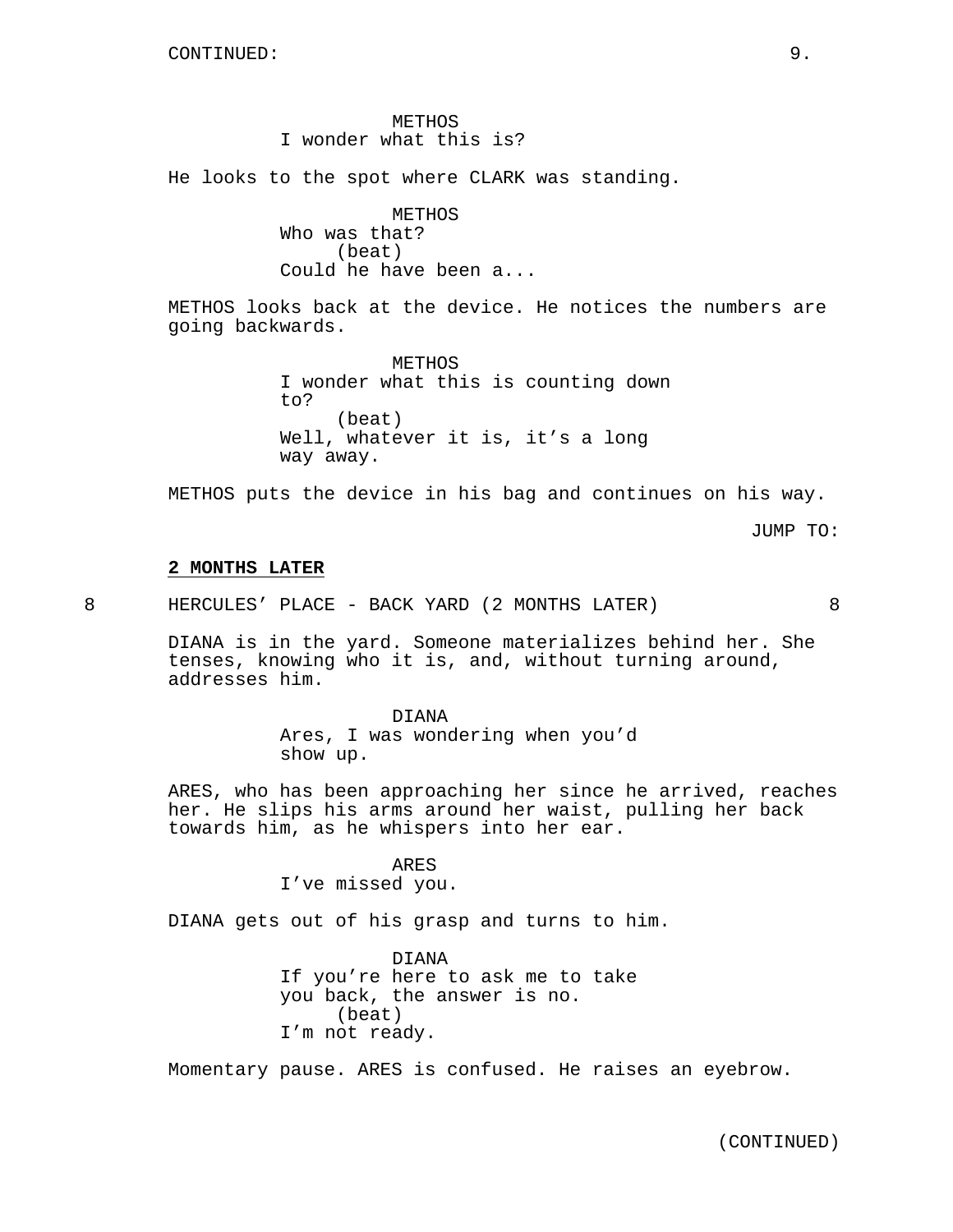ARES Back? What...

DIANA thinks he is playing games.

```
DIANA
```
Don't play coy with me, Ares. I know you too well. I am not ready to re...

She was about to say "return to the future" but stops. ARES looks at her. He is still confused. He gets a strange feeling from her. Something is different.

> ARES There's something different about you?

> > DIANA

Different?

ARES Yes. I'm not quite sure what it is, but...

DIANA Nice try. Don't try to change the subject. I'm the same Diana I've been for years. If you think...

ARES You're upset with me. Why?

Momentary pause. DIANA looks at him.

ARES Is it because I didn't come by sooner? (beat) I would have you know, but the war business has been so busy lately.

Now it is DIANA's turn to be confused. She's not sure what ARES is trying to pull.

DIANA

Sooner?

ARES I wanted to come the second I heard you were back. I wanted to...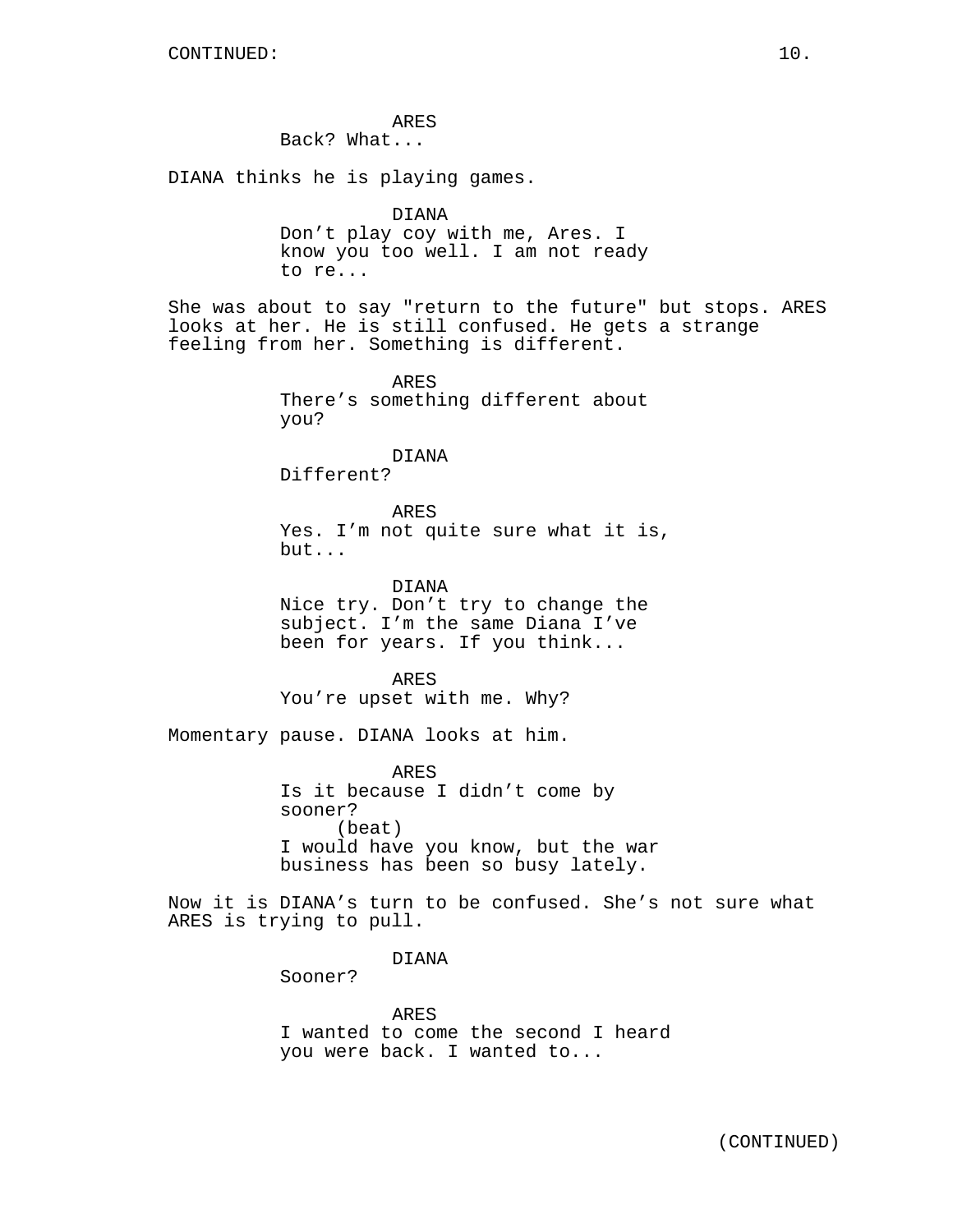DIANA The second I was back? Ares, what sort of game are you... DIANA stops as she realizes what is going on. DIANA Oh my god! ARES What? DIANA When... When was the last time you saw me? ARES 5 months ago. The day mother sent you home. DIANA The day I was sent... ARES Yes. I'd spent all day looking for you. I couldn't let you leave forever without telling you that... (beat) But I was too late. You were being dragged into the time-vortex as I arrived. ARES can tell from the look on her face, that something is wrong.

> ARES Why? What is it? You seem... concerned?

DIANA says the next few lines more to herself then to ARES. She sort of mutters, mumbles them. ARES of course hears her, but is confused. Their lines are said almost simultaneously. He questions her statements as she moves on to the next portion of her line.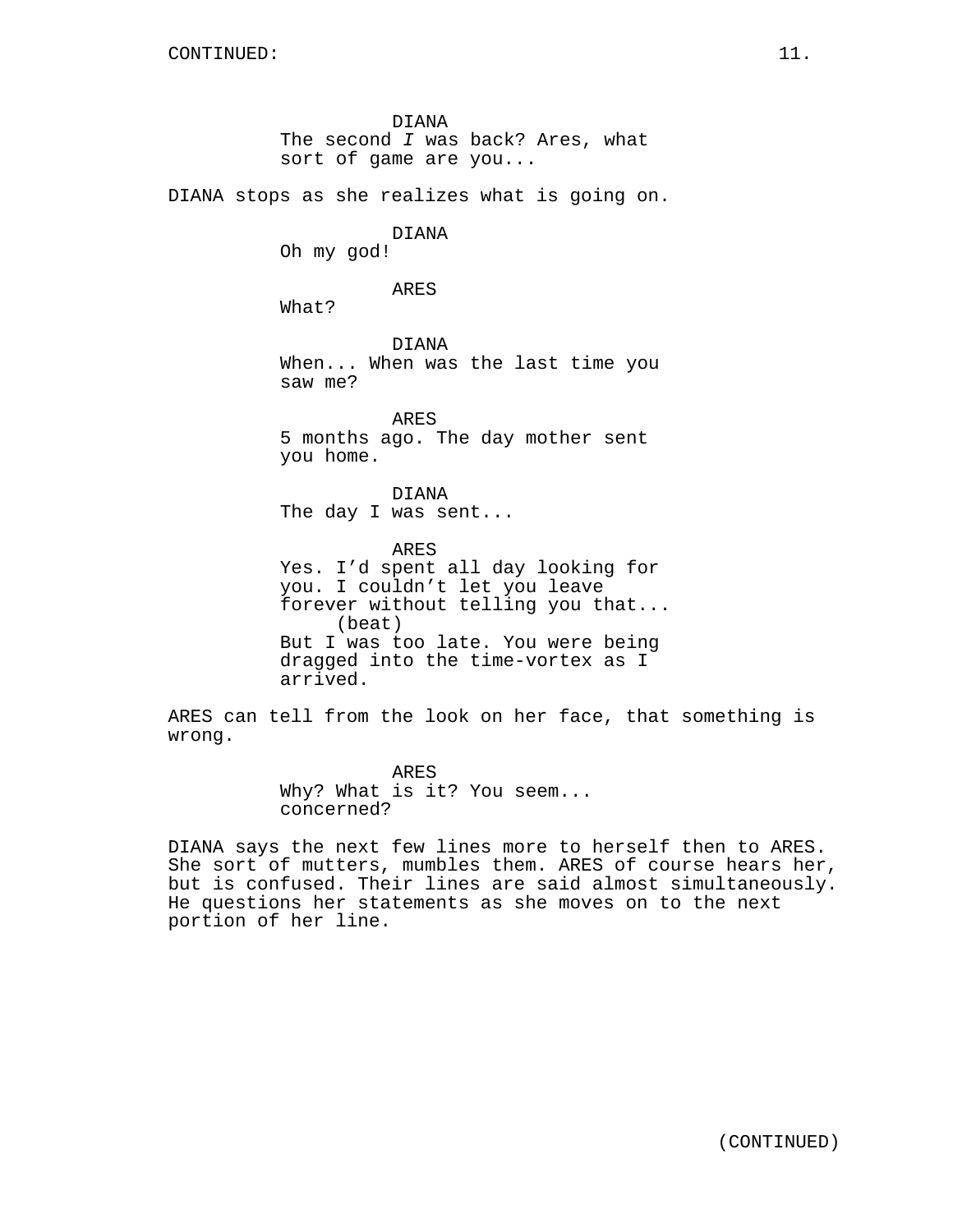DIANA (mutter) I never considered... Never thought... (beat) When we came back, I forgot that he'd be here already. I... (beat) I've got to find him. Warn him. (beat) I can't let the two of them meet. They can't.

ARES Considered what? (beat) Diana? (beat) We? ... Back? Diana, what are you... (beat) Find who? ... Warn who? (beat) Diana, what are you...

DIANA turns to ARES. He has a blank, very confused, look on his face. With a mere thought, DIANA vanishes.

### ARES

How'd she...

ARES realizes what the "feeling" he was getting from her was.

#### ARES

Of course! That's what's different about her. She's been immortalized. Someone immortalized her. But who? I wanted to do it. It was going to be my gift to her. Someday. When she realized she belonged with...

ARES realizes he has just answered his own question.

ARES

Someday...

He hears DIANA's voice in his head.

DIANA (VO) When we came back...

#### ARES

That's what she meant. I did immortalize her. In the future. Our future. I brought her back here. I...

He hears DIANA's voice in his head again.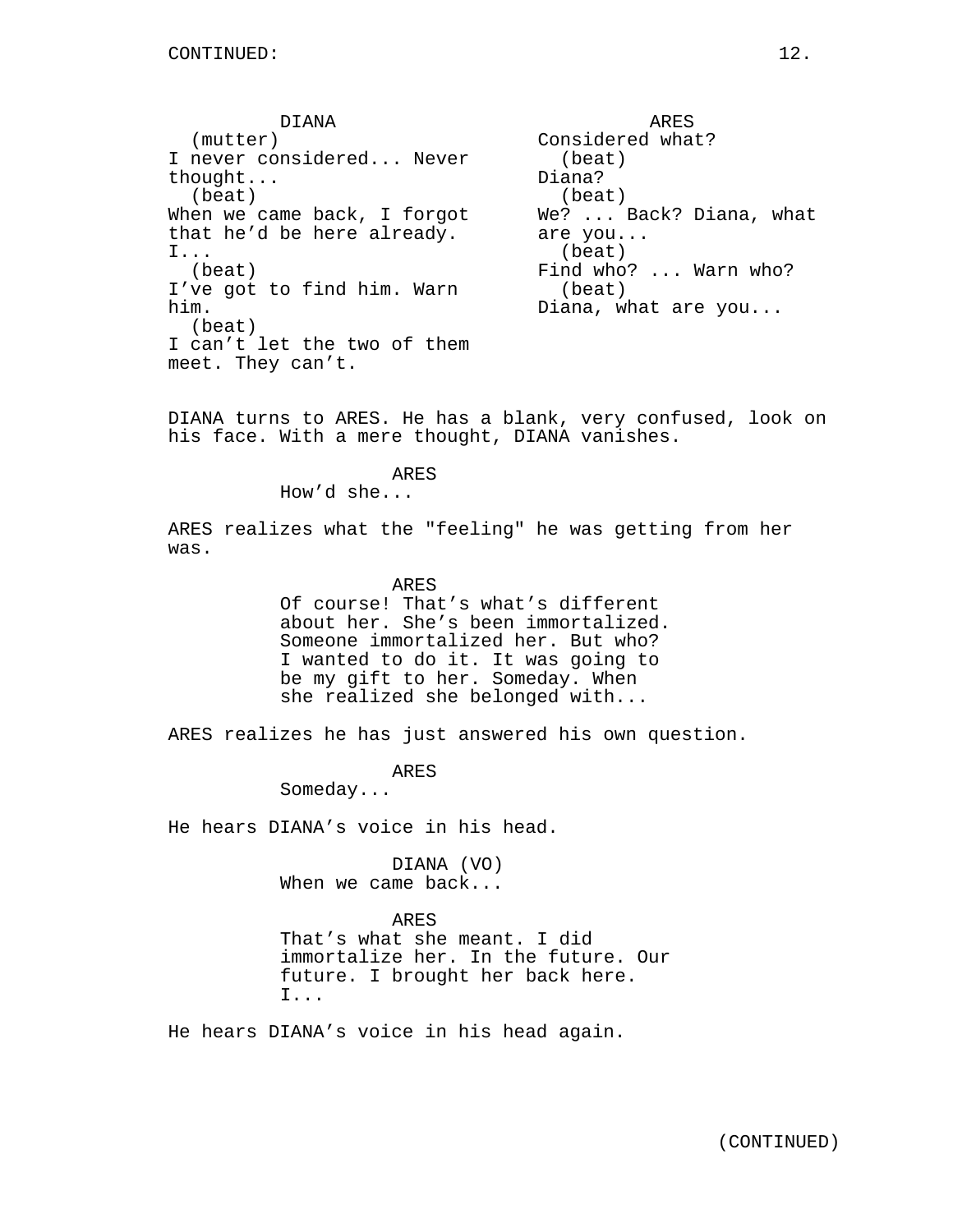DIANA (VO) ...he'd be here already. I... (beat) I've got to find him. Warn him. (beat) I can't let the two of them meet. They can't.

ARES She was talking about me. She's gone to warn the future me that there are two of us, but why?

ARES thinks about that for a few moments, then vanishes.

JUMP TO:

9 INT: ARES' PLACE 9

DIANA materializes. ARES is sitting in a chair. When she arrives, he rises and approaches her. She heads toward him.

> ARES Diana, my sweet. Nice of you to drop in.

DIANA We need to talk.

ARES' mood changes. He appears to be upset, angry.

ARES You bet we do.

DIANA gives him a look. ARES starts to circle her.

ARES Tell me, was it all a lie?

DIANA Was what a lie?

ARES Were you really playing me for a fool all those years?

DIANA has no idea what he is talking about.

ARES Did you ever really love me?

(CONTINUED)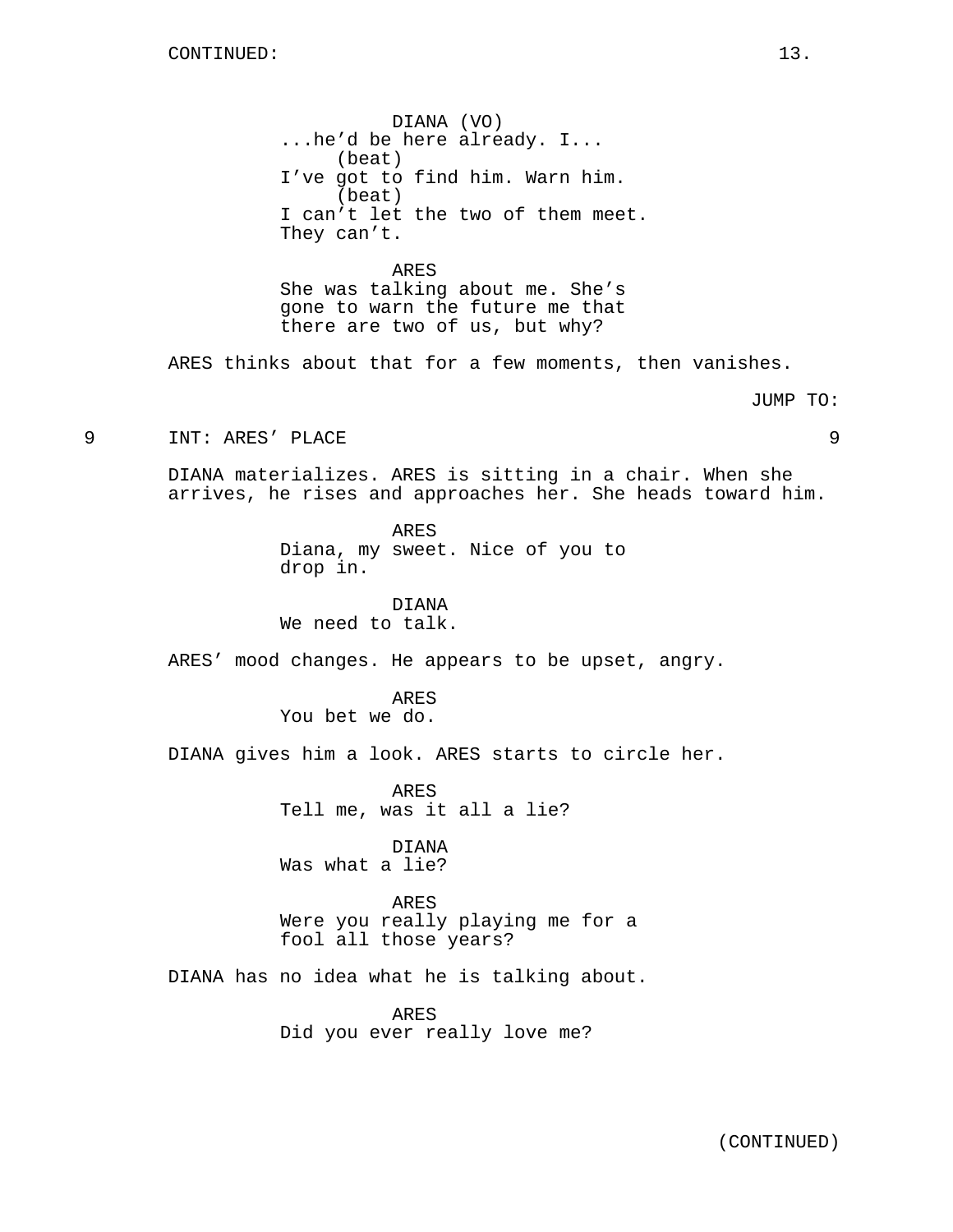DIANA What's gotten into you?

ARES I've had a lot of time to think since we came back.

Momentary pause. ARES is behind her, he leans over and whispers in her ear

> ARES I noticed how you went straight to my little brother. Never once called, or tried to find out if I was okay.

Momentary pause. He continues circling her.

ARES

I'm hurt, D. Really hurt. I thought I meant something to you. I...

DIANA I'm sorry. I should have...

ARES So, tell me. Has my little brother gotten tired of you already? (beat) Or are you longing for my touch?

DIANA I'm not in the mood for games, Ares. We really need to talk.

ARES You know I'm always here for you.

ARES runs his fingers though her hair.

ARES You miss me, don't you? (beat) Admit it. You want to go where only I've taken you. You...

DIANA looks at him, real serious.

DIANA I'm serious Ares! We've got a problem.

ARES can tell she is serious.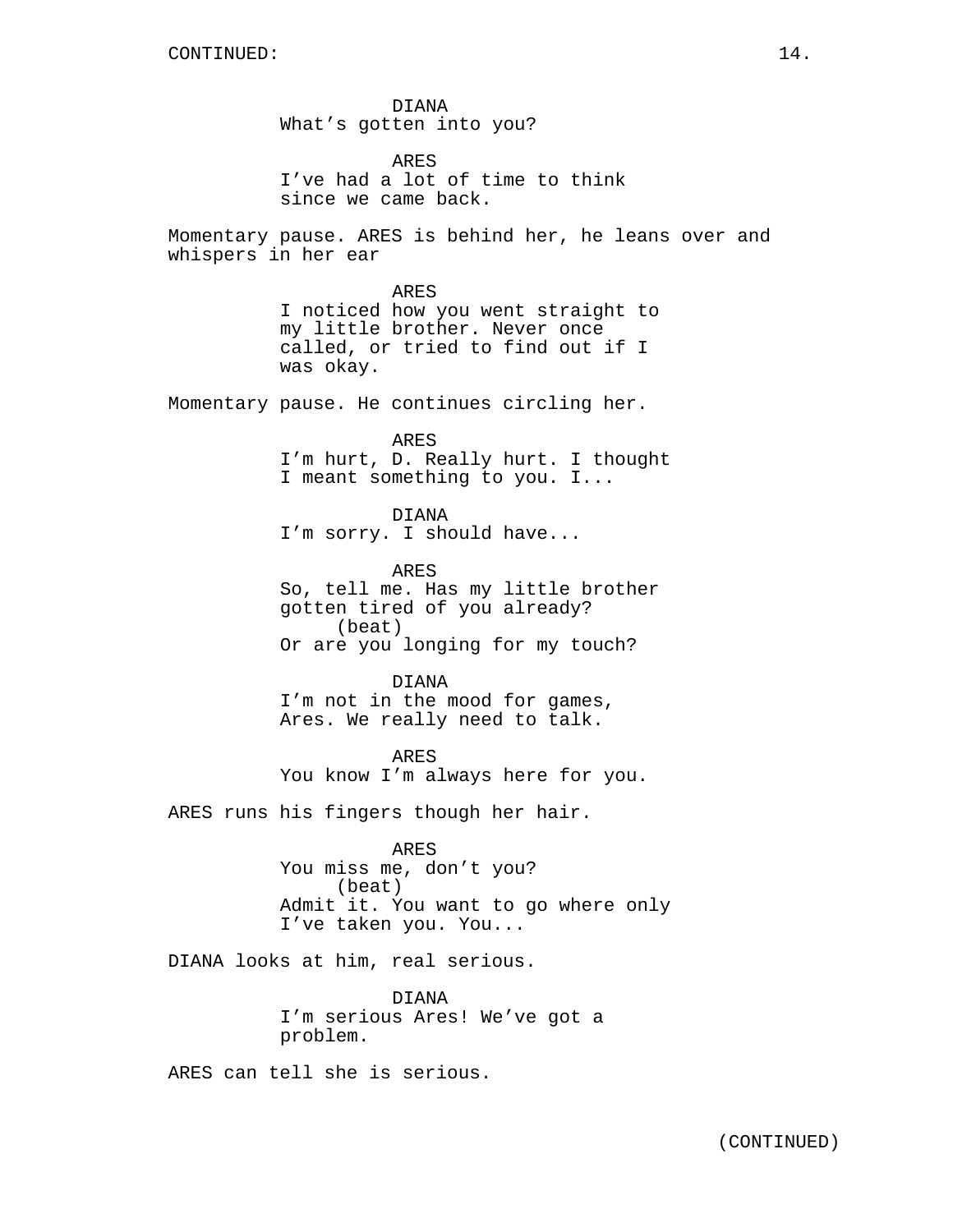ARES A problem? What sort of problem?

DIANA When we returned here, there was one thing I'd forgotten to take into consideration.

ARES Which is?

DIANA

You.

ARES (laugh)

Me?

DIANA

Yes. You. You are from this time. You exist in the here and now. (beat) So, when I brought you, the future you, here, there was already a you, the present you, here.

ARES Are you saying that there are...

DIANA Yes. There are currently two of you, here, now.

ARES Well, that explains it. I was wondering why people were claiming I was places I wasn't.

DIANA Damn it, Ares! Listen to me.

ARES doesn't understand what the big deal is.

### ARES

Diana, my dear, I don't see the problem. They say two are better than one.

DIANA No. No. Not in this case. Ares, you... you don't understand.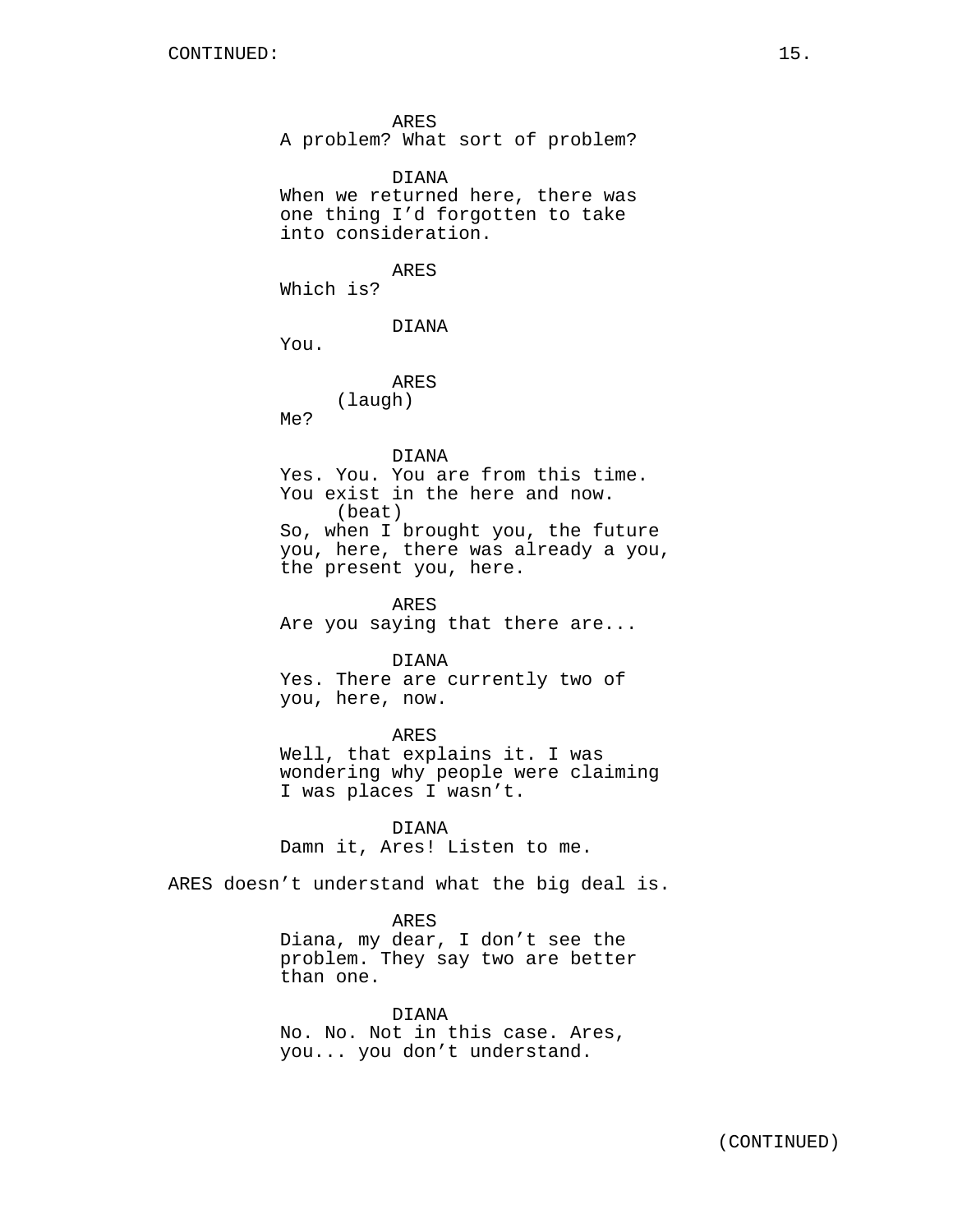ARES Understand what? Enlighten me. Why is this a...

DIANA Temporal Physics.

ARES

What?

Momentary pause.

DIANA The basic rule of temporal physics states that, the same matter can not occupy the same space at the same time.

ARES looks totally confused.

ARES Which means, what, exactly?

DIANA You and he can never be in the exact same spot at the exact same time.

ARES O-kay. Then we won't be.

DIANA How can you be sure?

Momentary pause. ARES puts his hands on her shoulders.

ARES Diana, calm down. What's the worst that could happen?

DIANA If you should touch him...

DIANA pauses, not wanting to think of the result. ARES prompts her to continue.

> ARES If I should touch him...

DIANA can't do it. She can't bring herself to say it.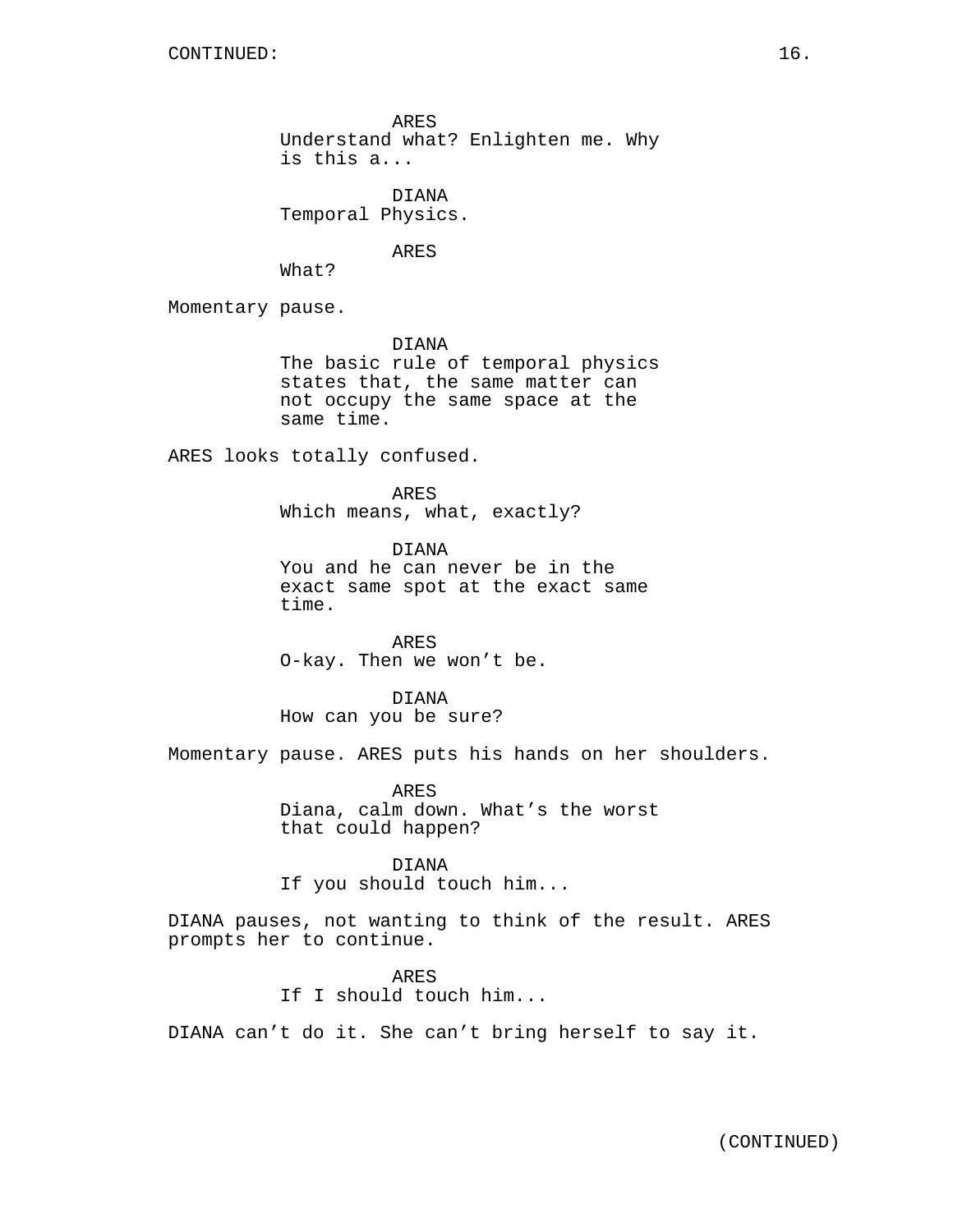ARES What? What would happen? (beat) Diana, what? Momentary pause. DIANA You... You... (beat) You would... Momentary pause. ARES Would what? DIANA Cease to exist. That gets his attention. That sounds real bad. ARES Cease to exist? DIANA Yes. Both of you. ARES takes a deep breath. ARES Then we will never meet. Simple. DIANA You forget how well I know you. Both of you. Neither of your egos will let the other live. One day you will confront each other. ARES So? DIANA When you fight him... Don't touch him. Use your sword, your powers, anything. But never physically touch him. ARES

Diana, I think you are...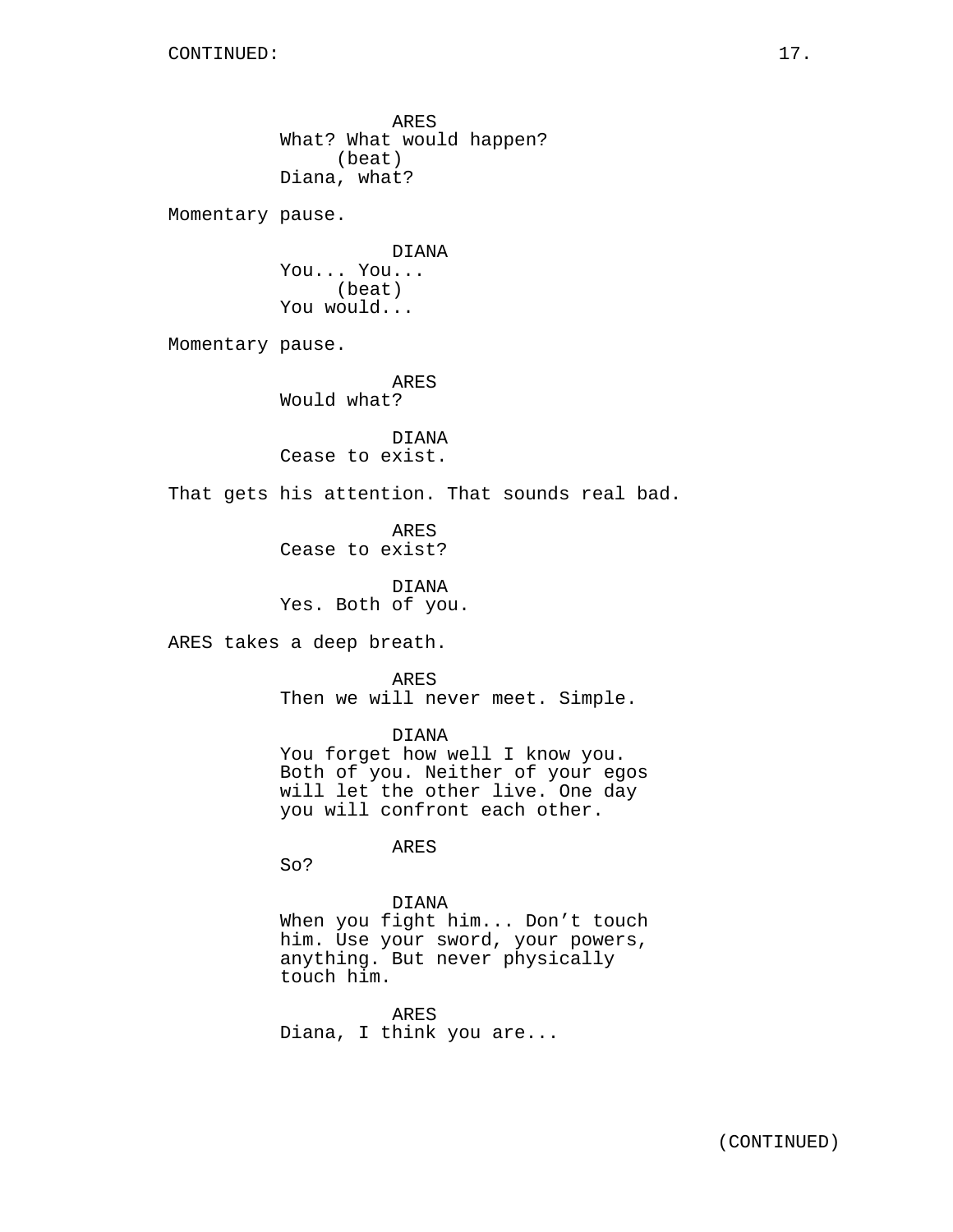DIANA Ares, please. Trust me. I know what I'm talking about.

Momentary pause. ARES wonders if he could have been wrong. DIANA is acting like she truly cares. Maybe it wasn't all an act. Maybe it was real.

> ARES Well, maybe I was wrong.

DIANA is confused.

DIANA Wrong about what?

ARES

You.

#### DIANA

Me?

ARES You really do care, don't you. You...

DIANA Of course I do. Don't ever doubt it.

ARES raises a hand to the side of her face. Their eyes lock. He kisses her. After a few seconds they break the kiss and she looks at him.

> DIANA Promise me, okay? Just promise me, that when you meet...

> > ARES

If we meet.

DIANA When you meet, you will take my advice?

ARES No touching. Got it.

DIANA

Promise.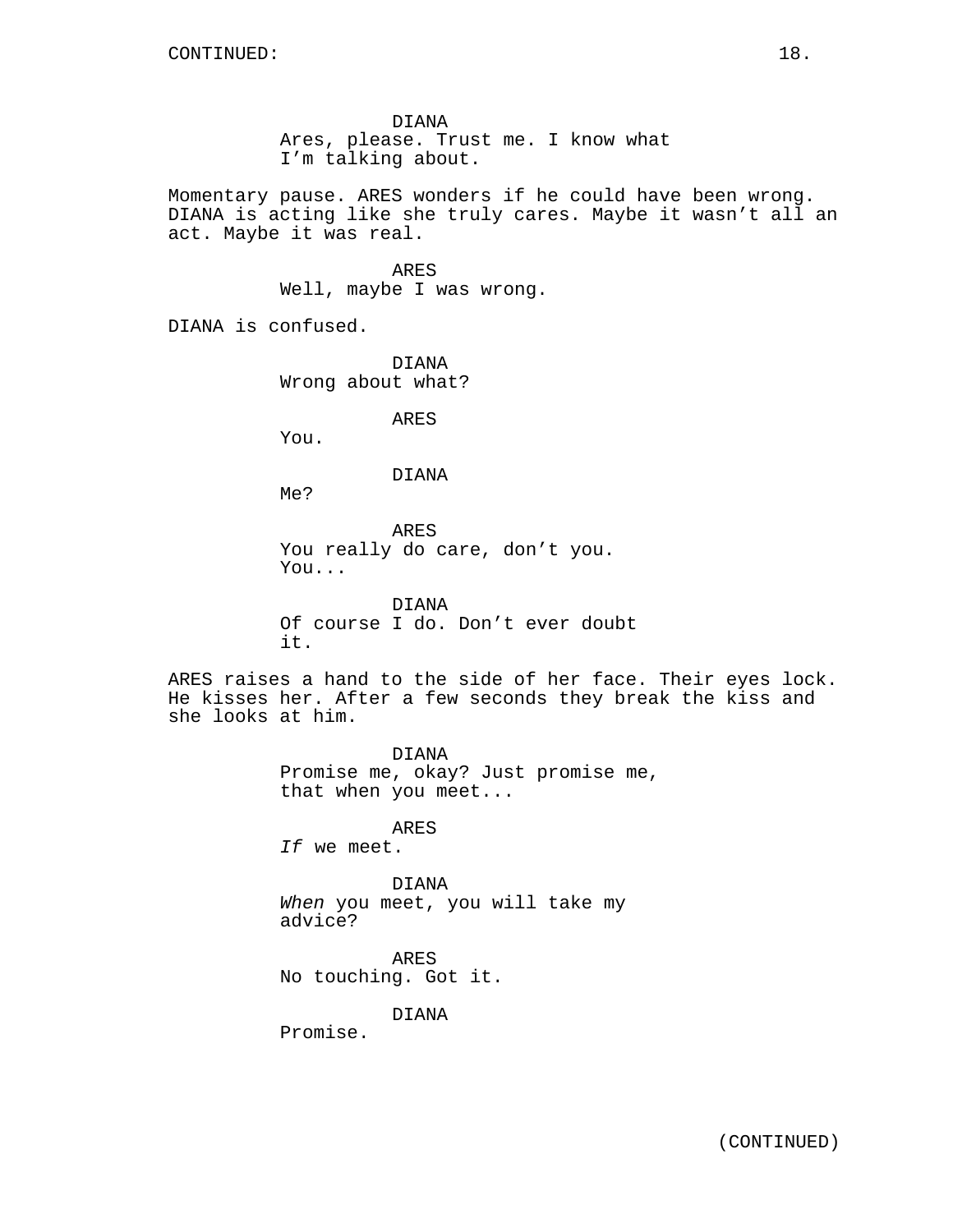ARES

I promise.

DIANA You mean it, right? You're not just humoring me?

ARES I said, I promise.

ARES looks at her.

ARES If you know me as well as you claim, then you know I don't want to die. Not after all...

DIANA Okay. I believe you.

Momentary pause. ARES looks at her. He wants her. He wants to just take her in his arms and make love to her. She notices the look in his eye. Part of her would love to stay and have him take her as only he can. But the other part wants to get out of there before it is too late.

> DIANA I've got to get back, so... Be careful, okay?

ARES Of course.

Momentary pause.

DIANA

Bye.

ARES

Bye.

DIANA vanishes. ARES stares at the spot where she was for a few moments, then looks around.

> ARES Two of me, eh?

ARES paces the room.

ARES

Hmmm. If I remember correctly, I was pretty hotheaded and full of myself now.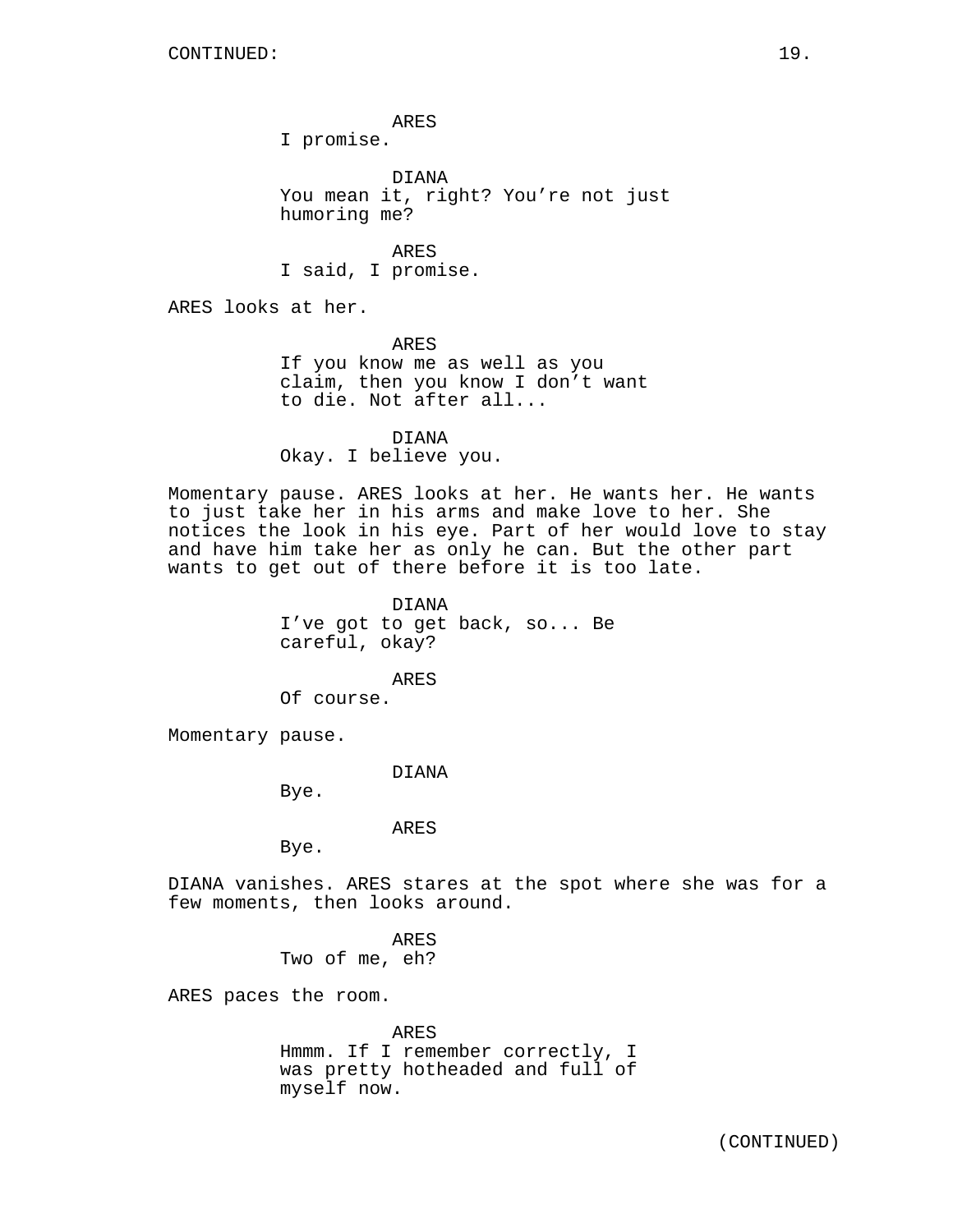(beat) I should easily be able to defeat myself. I'll know every move he's about to make, before he makes it. (beat) This will be far too easy. I'll put out the word that there is an impostor. A ruthless god, claiming to be me. A god out for revenge. I'll say he is a good impostor, because he not only looks like me, but he knows everything about me. There will be no way to tell he isn't me. I'll have my best men hunt him down. (beat) But I'm going to need a way for them to know that they have found the fake. (beat)(think) How to do it. How... (beat) Maybe a phrase, or a password. Something he doesn't know. Something...

DISCORD and STRIFE materialize in the room. They are surprised to see ARES here.

> STRIFE How'd you... What are you...

ARES turns and zaps STRIFE, sending him across the room. STRIFE lands and looks at ARES.

> STRIFE What was that for?

ARES looks at him with a raised eyebrow.

ARES Do I need a reason? Your very being here is reason enough.

DISCORD can tell that something is on her brother's mind. STRIFE picks himself up and heads back to DISCORD.

> DISCORD What is it, brother? What has you so...

ARES decides to test his plan on these two.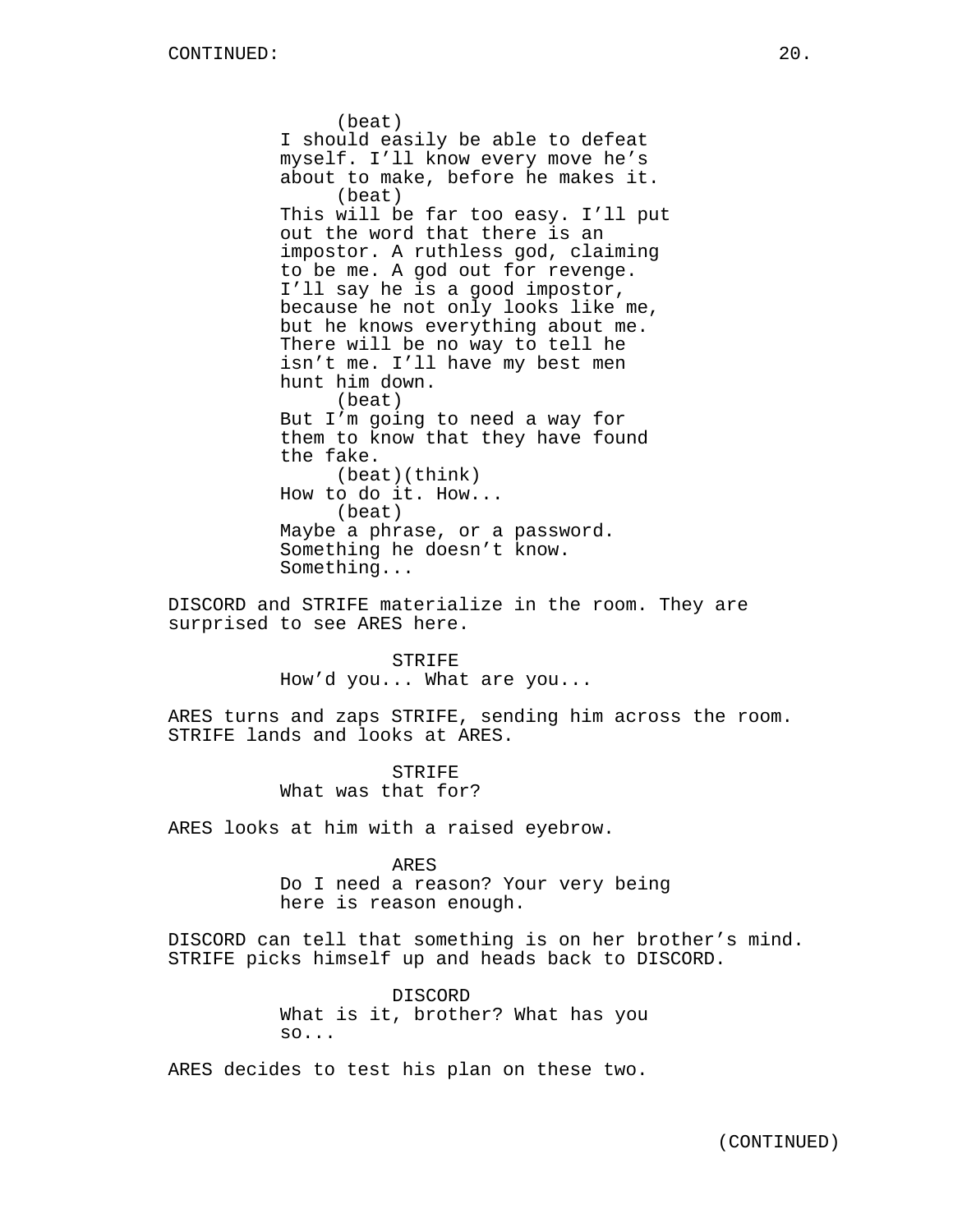ARES There is an impostor out there.

# STRIFE

An impostor?

ARES

Yes. An evil, manipulative god, who is claiming to be me. He even looks like me.

DISCORD Well that explains why we thought you were in Argos.

ARES looks at her with a raised eyebrow.

ARES Argos? Why would I...

# STRIFE

Who is he, Uncle? What are you planning to do to him? How can...

ARES turns to him, and sends him flying across the room again.

#### ARES

I'm thinking.

DISCORD goes to ARES. She massages his shoulders. STRIFE picks himself up and brushes himself off.

#### DISCORD

You're so tense, brother, dear. Relax. Let me help you take your mind off...

ARES Thanks sis, but...

ARES removes her hands from him.

ARES ...no thanks. I need a plan.

DISCORD Can we help?

ARES This guy is too perfect. He knows everything about me. If you met him, you'd never know he wasn't me.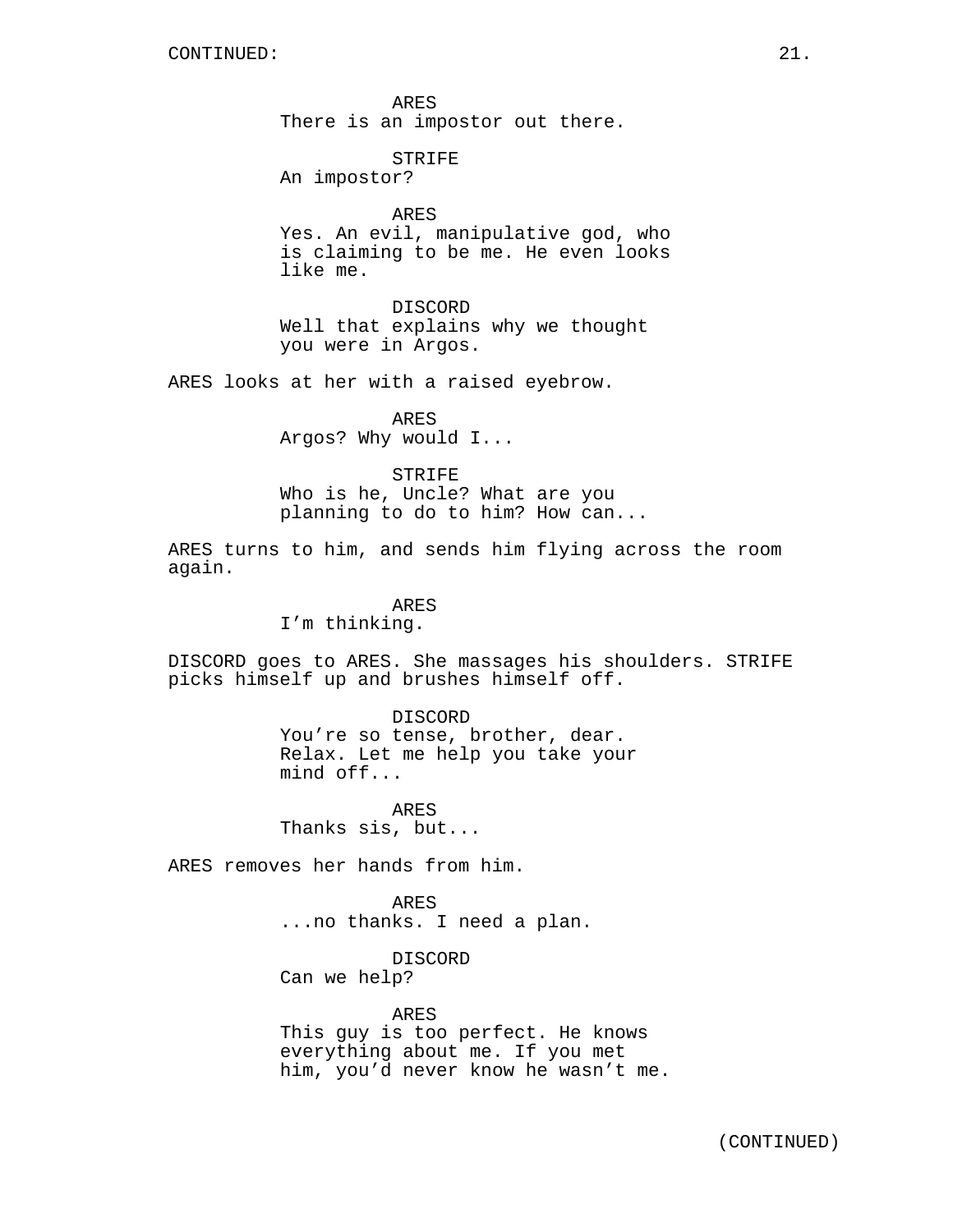DISCORD That's impossible. No one is that good.

ARES Oh really.

ARES turns to STRIFE, who has just reached them.

ARES Strife! Go to him. Go see him. Then come back and explain to...

ARES looks at DISCORD.

ARES ...Discord here, just how perfect he is.

STRIFE Why me, Unc? Can't...

ARES turns and glares at STRIFE.

ARES That wasn't a request. (beat) Do it!

STRIFE Yes, Uncle.

STRIFE vanishes. DISCORD returns to massaging ARES. This time he doesn't stop her.

> DISCORD Must you be so hard on him?

ARES Sis, he's an accident waiting to happen.

#### DISCORD

But...

ARES He never gets anything right.

DISCORD He's just a kid, brother dear. Give him time. He'll get better.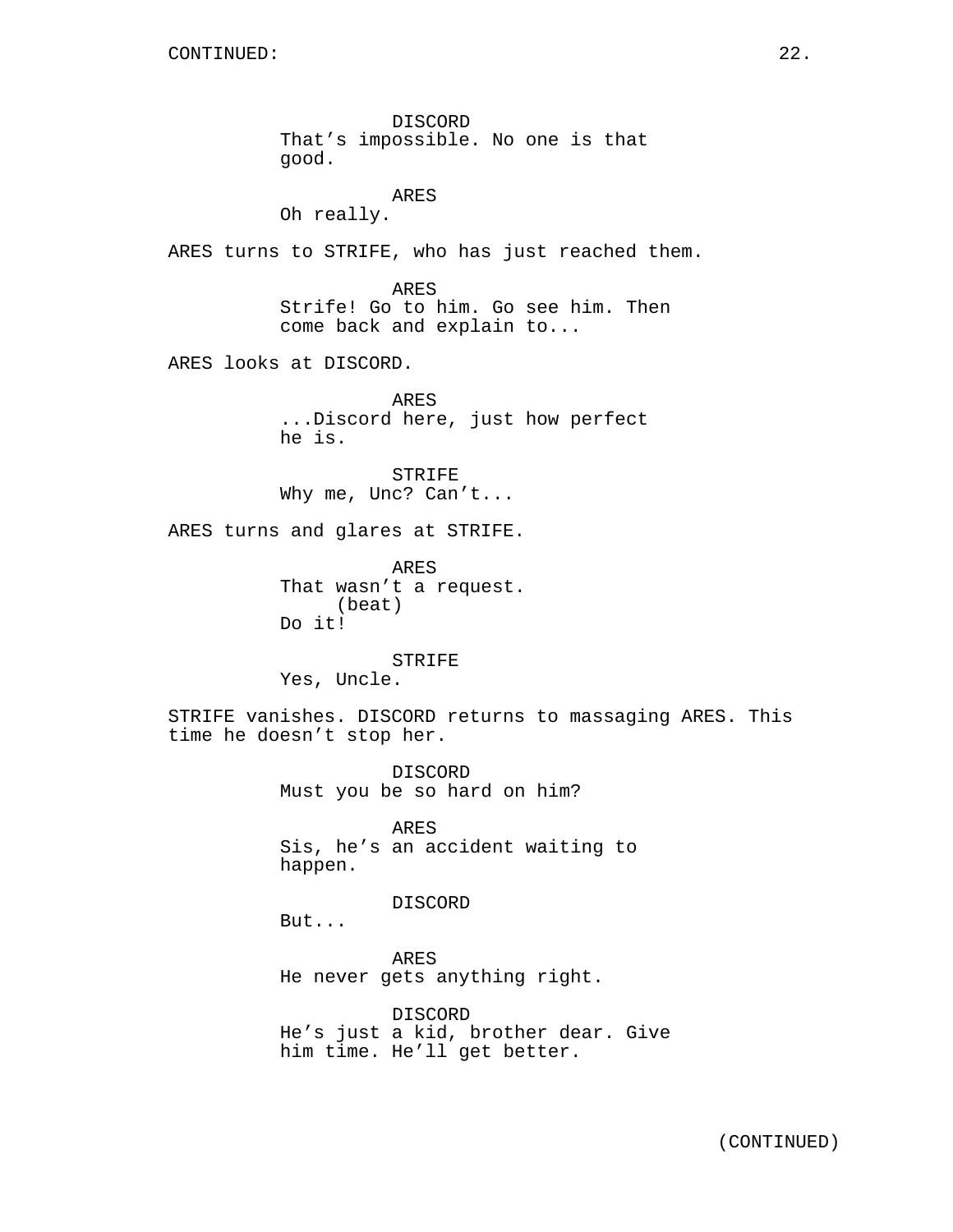ARES Ha. Don't count on it.

ARES is beginning to relax under DISCORD's touch.

### ARES

Oh, that feels good.

DISCORD smiles. ARES closes his eyes.

ARES You do have magic fingers, sis. I'll give you that.

DISCORD

Thanks.

ARES I've missed them.

DISCORD raises an eyebrow. She wonders what he meant by that. She continues to help her brother loosen up. After a few moments, STRIFE returns. ARES senses him arrive, and makes DISCORD stop. She looks ticked. She was enjoying herself. Really enjoying herself. STRIFE looks scared, confused.

# ARES

Well?

STRIFE

You were right, Uncle. He knows everything about you. Everything. (beat) He even got suspicious as to why I was asking so many questions. "Why the trip down memory lane," he said.

ARES What did you tell him?

STRIFE I told him that I admired him, and only wanted to be like him, and...

ARES zaps STRIFE and sends him flying. STRIFE starts laughing. DISCORD and ARES look at him.

> ARES What's so funny?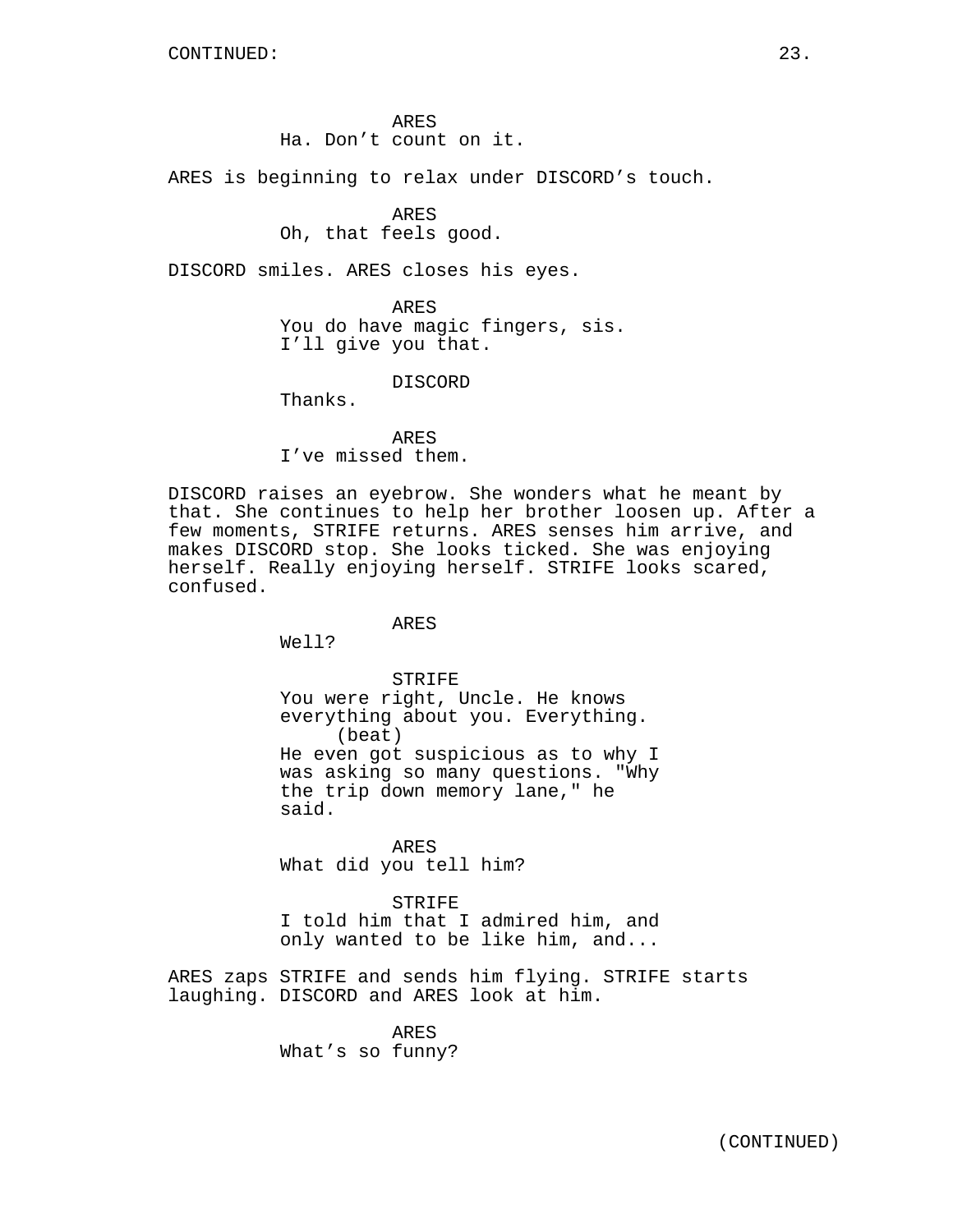STRIFE He did the same thing.

ARES raises an eyebrow at STRIFE.

ARES

What?

**STRIFE** He zapped me, just like you did, and told me to get lost.

ARES turns to DISCORD. STRIFE rises from the ground and heads over to them.

> ARES What should I do, sis? For all intents and purposes he could be me?

STRIFE thinks of something.

STRIFE

Wait...

ARES turns to STRIFE. DISCORD looks at STRIFE. STRIFE looks at ARES, scrutinizing him.

> STRIFE How do we know that you're not the impostor. How...

ARES raises his arm and zaps STRIFE up against the wall. But, instead of dropping him, he holds him there. STRIFE starts to struggle, gasping for air.

> ARES If I was the impostor, you think I'd be standing here talking to you? (beat) I am the God of War!!! (beat) I have better things to do! I don't need to waste time talking to you.

> > STRIFE

I... I...

DISCORD Ares, put him down.

ARES turns to her, and glares at her.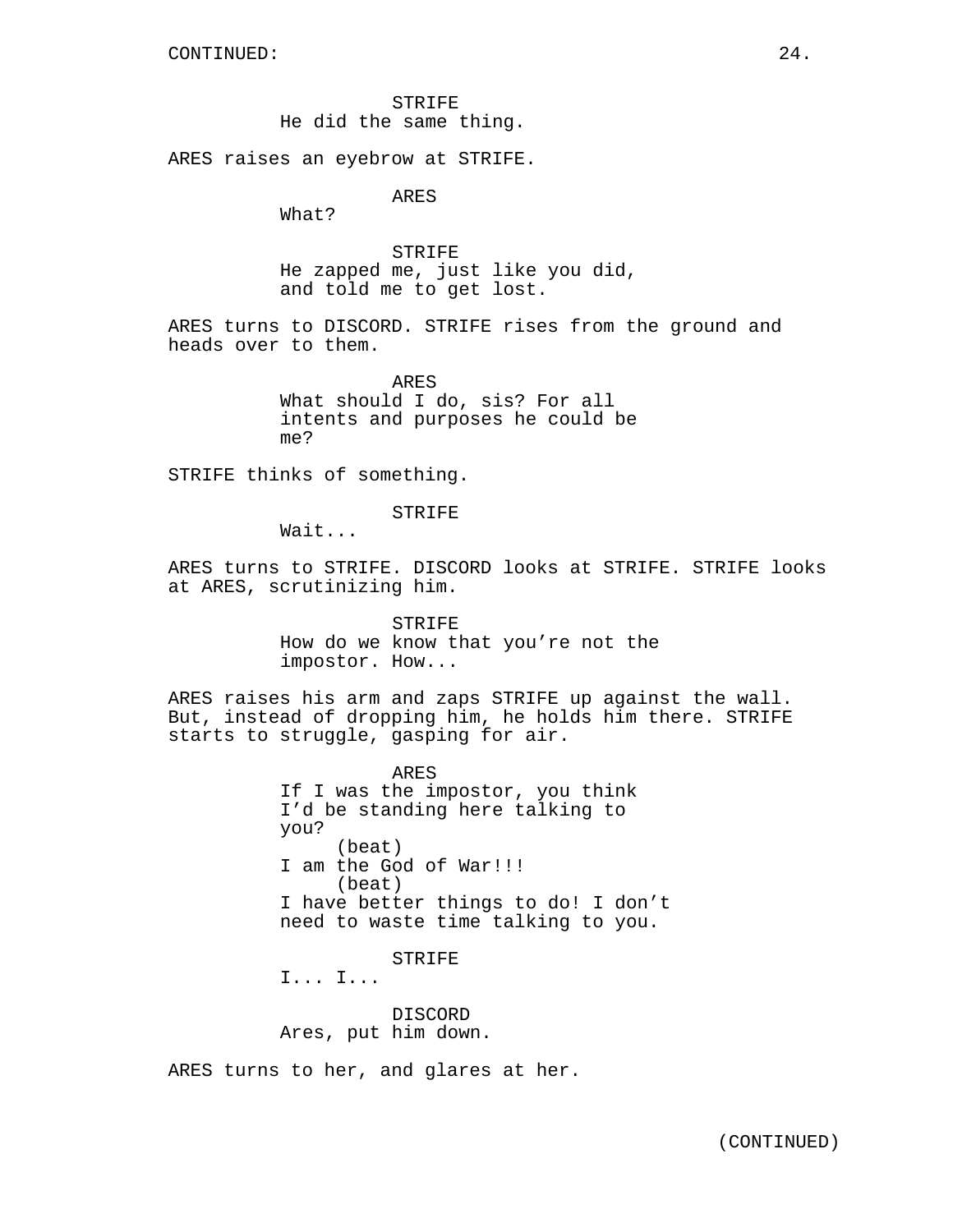ARES

Why?

Momentary pause. DISCORD looks from ARES to STRIFE.

ARES Give me one good reason.

DISCORD looks at ARES.

DISCORD Because I'm asking you to.

ARES Not good enough, sis.

Momentary pause. ARES looks back at STRIFE, who is dangling in the air.

> ARES Last time I watched him self-destruct. (beat) This time I'm not gonna go easy on him. He has to learn, sis. He has to, or he will be doomed to...

DISCORD thinks of a reason that she knows ARES will have to obey.

> DISCORD Father forbids it.

At the mention of Zeus, ARES glares at her, hard.

ARES Father? Don't you dare bring Zeus into this, sis. He doesn't care about any of us.

DISCORD Think of what will happen if...

ARES

Ugh!!!

ARES drops STRIFE. ARES looks at DISCORD. ARES mutters the following line.

> ARES (mutter) Sometimes it's hard to believe we're twins.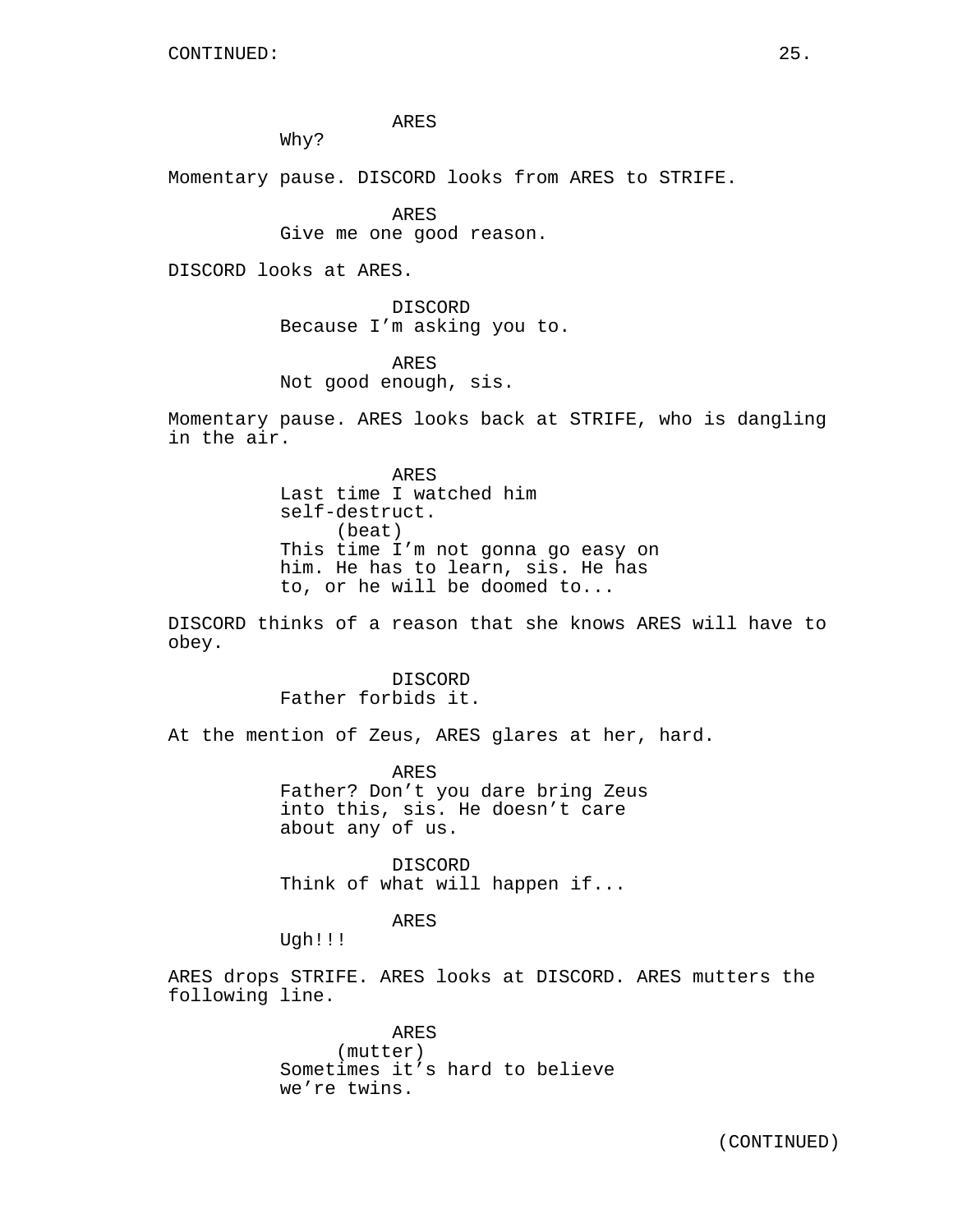DISCORD gives ARES a look, and then goes to STRIFE. ARES watches DISCORD go to STRIFE. ARES mutters the following line.

ARES

He may be your son, sis, but you have to stop mothering him.

ARES returns to his throne. Momentary pause. STRIFE composes himself, and DISCORD makes sure he is okay. Once she knows he is okay, she teleports over to ARES' side.

> DISCORD So, what's the plan, brother. How do we...

ARES doesn't look at her. He just says his line.

ARES I'm thinking. I'm thinking.

ARES goes into think mode.

JUMP TO:

#### **10 MONTHS LATER**

10 INT: HERCULES' PLACE - KITCHEN 10

DIANA and HERCULES are finishing lunch, when there is a knock on the door. HERCULES rises from his chair.

> HERCULES I'll get it.

HERCULES exits the kitchen.

CONTINUE TO:

11 FRONT HALL 2008 11

HERCULES heads to the front door.

CONTINUE TO:

12 FRONT DOOR 12

HERCULES opens the door. There is a man standing there. The man looks like a royal servant page.

> MAN Message for Hercules.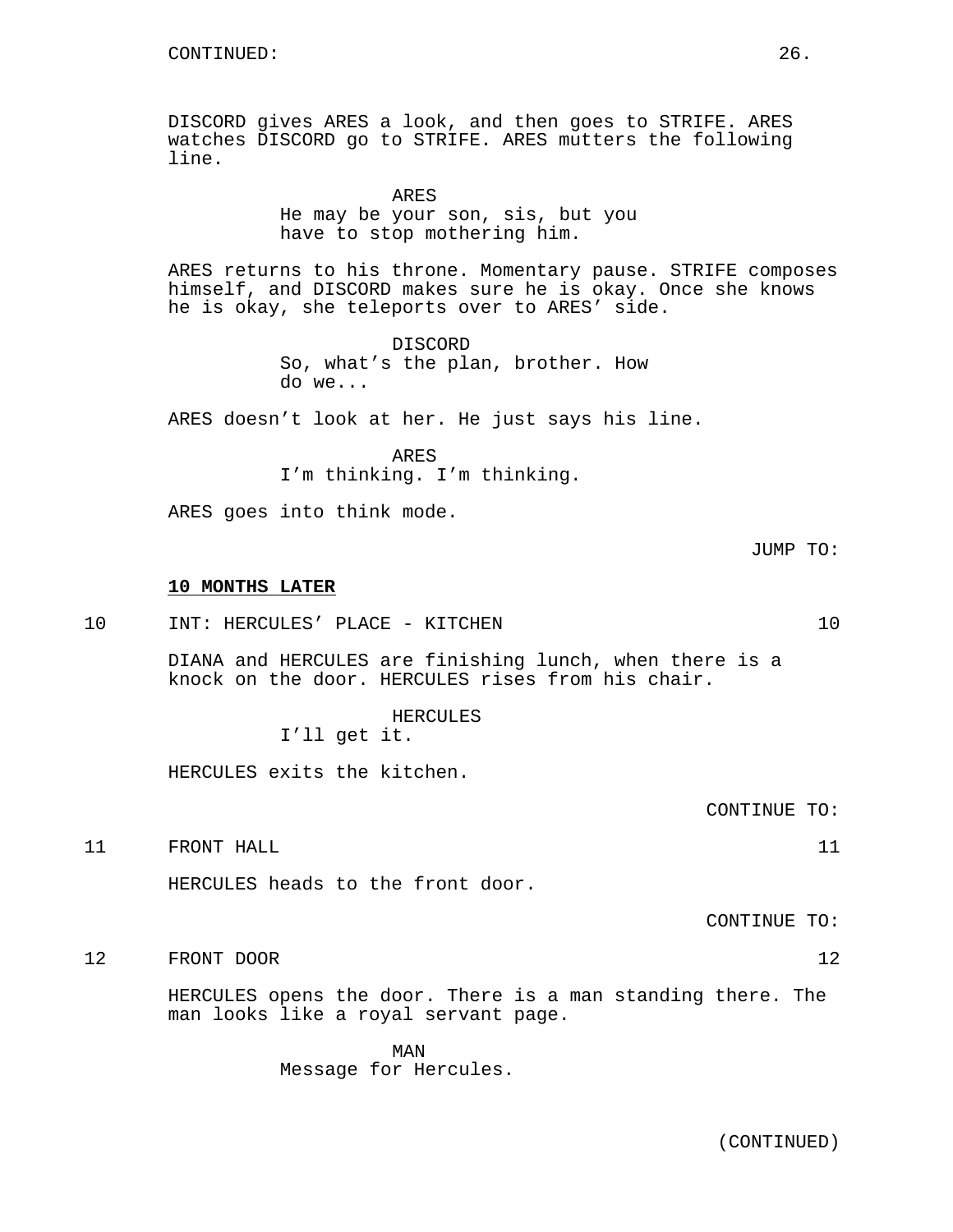# HERCULES

I'm Hercules.

The man hands a piece of parchment to HERCULES. HERCULES takes it.

### HERCULES

Thanks.

The messenger smiles and runs off. HERCULES closes the door.

CONTINUE TO:

13 FRONT HALL 2008 13

DIANA is now behind HERCULES, leaning against the wall. HERCULES unrolls the parchment.

> DIANA Who's it from?

HERCULES Iphicles and Rena.

Momentary pause. HERCULES starts to read the letter.

DIANA Really? What does it say?

HERCULES It's an invitation to an anniversary festival.

DIANA Anniversary Festival?

HERCULES

Yeah.

DIANA

When?

HERCULES looks at her.

HERCULES

10 days.

DIANA 10 days?!?! That's not a long time. It's 3 days to Corinth, right?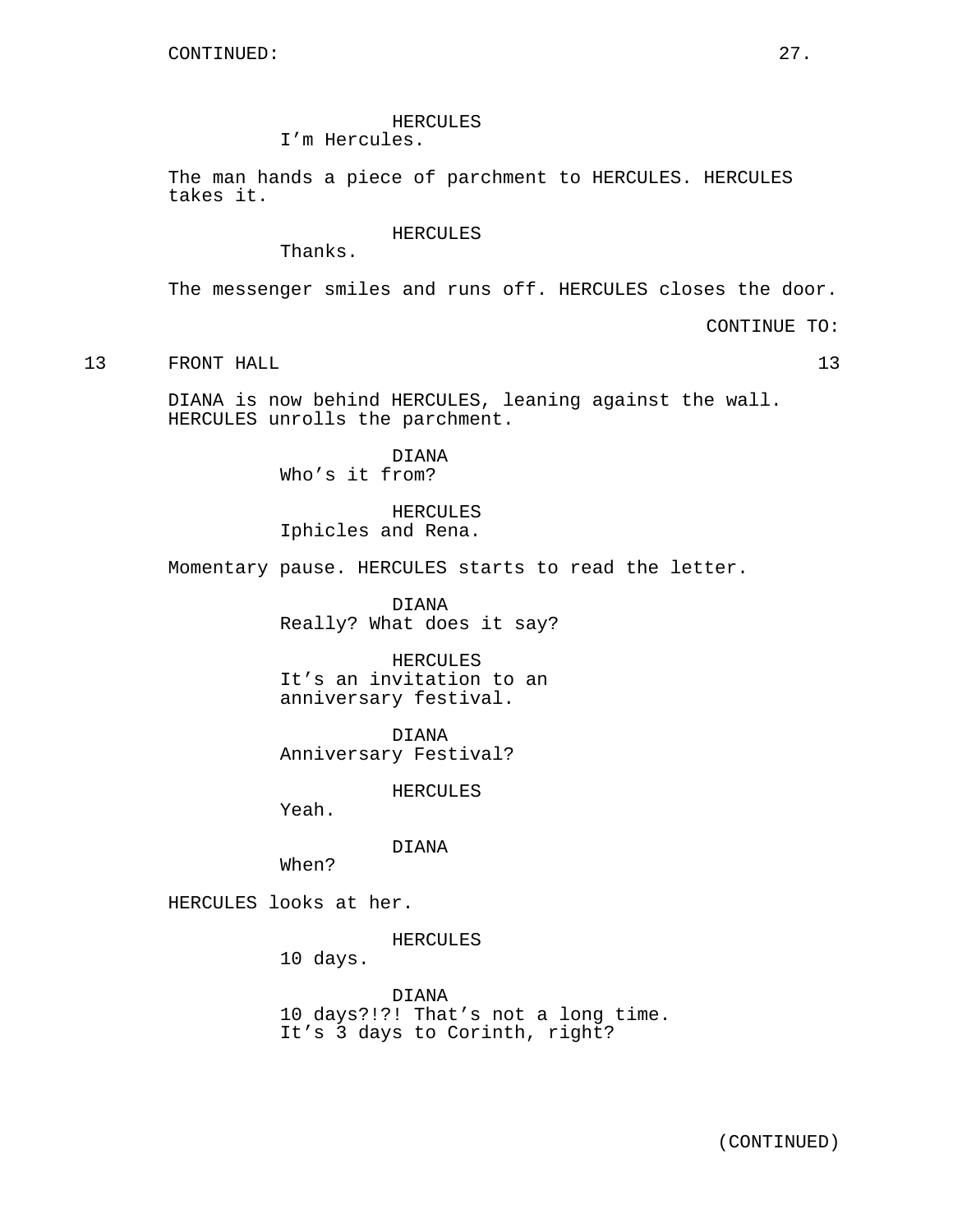HERCULES

Right.

DIANA That leaves us with just 7 days to get ready.

HERCULES Ready? Wh...

His comment/reply is cut off as she vanishes.

HERCULES Di... I hate it when she does that.

He is about to go back to the kitchen, when there is another knock on the door. He turns and goes back to the door.

CONTINUE TO:

#### 14 FRONT DOOR 14

HERCULES opens the door. It's IOLAUS. IOLAUS has a bag at his feet. He is in a good mood. He is smiling from ear to ear and rubbing his hands together. When the door opens, IOLAUS walks straight in, leaving the bag on the outside of the door. HERCULES wonders what has put IOLAUS in such a mood. IOLAUS looks at HERCULES as HERCULES closes the door.

# IOLAUS

So, you ready?

HERCULES looks at him with a raised eyebrow, and says line as he passes him.

HERCULES

Ready?

CONTINUE TO:

15 FRONT HALL 15

HERCULES heads to living room. IOLAUS thinks HERCULES is kidding and sorta laughs as he follows him.

> IOLAUS You're such a kidder.

> > HERCULES

O-kay.

CONTINUE TO: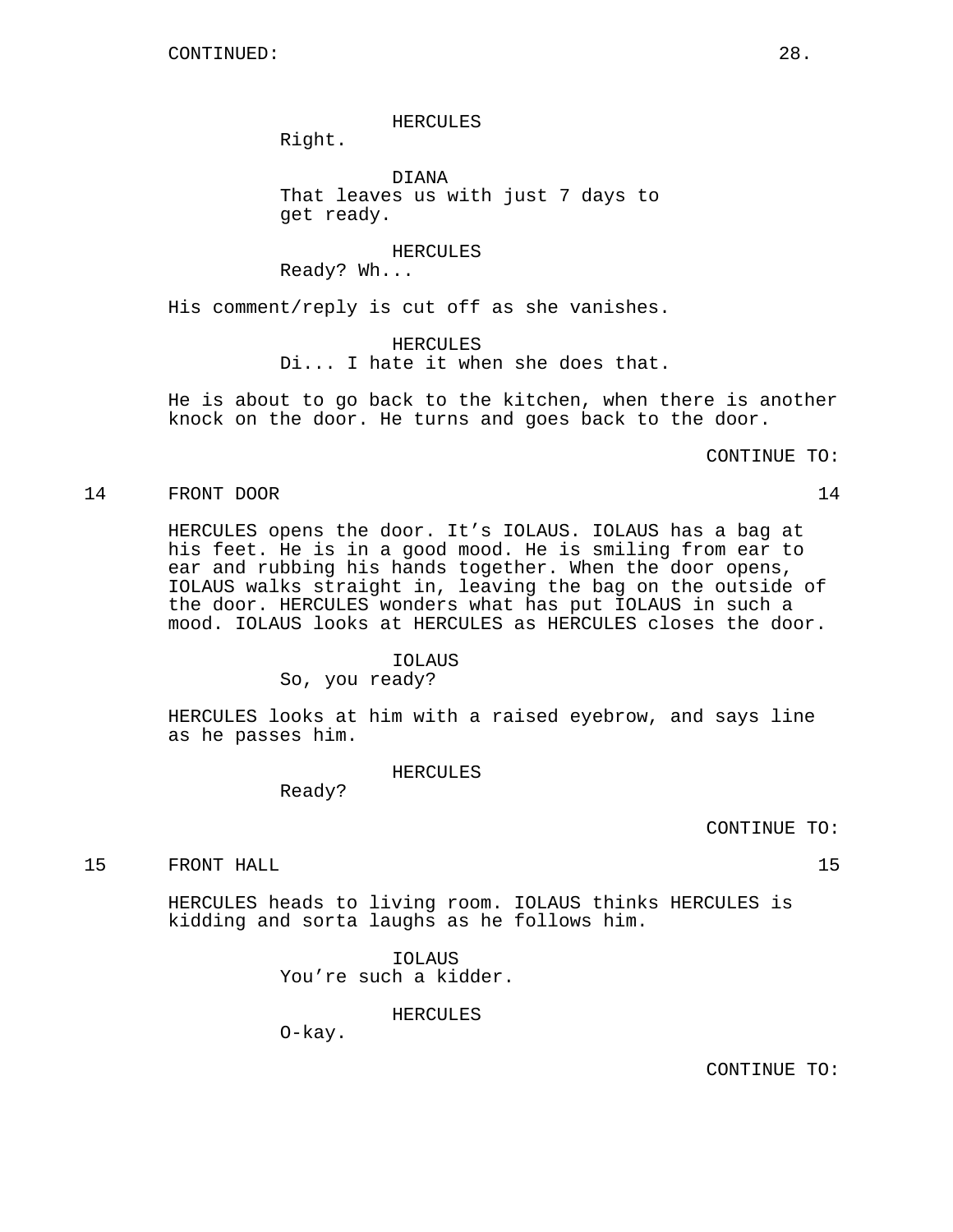# 16 LIVING ROOM 16

IOLAUS realizes that HERCULES isn't kidding.

IOLAUS You've forgotten. You've really forgotten. I don't believe this. We've been planning this for months.

HERCULES Planning what?

IOLAUS

Attica.

# HERCULES

Attica?

IOLAUS gives HERCULES a look.

IOLAUS The festival.

HERCULES remembers.

HERCULES Has it been a year already?

IOLAUS

Yes. The last time we were in Attica, was just after... well, just after... you know.

HERCULES Yeah. Just after Diana left. (beat) I can't believe they've been back for almost a year.

IOLAUS Remember all the fun you had last year, despite everything?

Momentary pause. HERCULES smiles, remembering.

HERCULES

Yeah.

IOLAUS Just think of all the fun you'll have this year with Diana?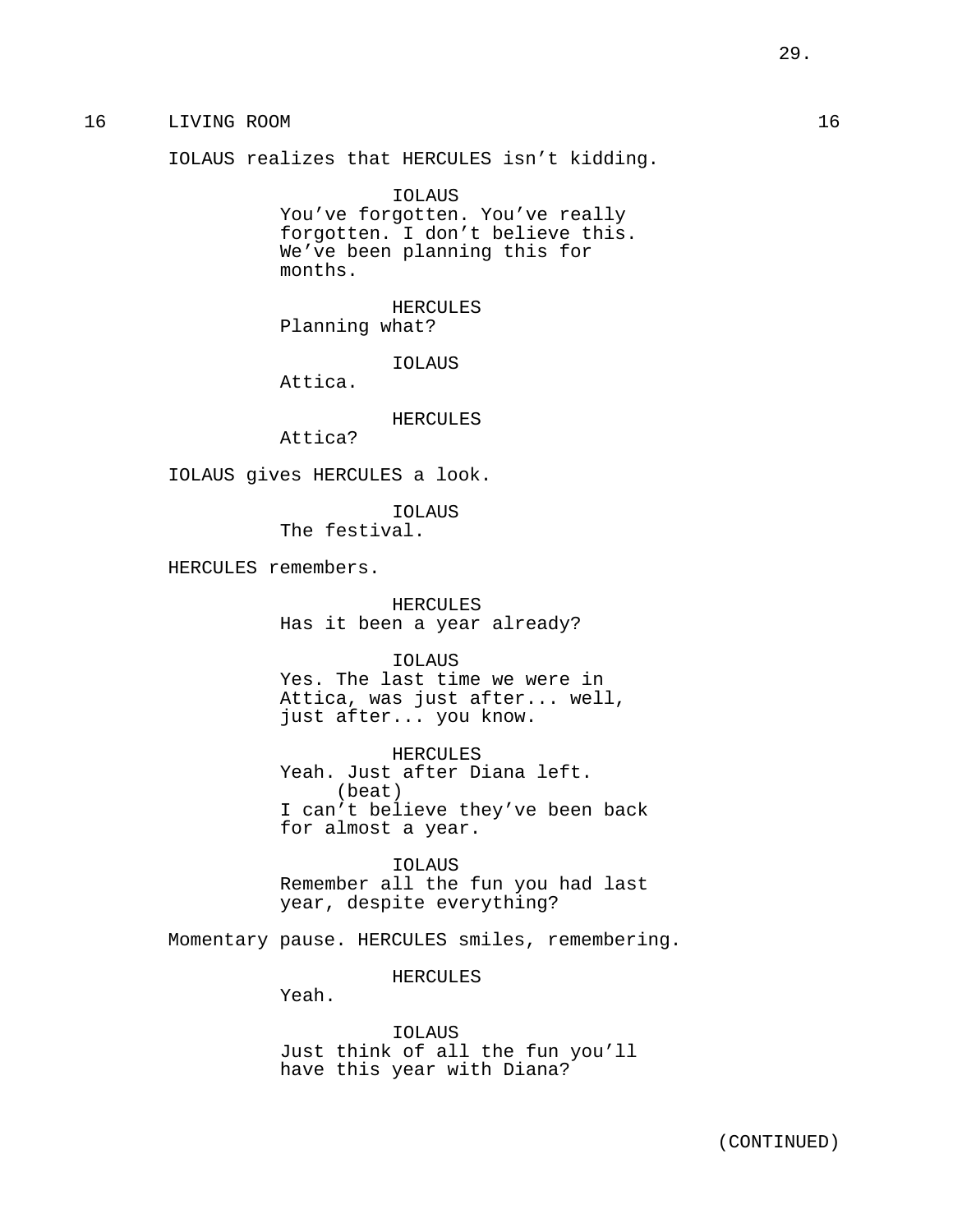HERCULES is about to say something, when DIANA walks into the room.

# DIANA

Did I hear my name?

IOLAUS, still in an extremely good mood, goes to her, picks her up, and swings her around.

DIANA

Iolaus! Put me down!

IOLAUS puts her down. He is still grinning for ear to ear.

DIANA You look like the cat that just swallowed the canary.

IOLAUS doesn't get the reference.

IOLAUS

What?

DIANA It's a saying. It means... What has you in such a good mood?

IOLAUS The Annual Attican Festival.

DIANA looks at him with a raised eyebrow.

DIANA

Oh?

IOLAUS Herc and I have been planning this since... well, since last year's festival.

DIANA When does it start?

IOLAUS

4 days.

DIANA

4 days?

### IOLAUS

Yes. And it will take 3 and 1/2 to get there so we better get going.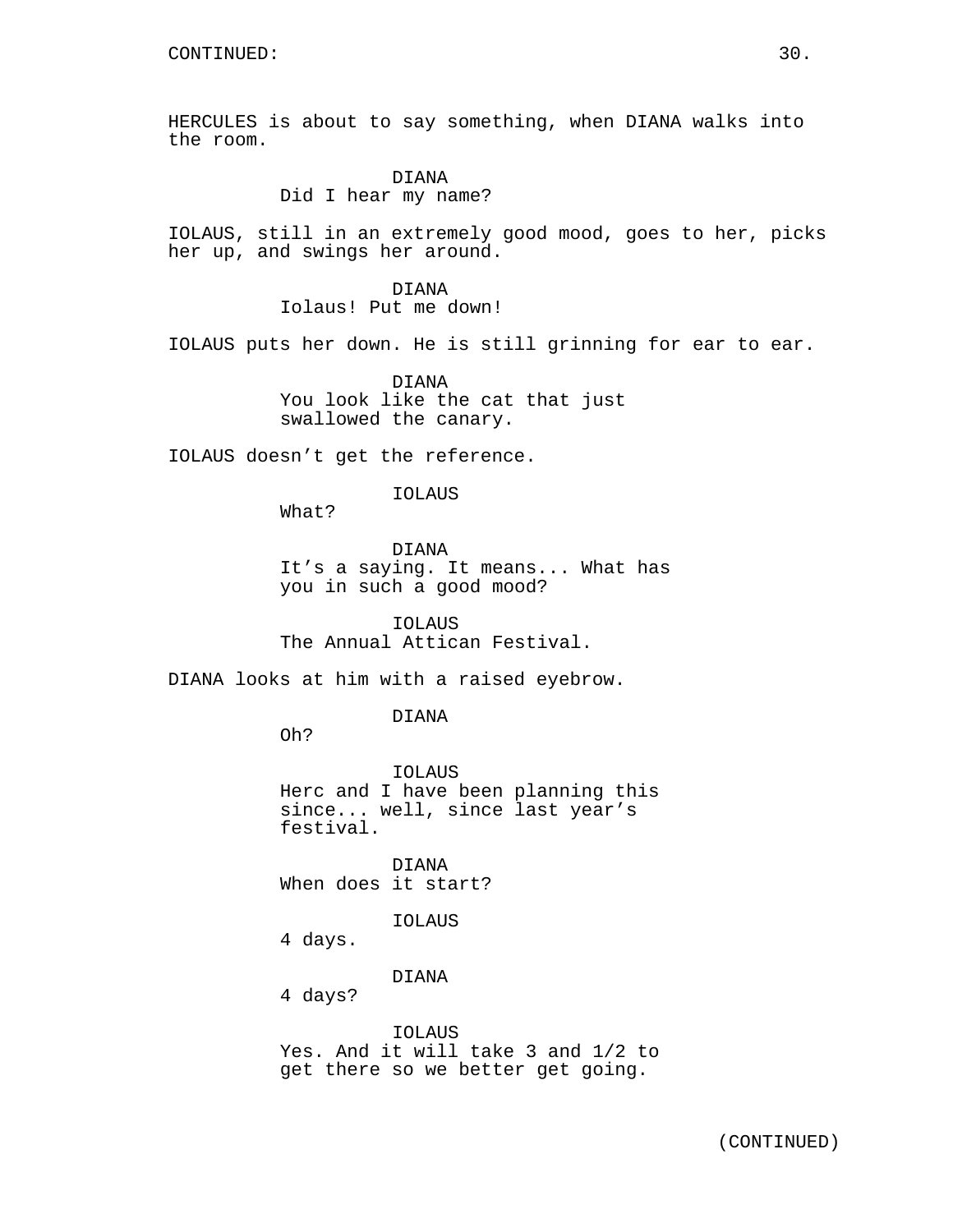# DIANA 3 and 1/2?

DIANA looks at HERCULES. She says her next line in a questioningly tone.

# DIANA Can we do both?

HERCULES and IOLAUS say their lines simultaneously.

HERCULES

IOLAUS

Both?

Sure.

DIANA addresses HERCULES.

DIANA But it'll be cutting it close won't it?

HERCULES

Not really.

HERCULES does a quick mental calculation.

HERCULES 3 and 1/2 days travel, 2 and 1/2 days there, that's 6 days. Then 3 days to Corinth. We still have a day to spare.

DIANA Gee, a whole day.

IOLAUS wonders what's going on in Corinth in 10 days.

IOLAUS Corinth? (beat) What's going on in Corinth?

HERCULES Iphicles is having an Anniversary Festival. It starts in 10 days.

IOLAUS

Oh.

HERCULES We just got the invitation a few minutes ago.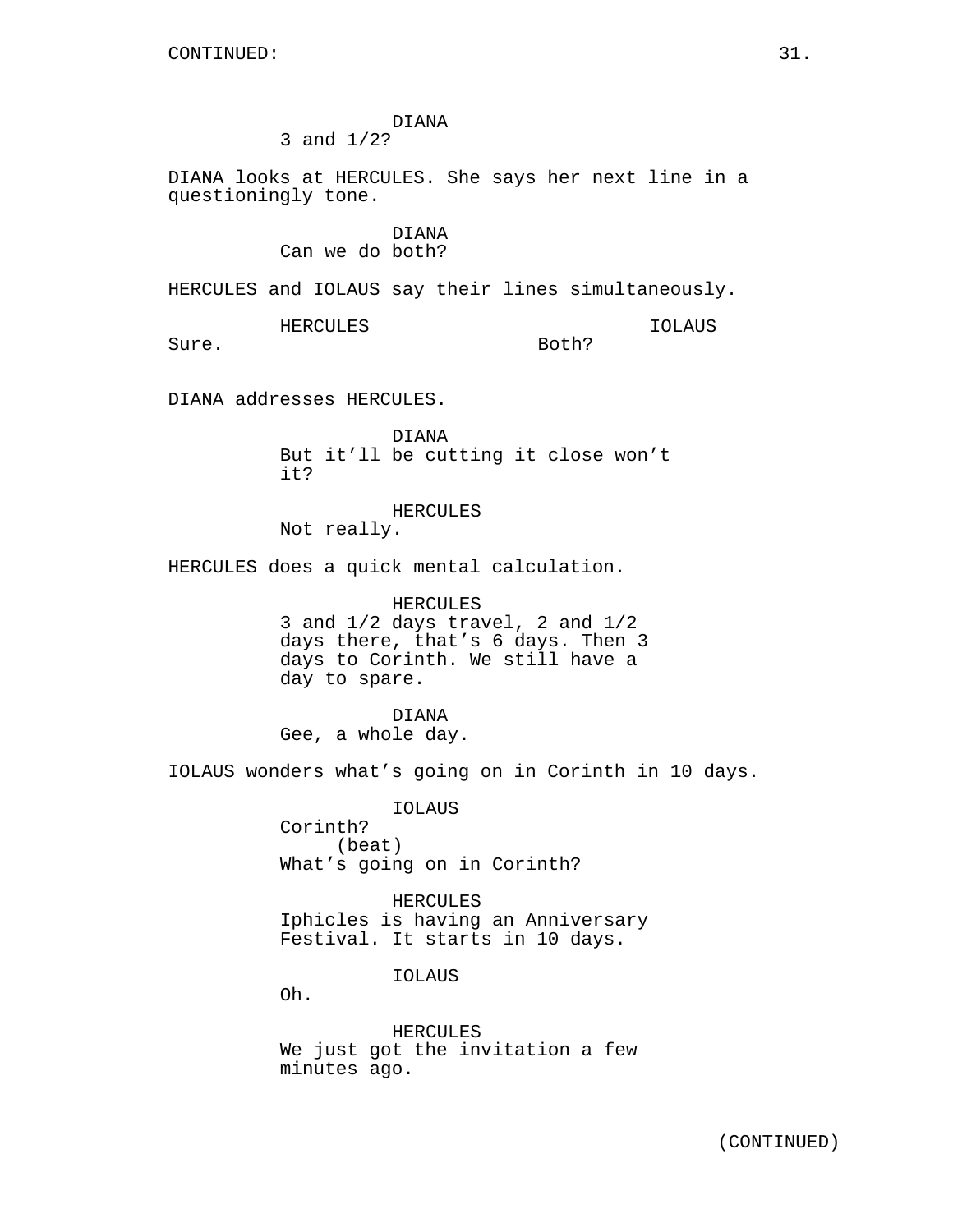IOLAUS remembers he saw some guy running away from the house as he was coming up.

> IOLAUS So. Come on guys, grab your stuff. Let's go. There's a boat leaving at midday tomorrow. If we miss it, it's a long walk.

HERCULES Yeah, but the travel time is roughly the same.

IOLAUS

Come on.

HERCULES points to the door.

HERCULES

After you.

IOLAUS Aren't you bringing anything?

HERCULES puts his arm around DIANA.

HERCULES I have all I need right here.

IOLAUS gives HERCULES an "okay" look. IOLAUS heads for the door. HERCULES and DIANA follow.

CONTINUE TO:

17 FRONT HALL 17

They walk to the front door.

CONTINUE TO:

18 FRONT DOOR 18

IOLAUS opens the door.

CONTINUE TO:

19 EXT: FRONT DOOR 19

IOLAUS exits, picking up his bag. HERCULES and DIANA exit. HERCULES closes the door.

CONTINUE TO: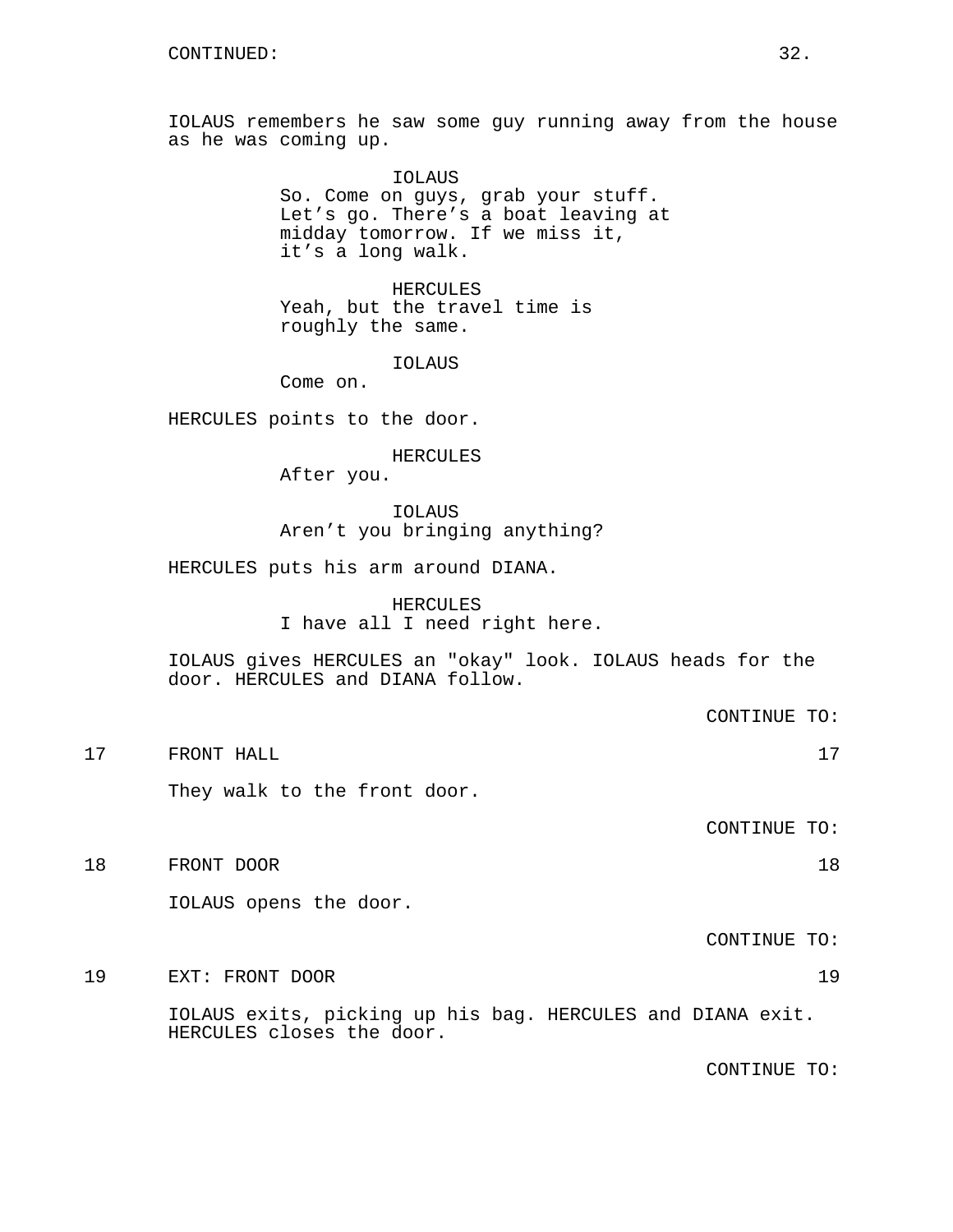# 20 PATH FROM HOUSE TO ROAD 20

They head down path. IOLAUS stops and turns around. HERCULES and DIANA stop.

> IOLAUS Wait. What about Clark? Should we...

# DIANA

Clark is...

DIANA looks at HERCULES. HERCULES gives her an "I don't know where he is" look. DIANA looks back at IOLAUS.

DIANA

...exploring.

#### IOLAUS

Exploring?

DIANA

Yeah.

IOLAUS Shouldn't we leave him a note or something?

DIANA He'll be fine.

IOLAUS How will he know where we are?

Momentary pause.

DIANA He'll find me if he needs me.

DIANA and HERCULES pass IOLAUS, who stares at them confused. He doesn't know that DIANA and CLARK are gods. He also doesn't know what happened to her when she returned to the future or that she had in fact been there for 27 years before returning here.

IOLAUS

How?

DIANA and HERCULES keep walking. IOLAUS pauses, then heads after them.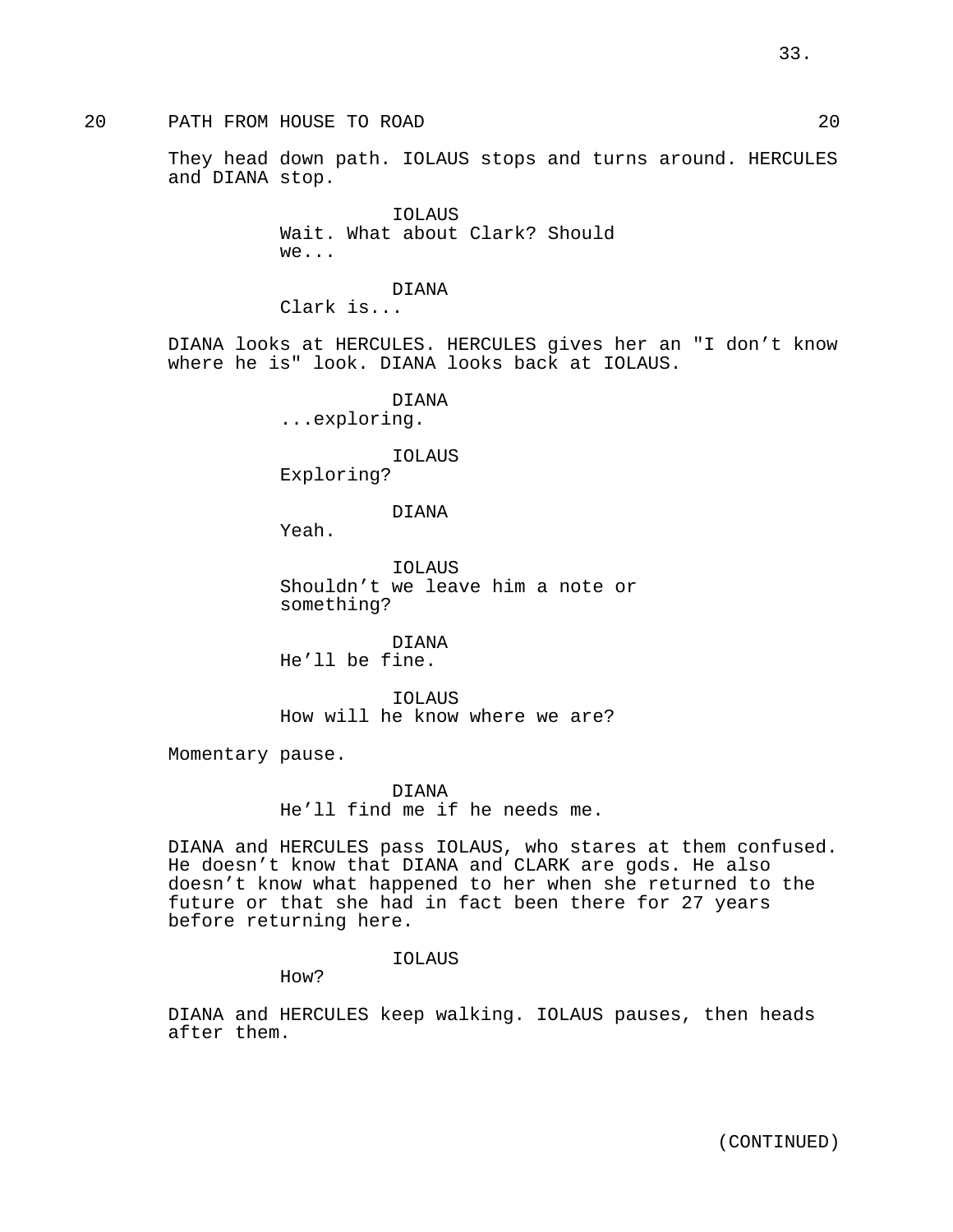IOLAUS

Guys? Come on, how will he know where we are? How will he be able to find us? Guys?

IOLAUS catches up to them, and they turn off the path and onto the road.

CONTINUE TO:

21 TIME FLIES MONTAGE 21 22

**EXT: EN-ROUTE TO HARBOR** - HERCULES, DIANA, and IOLAUS walk to harbor.

**HARBOR TOWN** - They rent a room at the inn for the night.

**EXT: NEXT DAY** - They get up, have breakfast, and then head for the dock. They get in line for the boat to Attica. They board the boat and it sets sail for Attica.

**BOAT** - HERCULES and DIANA take a moonlight stroll on the deck. She points out constellations. He kisses her.

**EXT: NEXT DAY** - The boat has a 6-hour stopover in a local port to pick up supplies. The gang gets off the boat and goes into town.

**TOWN** - They eat and explore, then return to the boat.

**BOAT** - They continue on the voyage to Attica. The sun sets. The sun rises on the third day of their voyage. The boat docks in Attica at midday of the third day. They disembark.

**ROAD TO ATTICA** - They head to town.

**ATTICA** - They arrive in town. They go to one of the inns and book two rooms. There are posters all over town listing events for tomorrow. HERCULES and IOLAUS read the posters, while DIANA looks at the local merchants' displays.

**ROAD TO EATING ESTABLISHMENT** - They all head to a local eating establishment for dinner.

**EATING ESTABLISHMENT** - They enter. The tables have benches on both sides, no chairs. Three people can sit on each bench. They head for a table. HERCULES and DIANA sit on one side, IOLAUS sits on the other. A waitress, brings drinks and takes their order. They order. The food arrives. They start to eat.

CONTINUE TO: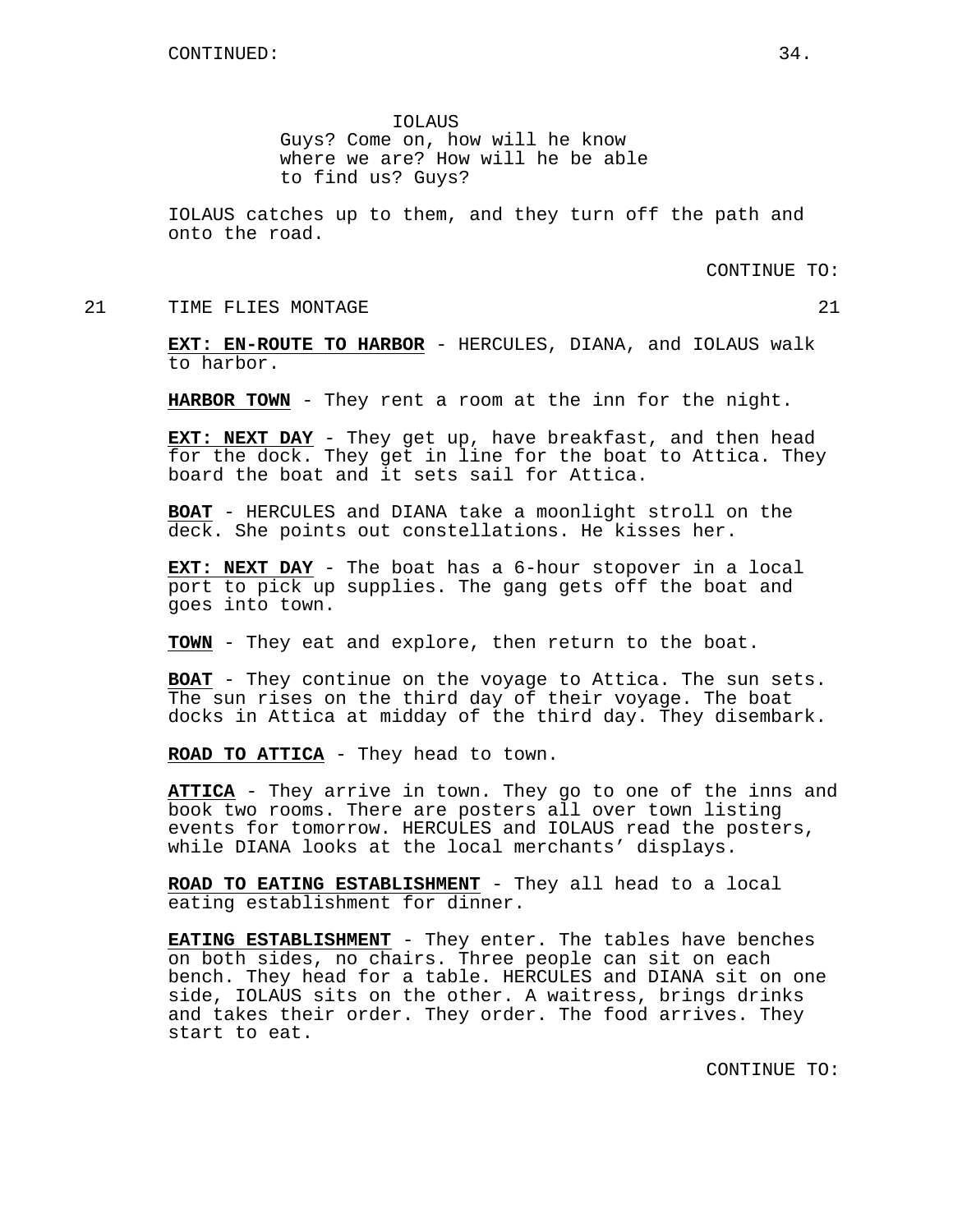# 22 EATING ESTABLISHMENT 22

They are eating. IOLAUS happens to look up toward the door as some idiot comes tumbling in. IOLAUS recognizes the man, and mutters his name.

IOLAUS

Joxer?

HERCULES looks to the guy who just fell in the door, and then at IOLAUS.

HERCULES

You know him?

#### IOLAUS

Well...

IOLAUS stops talking, as the door opens again and he notices the two who follow him in. XENA and GABRIELLE. HERCULES looks back at the door. So does DIANA. XENA and GABRIELLE spot them. Well actually, GABRIELLE spots them and points them out to XENA. GABRIELLE waves. IOLAUS waves back. GABRIELLE whispers something to XENA. XENA, GABRIELLE, and JOXER, head over. When they reach the table, XENA addresses DIANA.

> XENA Mind if we join you?

> > DIANA

Not at all.

XENA sits beside HERCULES. GABRIELLE sits beside IOLAUS, and JOXER sits beside GABRIELLE. (Note: IOLAUS is across from DIANA, GABRIELLE is across from HERCULES, and JOXER is across from XENA.) JOXER has a difficult time sitting down, and makes a lot of noise. XENA rolls her eyes, in a sort of "just sit down" way, to JOXER. Then XENA looks to DIANA.

> XENA Welcome back. Toris asked me to say hi if I saw you. He wanted to come, but...

DIANA How is he?

XENA

Fine.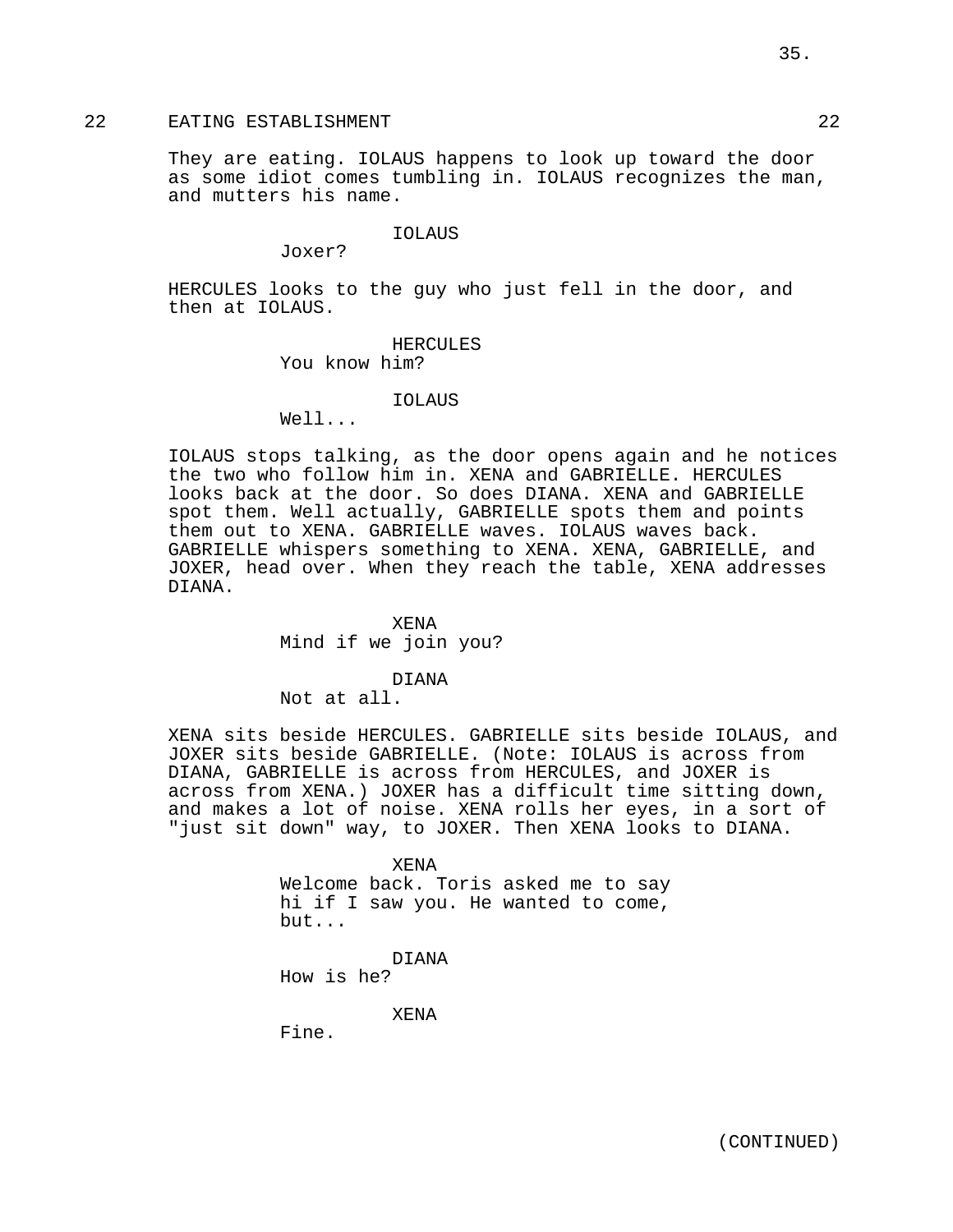DIANA And Polydora?

XENA She'll be four next month.

DIANA

Four? I...

HERCULES jumps in, trying to change the subject.

HERCULES Who's your friend, Xena?

XENA His name is Joxer.

HERCULES

Joxer?

XENA

Yes.

XENA looks at JOXER.

XENA Joxer. I'd like you to meet my friends. This is Hercules, and...

JOXER is in awe. He can't believe he is sitting at the same table as the great HERCULES.

> JOXER Hercules? Wow! Really! I'm eating with Hercules! Wow!

XENA gives him a look.

XENA

Joxer.

JOXER shuts up.

XENA This is his girlfriend, Diana.

JOXER

Hi.

DIANA

Hi.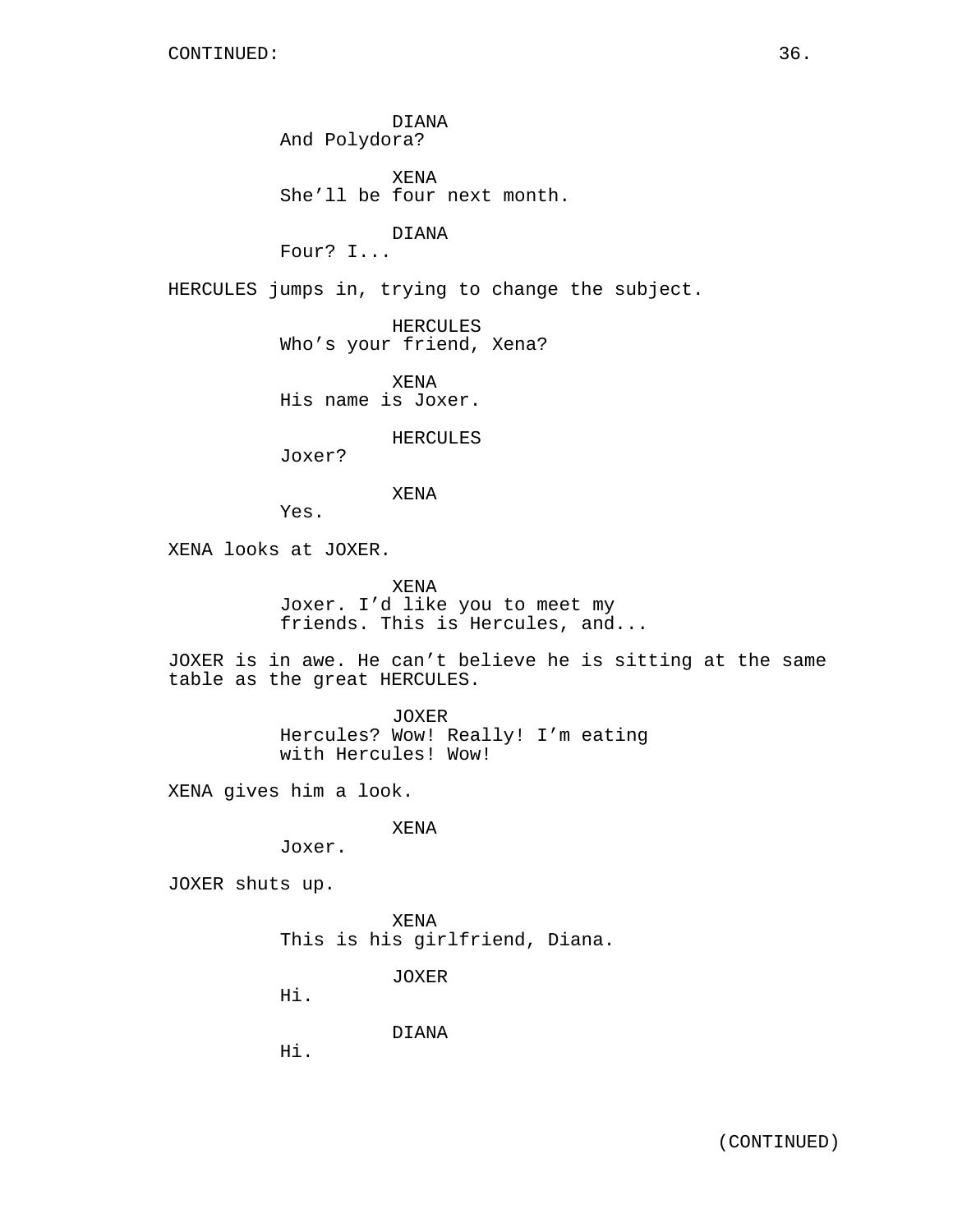GABRIELLE And this guy, here, is Iolaus. One of the greatest sidekicks. Herc's sidekick.

JOXER

Him I know.

GABRIELLE Really? You two know each other?

JOXER

Well...

IOLAUS Not really. We meet a while back. I helped him out of a jam. Nothing really.

JOXER gives IOLAUS a "what?" look.

JOXER Nothing? Are you crazy? If it wasn't for you, I'd...

IOLAUS

Joxer...

IOLAUS gives him a hand across the neck ("cut") signal. JOXER shuts up. Momentary pause.

> GABRIELLE So, you guys here for the festival?

> > IOLAUS

Yep. You?

GABRIELLE

Of course. (beat) I told Xena she needed a few days off. I mean the world isn't going to go to Tartarus if she takes a few days off, right?

Momentary pause. The table is silent.

GABRIELLE

Right?

EVERYONE Oh, sure, right.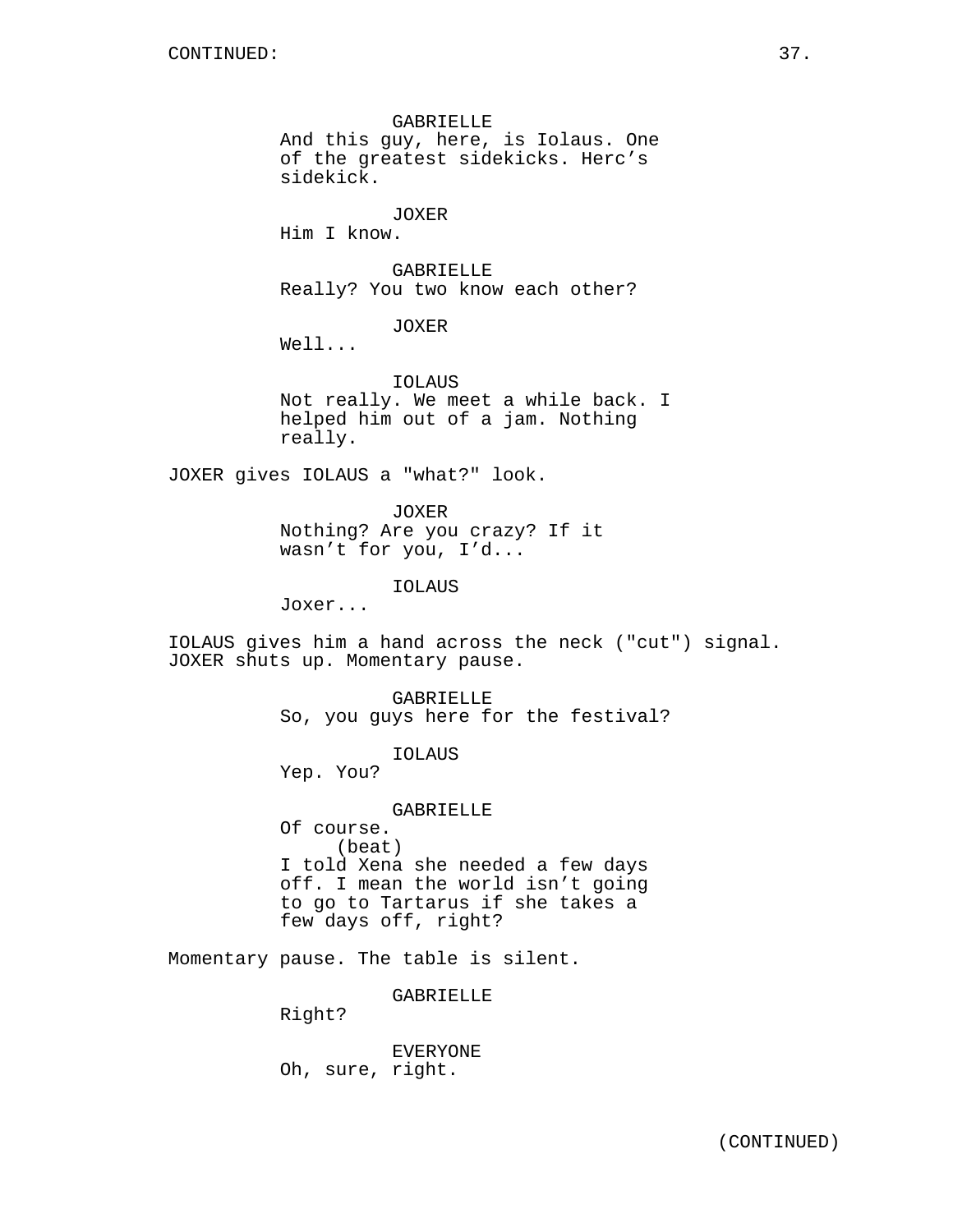## GABRIELLE So, what are the plans?

Everyone takes turns looking at each other.

## 23 TIME FLIES MONTAGE 23

They discuss their plans, hang out for a while, and then call it a night. They get up in the morning and meet for breakfast. After breakfast they start to enjoy the festival. There are magicians, clowns, mimes, dancers, etc. HERCULES and IOLAUS are two of the five judges in a MISS ATTICA pageant. DIANA, XENA, GABRIELLE and JOXER are in the audience. The contest ends, and a beautiful young girl is crowned the winner. There is a dance, GABRIELLE asks IOLAUS to dance. JOXER looks disappointed but cheers up when MISS ATTICA asks him to dance.

CONTINUE TO:

24 DANCE 24

DIANA, HERCULES, and XENA are talking, when all of a sudden there are screams and JOXER is yelling. They all turn to JOXER, who is getting up off the ground, waving his sword ever so non-threateningly, at a flying, retreating, harpy. HERCULES thinks he recognizes the Harpy and mutters her name.

HERCULES

(beat) Moedyssea?

XENA runs to JOXER. JOXER looks at XENA. HERCULES, DIANA, GABRIELLE, and IOLAUS reach JOXER.

> JOXER We've got to get her back, Xena.

#### XENA

Who?

JOXER Miss Attica. That Harpy, stole Miss Attica.

EVERYONE exchanges glances. XENA looks at HERCULES.

XENA You muttered something, a name. Moe...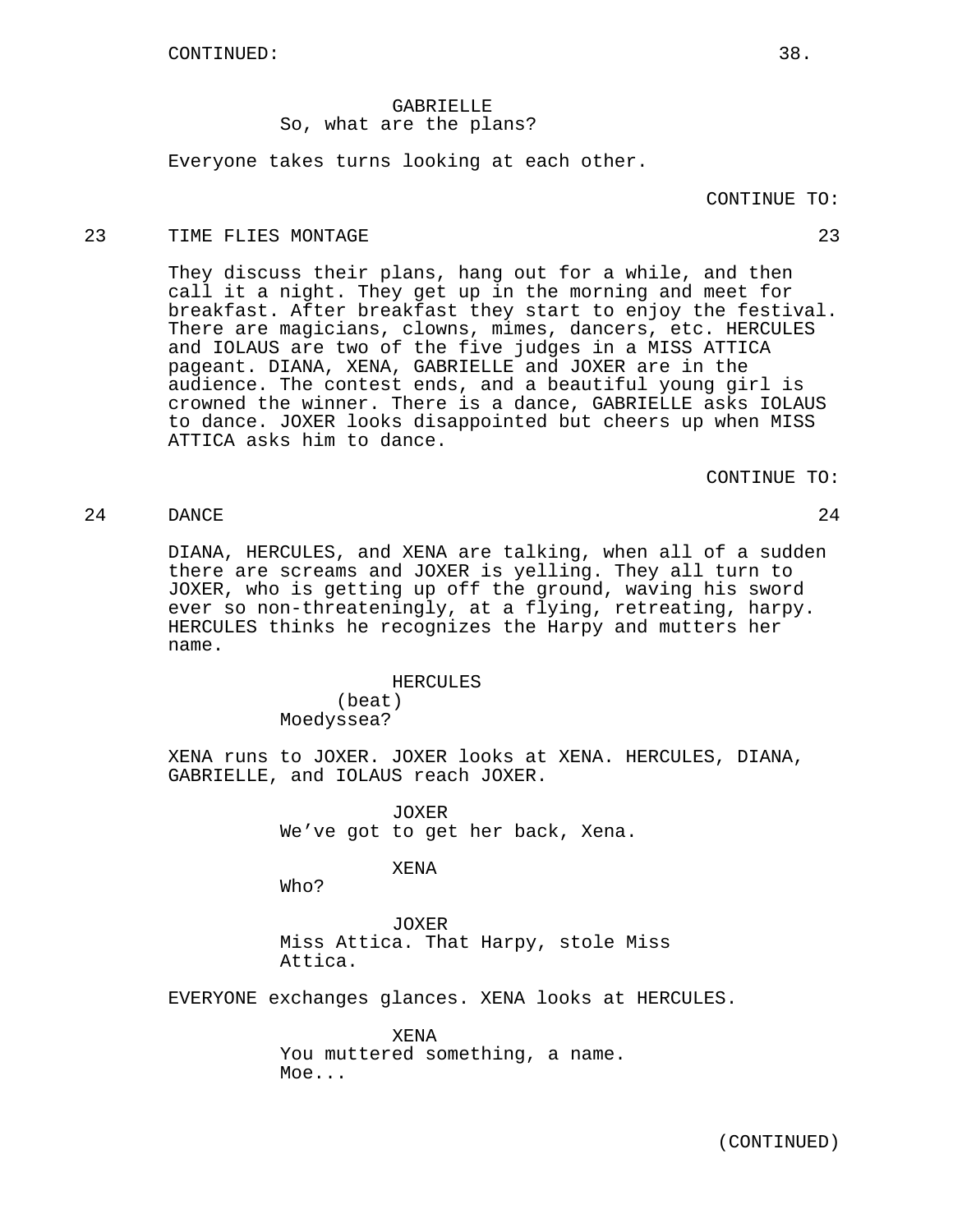HERCULES Moedyssea.

XENA Is that a person or a place?

HERCULES Neither. That's the Harpy's name.

GABRIELLE You know her?

HERCULES Our paths crossed. Once. A long time ago.

JOXER tries to look evil and nasty. He says the following line slyly.

> JOXER So, you know her lair then?

HERCULES gives XENA an "is he for real" look. XENA gives him an "ignore it" look.

> HERCULES If she hasn't moved. Yes.

IOLAUS Where is it?

HERCULES Mount Parnassus.

XENA, GABRIELLE, JOXER, IOLAUS, and DIANA all look at HERCULES and say the line together.

> XENA/GABRIELLE/DIANA/JOXER/IOLAUS Mount Parnassus?

By now a crowd has gathered around them. The crowd is muttering amongst itself.

HERCULES

Yes.

IOLAUS Well, come on Hercules, let's go.

VILLAGER #1 Hercules, you've got to help us.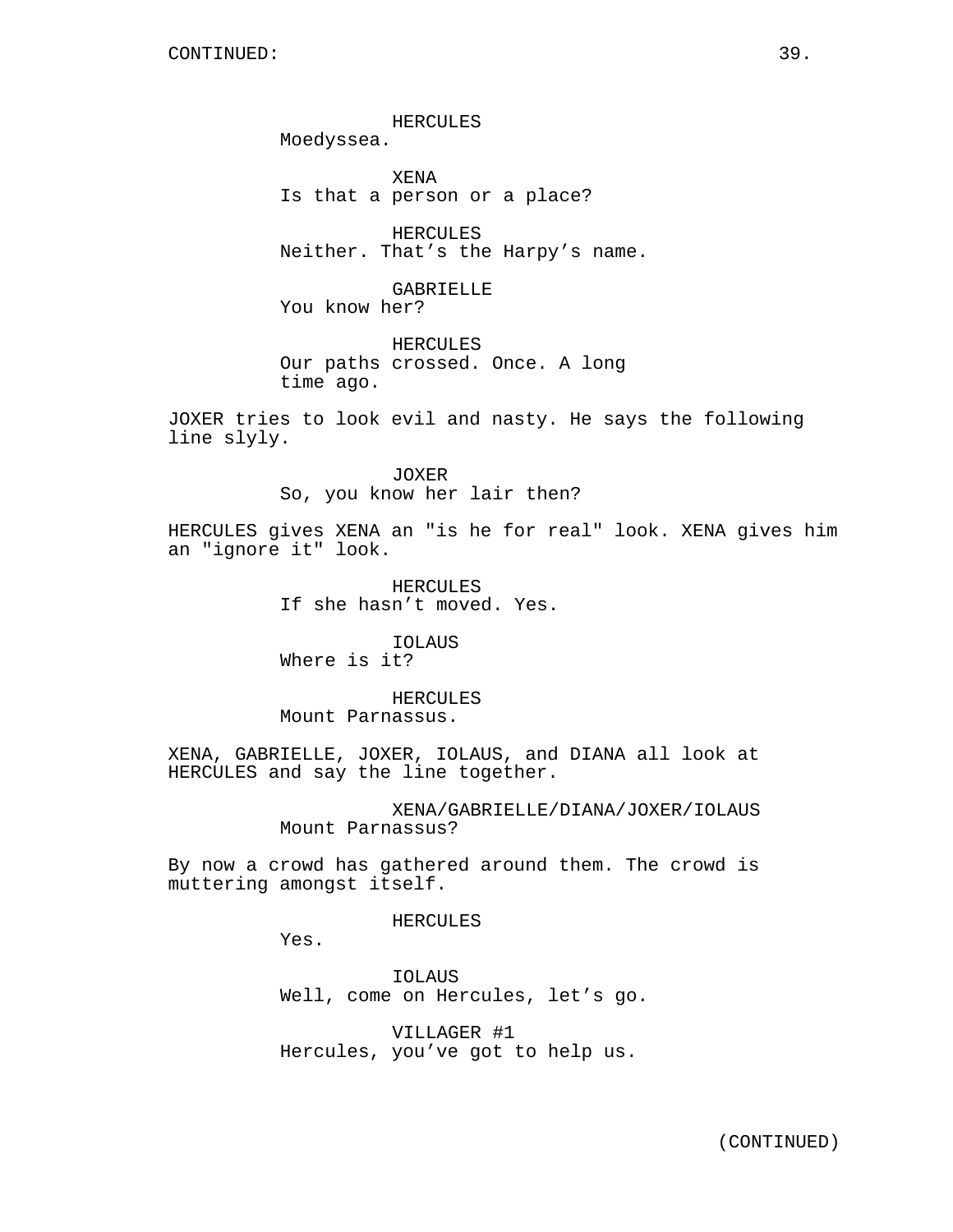VILLAGER #2 Please, bring my baby back to me.

VILLAGER #3 Stop that damned Harpy!

VILLAGER #4 Bring her back, Hercules. Bring her back.

The villagers start a "bring her back" chant.

HERCULES We will. Don't worry.

HERCULES looks to DIANA.

HERCULES I'll meet you in Corinth, okay?

XENA cocks an eyebrow, wondering what is going on in Corinth.

> DIANA But I can help. I...

HERCULES gives her a look.

HERCULES No. You've got to get to Corinth.

DIANA is about to say something, protest in some way, but he stops her.

> HERCULES At least one of us should be there when...

DIANA smiles, and gives him a look.

DIANA You forget I can be in Corinth in a heartbeat. All I have to do is...

HERCULES raises his finger to her lips, shushing her. She gives in. XENA raises her eyebrow again, this time wondering just what DIANA meant by "in a heartbeat."

> DIANA Okay. But, be careful.

HERCULES smiles at her and gives her a wink.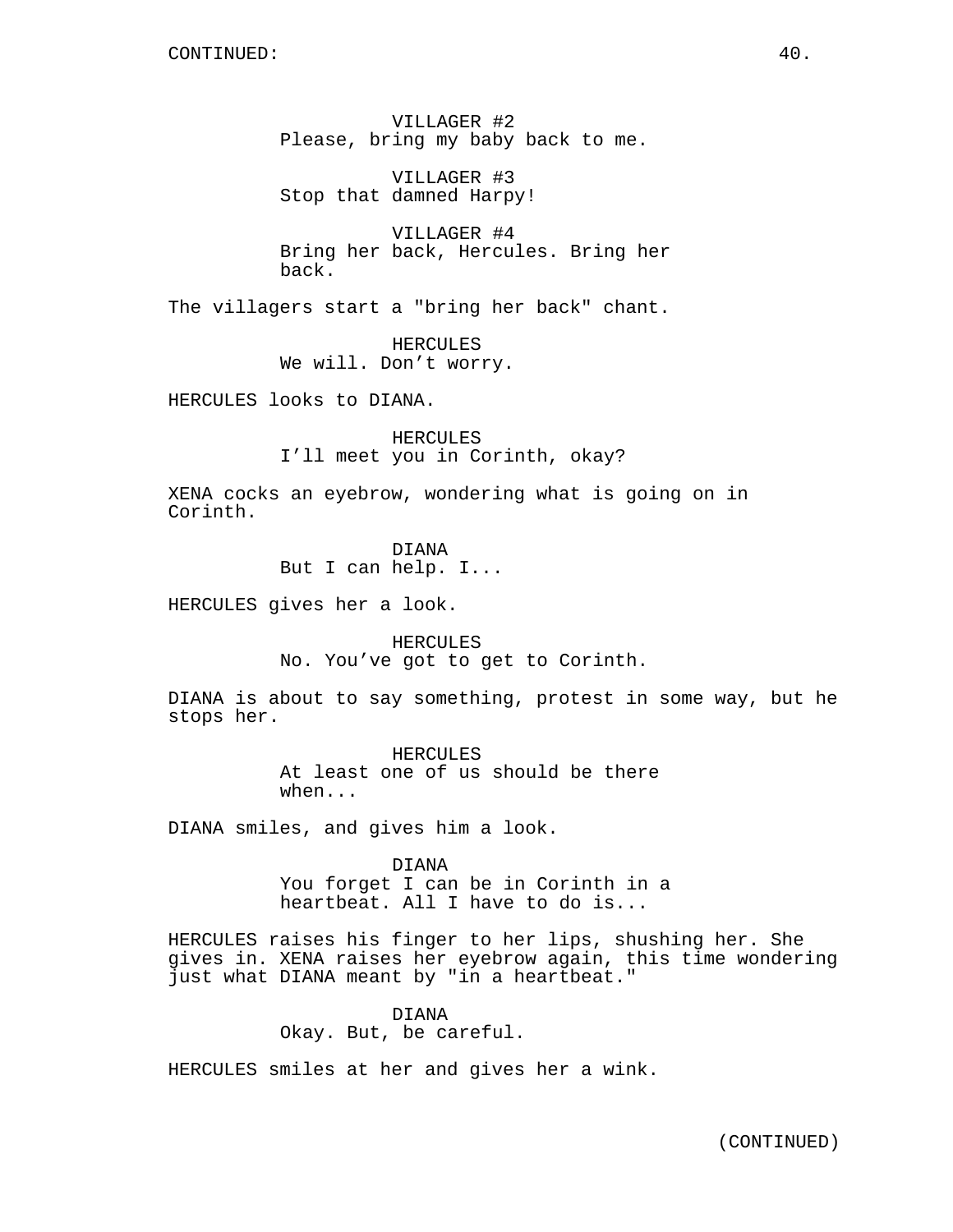## HERCULES

Always.

He kisses her goodbye. After they break the kiss, DIANA looks at IOLAUS.

## DIANA

You too.

DIANA looks at XENA, GABRIELLE, and JOXER.

### DIANA

All of you.

IOLAUS, XENA, GABRIELLE, and JOXER all look at DIANA.

XENA / GABRIELLE / IOLAUS / JOXER We will.

They head out. GABRIELLE and IOLAUS are taking point, JOXER follows a little bit back, and HERCULES and XENA pull up the rear.

> VILLAGER #1 May the gods be with you.

VILLAGER #2 May the gods safely guide you and bring you back.

DIANA watches them head out.

CONTINUE TO:

# 25 EN-ROUTE TO ATTICAN HARBOUR 25

GABRIELLE and IOLAUS are still taking point, JOXER is still a little bit behind them, and HERCULES and XENA are still pulling up the rear.

> XENA What did she mean, she could be in Corinth in a heartbeat?

Momentary pause.

HERCULES She's immortal.

XENA raises an eyebrow.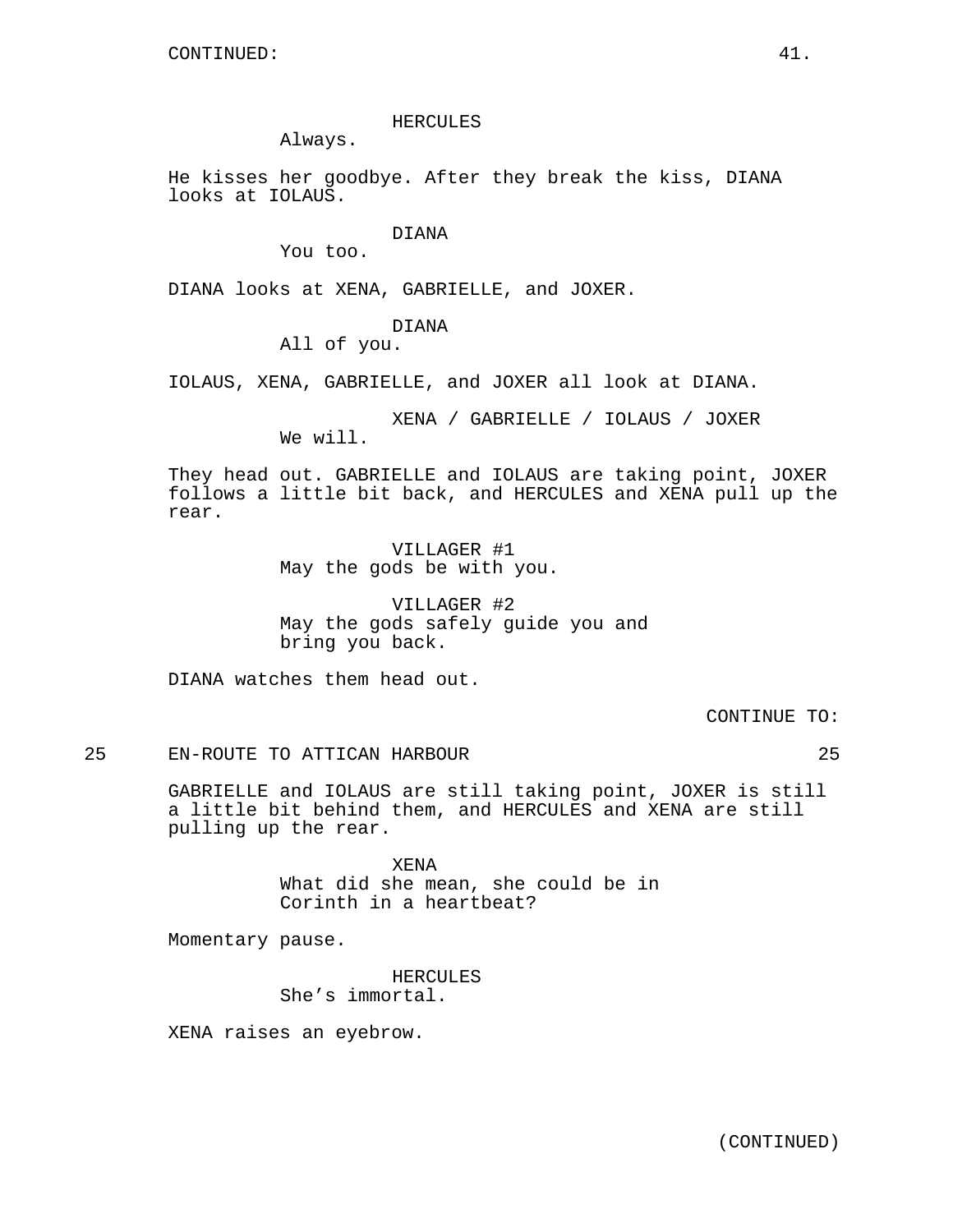XENA

## You mean she's a goddess?

Momentary pause. HERCULES doesn't answer her.

```
XENA
```
## How did that happen? When did...

HERCULES stops, and looks at XENA. XENA stops.

HERCULES

Ask Ares.

XENA raises an eyebrow.

XENA

Ares?

HERCULES But make sure you find the right one or he won't know what you're talking about.

XENA is confused.

XENA You've lost me? Right one? What are you...

HERCULES Forget it. I hardly understand it myself.

HERCULES starts walking again. XENA watches him walk off. She tries to figure out what he meant. After a few moments she follows.

CONTINUE TO:

26 TIME FLIES MONTAGE 26 26

**EN-ROUTE TO ATTICAN HARBOR** - They walk the rest of the way to the harbor in silence.

**ATTICAN HARBOR** - They reach the harbor and take the next boat to Athens.

**BOAT** - This time it is a non-stop, express trip. They get to Athens in 3 days.

**ATHENS** - They disembark and walk off towards Mount Parnassus.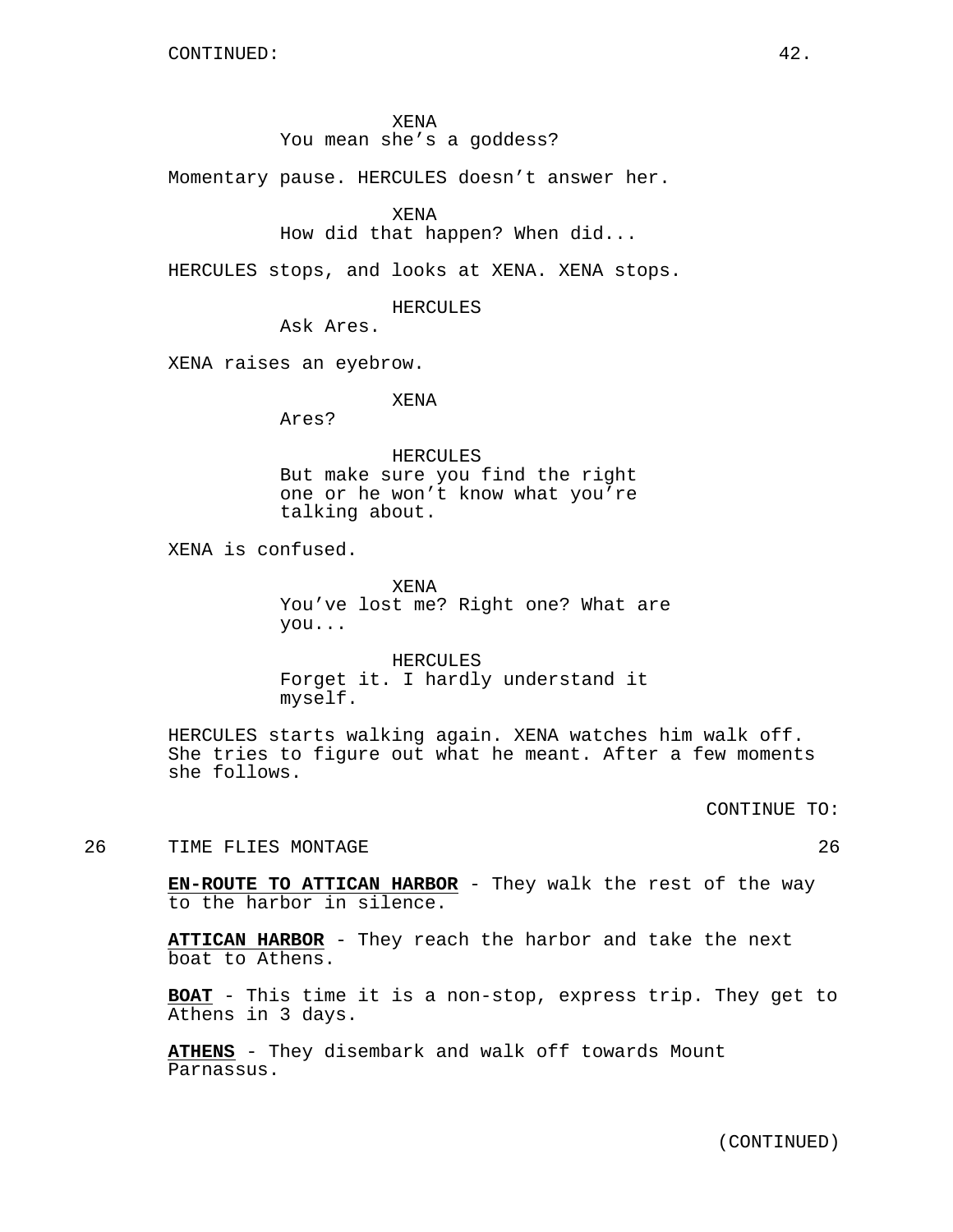**EN-ROUTE TO MOUNT PARNASSUS** - They have an uneventful walk from Athens to Mount Parnassus. The walk takes them 3 days.

CONTINUE TO:

27 BASE OF MOUNT PARNASSUS 27

They are stopped. HERCULES points up.

HERCULES Her cave is about half way up the slope.

HERCULES turns to the group.

HERCULES Any rescue tactics?

JOXER tries to act like the mighty "have no fear" warrior that he isn't.

> JOXER Sure. Go up there. Walk in. Take the girl. Leave. Simple.

IOLAUS gives him a "no, not that simple" look.

IOLAUS Are you forgetting Moedyssea?

JOXER

Oh right.

JOXER starts to act all tough again.

JOXER How I'd love to get my hands around her neck and...

XENA Joxer. Get serious.

JOXER Sorry, Xena. Sometimes my fierce power and quest for violence gets the better of me, and I...

Everyone gives him a "shut-up" look. JOXER returns to acting normal.

> JOXER I know. Shut-up, Joxer.

Momentary pause.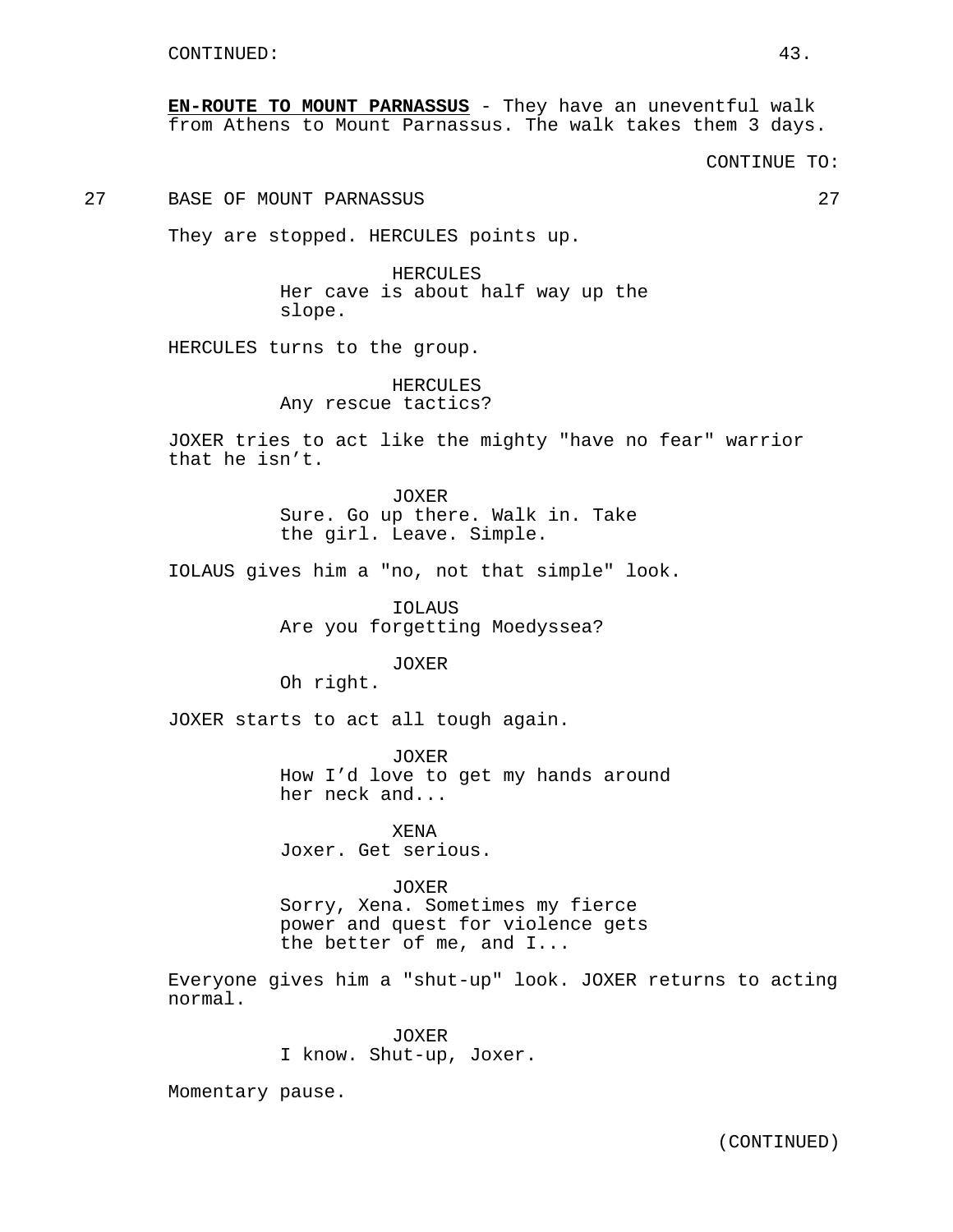GABRIELLE What about if I go up and talk to her. Reason with her. Ask her to let the girl go.

XENA There's no reasoning with a Harpy.

HERCULES Actually, that's not a bad idea.

XENA and IOLAUS give him a "What?" look. GABRIELLE gives him an "It isn't?" look.

> HERCULES I say we let her go for it. What's the worst that could happen?

XENA and IOLAUS are still giving him the "are you crazy?" look.

> GABRIELLE Thank you, Hercules. I shall get right on it.

GABRIELLE turns and starts to walk to the mountain.

HERCULES

Wait.

GABRIELLE stops and turns to him.

HERCULES Take Joxer with you. Just in case.

JOXER acts all tough, straightens his armor, and heads to GABRIELLE. JOXER and GABRIELLE head to the mountain. Once they are out of earshot, HERCULES looks to XENA and IOLAUS who are still giving him weird looks.

> HERCULES Now, here's the plan. While Moedyssea is listening to Gabrielle...

HERCULES starts to tells them the rest of the plan.

CONTINUE TO: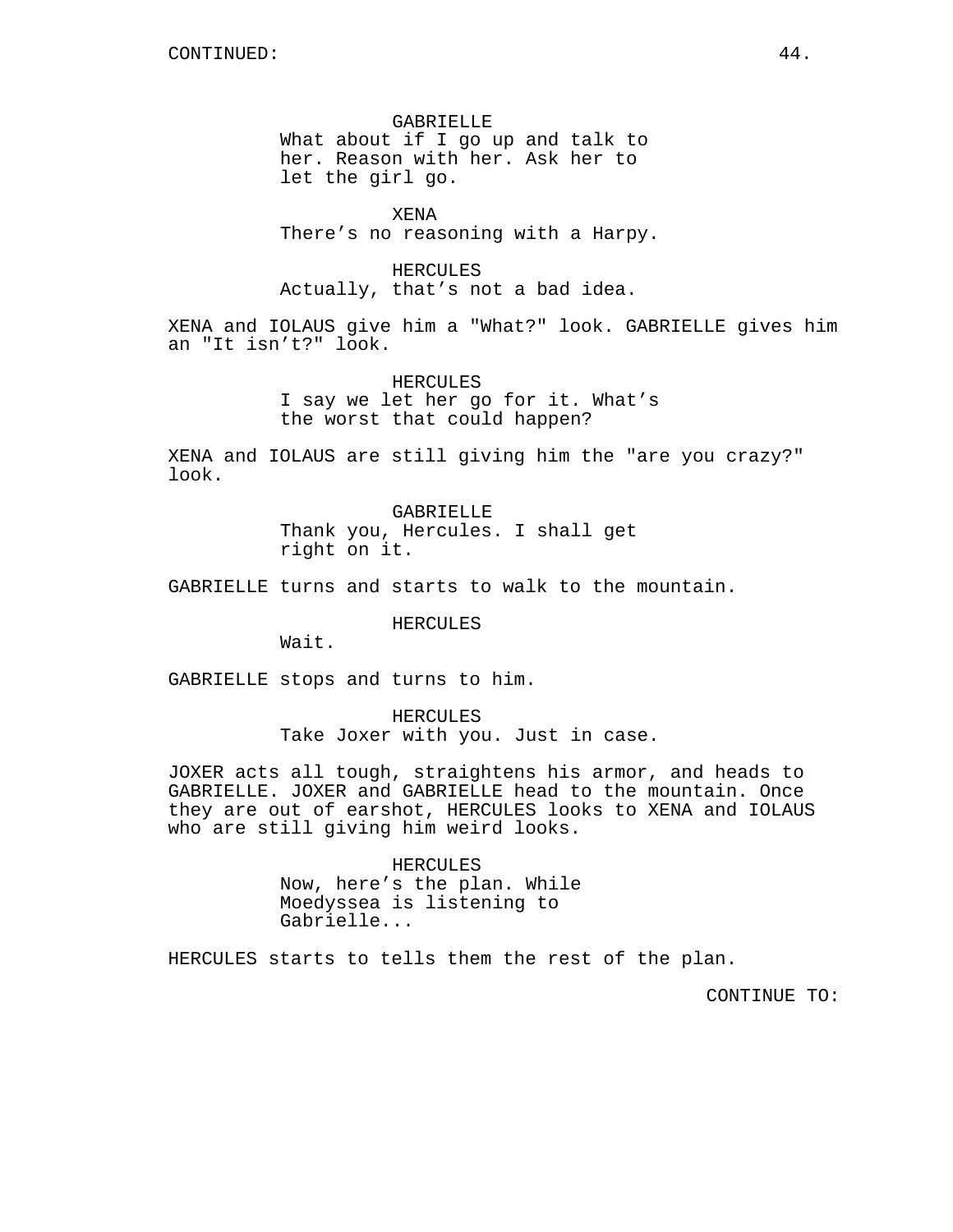## 28 TIME FLIES MONTAGE 28 28

HERCULES, IOLAUS, and XENA, sneak into the cave via the back door. While GABRIELLE is taking to Moedyssea, HERCULES etal rescue MISS ATTICA and exit the cave via the back door. They make their way quietly back to the base of the mountain.

CONTINUE TO:

#### 29 BASE OF MOUNTAIN 29

HERCULES, IOLAUS, MISS ATTICA, and XENA, reach the bottom.

HERCULES Iolaus, you better take Miss Attica here, back home. Get a move on. Gabrielle can really talk a person to death, but Moedyssea won't listen to her much longer.

### IOLAUS

Right.

IOLAUS turns to MISS ATTICA.

IOLAUS

Come on.

MISS ATTICA goes to HERCULES and kisses him on the cheek.

#### MISS ATTICA

Thank you.

MISS ATTICA goes to IOLAUS and they leave. XENA looks to HERCULES.

> XENA And you, don't you have to be in Corinth?

HERCULES Yes. But a few more minutes won't matter.

Silence. A very awkward, uneasy, silence.

XENA I hear Diana came back with a grown son. Your son.

HERCULES Yes she did.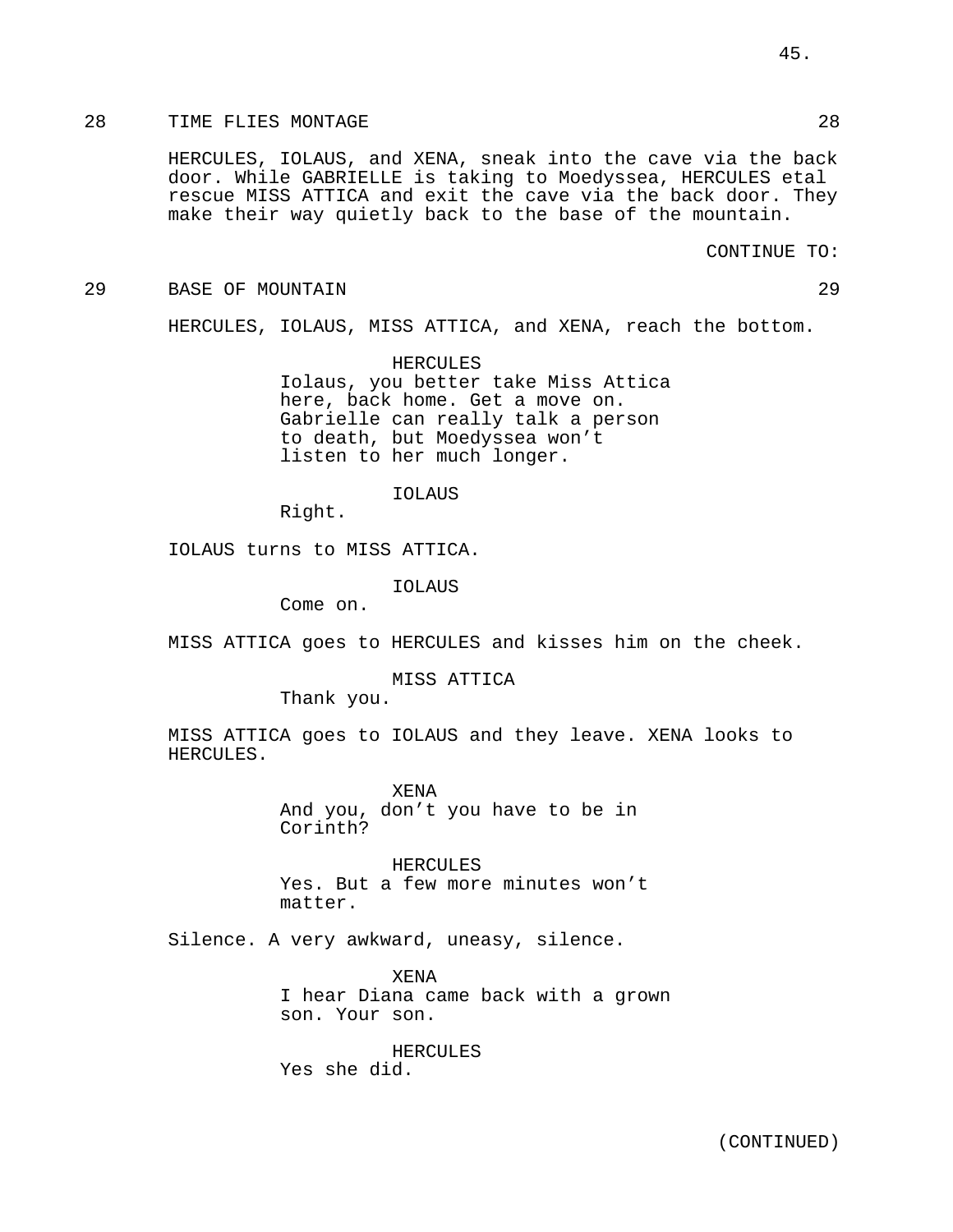XENA What's he like?

HERCULES Clark? ... He's great.

Momentary pause. XENA has a question to ask, but is not quite sure how to bring the subject up.

> XENA You, um, you mentioned Ares earlier.

HERCULES Yes I did.

XENA What did you mean?

HERCULES doesn't answer. XENA gets the feeling that there is more going on between Ares and Diana then she knows.

> XENA What exactly is Diana's relationship with Ares?

HERCULES looks at her.

HERCULES

Jealous?

XENA

What?

HERCULES Sorry. I didn't mean that. (beat) I'm not really sure, really. (beat) There is, was, will be, something. Just not sure what.

Momentary pause. XENA looks up at the mountain.

XENA I wish they'd hurry up.

As if on cue, GABRIELLE and JOXER approach them from behind. Their sudden approach startles XENA and HERCULES.

> JOXER Wish who'd hurry up?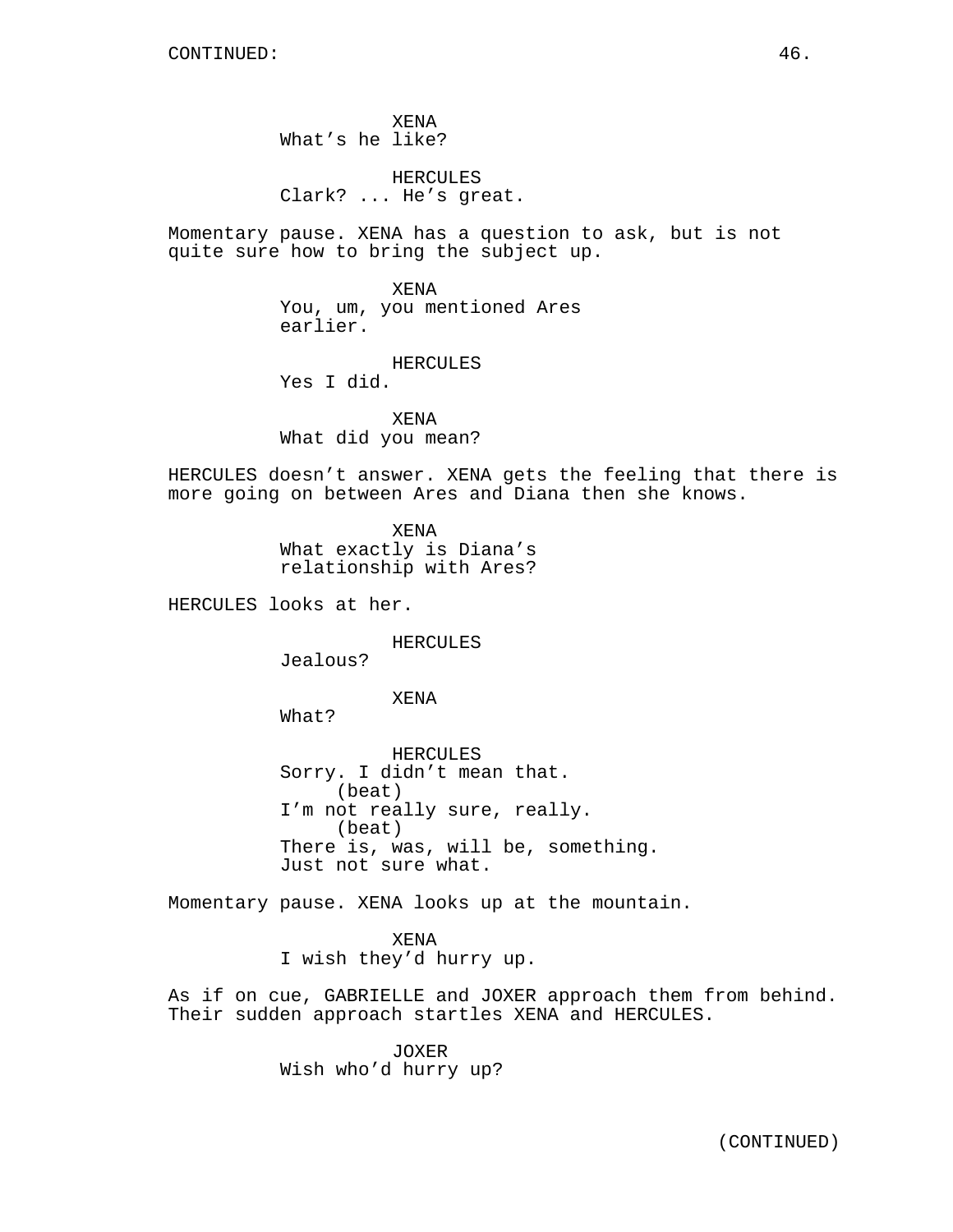GABRIELLE Well, that was a colossal waste of time. She wouldn't even listen to me. She...

GABRIELLE realizes that IOLAUS is missing.

GABRIELLE

Where's Iolaus?

XENA looks at her.

XENA Taking Miss Attica home.

JOXER

What? How?

GABRIELLE understands.

GABRIELLE We were just a diversion, right?

Momentary pause. XENA looks at HERCULES. GABRIELLE gives them both a "well?" look.

GABRIELLE

Right?

XENA

Right.

GABRIELLE

I thought so.

GABRIELLE looks at XENA.

GABRIELLE

When will you...

HERCULES interrupts what he believes will be one of GABRIELLE's "I'm not a child, Xena" speeches.

> HERCULES Can we discuss this as we get out of here?

He indicates that they should start moving.

HERCULES Once Moedyssea discovers that...

His sentence is cut off by a screeching cry.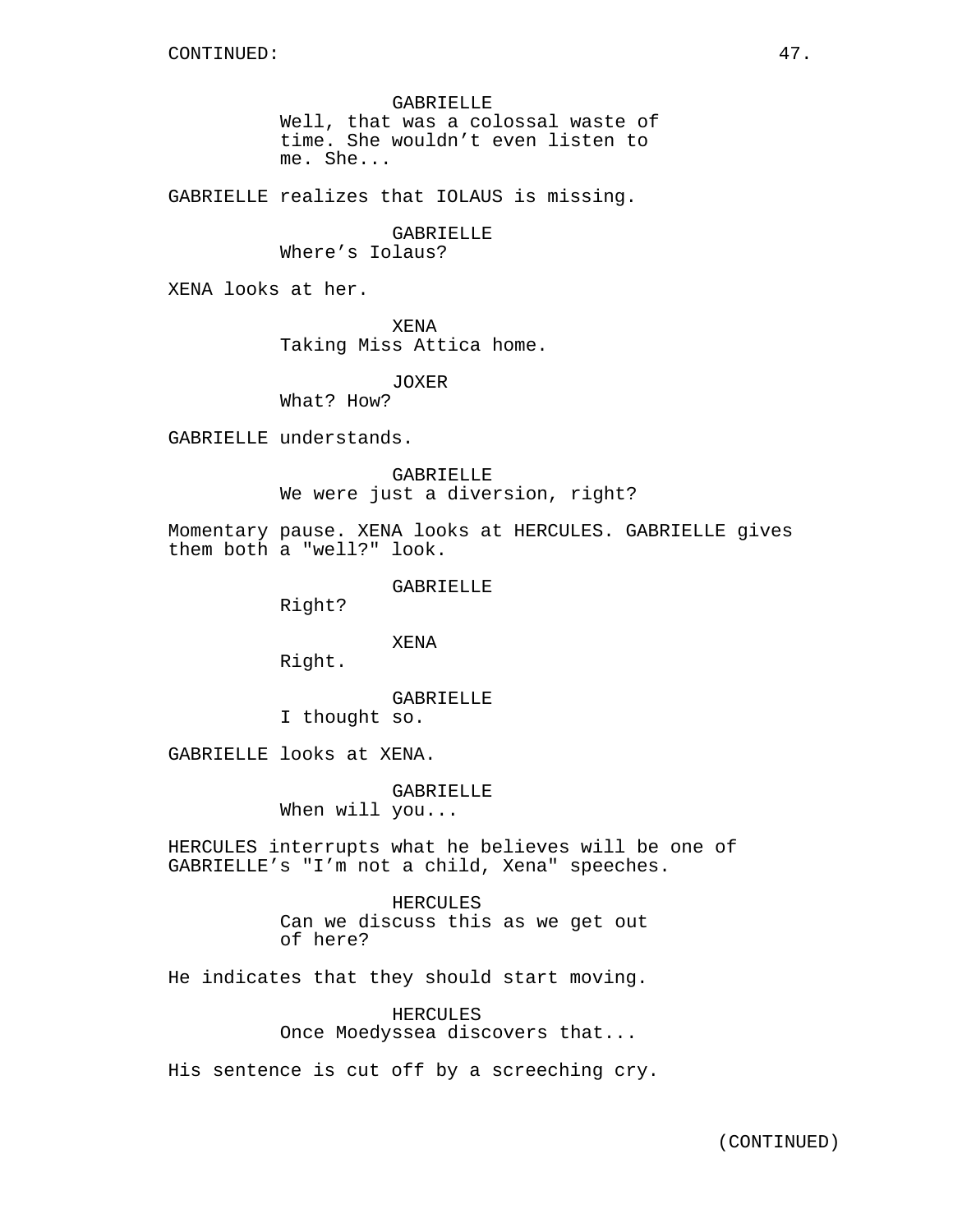HERCULES

Too late. Run.

They run off.

JUMP TO:

## **CORINTHIAN FESTIVAL - DAY 1**

30 EXT: PALACE GARDEN (AFTERNOON) 30

IPHICLES, RENA, DIANA, JASON, and ALCMENE, are sitting in the garden. ALCMENE addresses DIANA.

> ALCMENE Did Hercules say how long he'd be?

> > DIANA

No. (beat) But he said he would be here. And if I know one thing, it's that, when he puts his mind to it, he can do anything.

DIANA looks at IPHICLES.

#### DIANA

He will be here. Maybe not today, or tomorrow, but he'll be here before the festival is over.

#### IPHICLES

That's my brother. Always thinking about everyone else. Can't he just once say NO!

ALCMENE looks at IPHICLES.

ALCMENE Iphicles! That's...

#### IPHICLES

Mother, Xena and Iolaus could have handled the situation themselves. He didn't have to go. He just always has to be the hero.

JASON

Enough. Stop. The guests will be arriving shortly. I suggest we all get ready.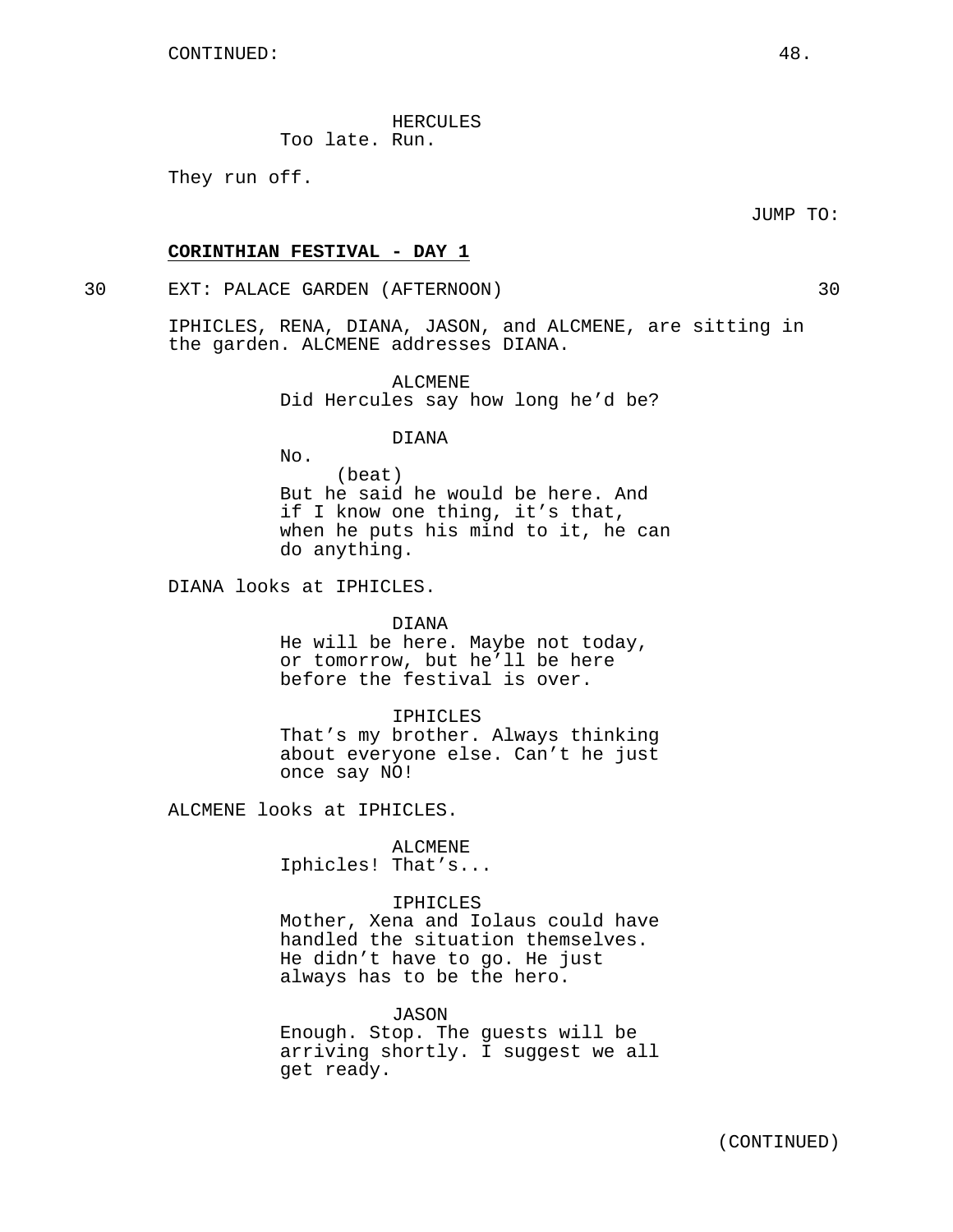JASON rises, looks to ALCMENE and offers her his hand. She takes it. She rises and they head out. DIANA looks to IPHICLES.

## DIANA He will be here. I promise.

DIANA raises and start to walk off.

PAN TO:

31 FOLLOW DIANA 31

DIANA mutters the following line under her breath, as she is walking off.

> DIANA (mutter) So help him if I have to go and get him.

> > PAN TO:

## 32 IPHICLES AND RENA 32

IPHICLES sorta heard what DIANA said, but isn't quite sure he heard it right, because it made no sense. He raises an eyebrow wondering what she could have meant. RENA places her hand on his leg.

> RENA I'm sure she's right. Hercules will be here.

IPHICLES Maybe. But I'm not holding my breath.

RENA Jason is right though, we really should...

IPHICLES Of course. Let's go.

IPHICLES rises, and takes RENA's hand. She rises and they exit they garden.

CUT TO: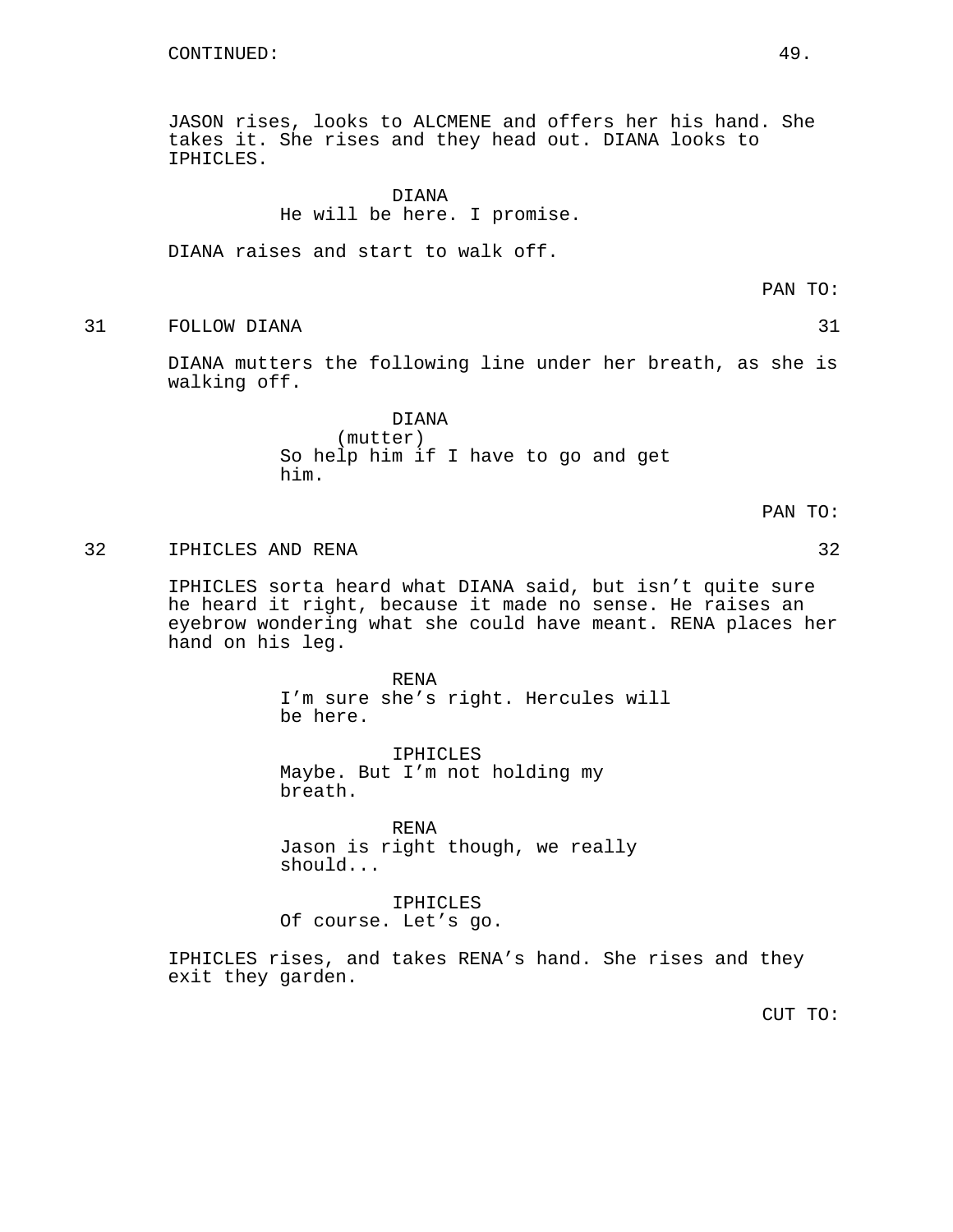| She tries on a stack of dresses till she finds the right<br>one. Then she tries varies hairstyles. It takes a while, but<br>she finally settles on an "up-sweep". All her hair is up.<br>After her dress and hair are done, she uses her powers to |
|----------------------------------------------------------------------------------------------------------------------------------------------------------------------------------------------------------------------------------------------------|
| select a necklace, earrings, bracelet, and a nice<br>necklace-like chain that she wears around her forehead. Its                                                                                                                                   |
| pendant sits on the spot on her forehead above the center of                                                                                                                                                                                       |
| her eyes. Next she selects her make-up. Once done she smiles                                                                                                                                                                                       |
| at herself in the mirror.                                                                                                                                                                                                                          |
| CONTINUE TO:                                                                                                                                                                                                                                       |
|                                                                                                                                                                                                                                                    |
| 37<br>TIME RESUMES                                                                                                                                                                                                                                 |
| DIANA is admiring herself. There is a knock on the door.                                                                                                                                                                                           |
| <b>DIANA</b>                                                                                                                                                                                                                                       |
| Come in.                                                                                                                                                                                                                                           |
| The door opens and a young servant girl enters and looks at<br>her.                                                                                                                                                                                |
| GIRL<br>You look very beautiful, my lady.                                                                                                                                                                                                          |
| DTANA<br>Thank you.                                                                                                                                                                                                                                |

## 36 TIME FLIES MONTAGE 36

37 TIME RESUMES 37

She tries on a one. Then she she finally set After her dress select a neckla necklace-like o pendant sits or her eyes. Next at herself in

DIANA Okay. Now, what to wear?

DIANA closes the door, and heads to the mirror. She uses her

DIANA reaches her room. She opens the door, and enters it.

33 HALLWAY 33

35 INSIDE DIANA'S ROOM 35

powers to help her get ready.

DIANA is heading to her room.

CONTINUE TO:

CONTINUE TO:

CONTINUE TO:

34 OUTSIDE DIANA'S ROOM 34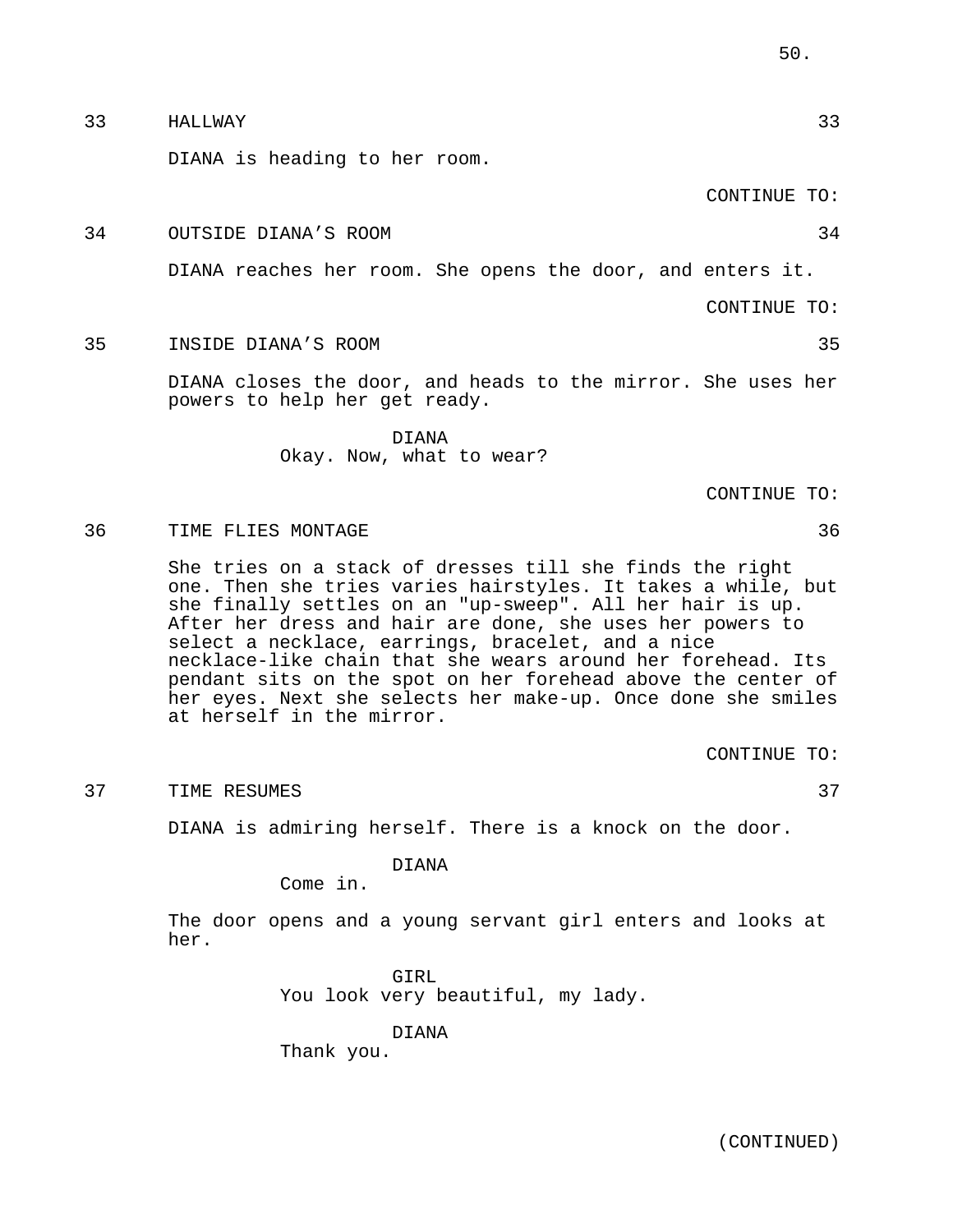GIRL The king requests your presence.

# DIANA

Lead the way.

DIANA follows the girl out of the room.

CONTINUE TO:

38 OUTSIDE DIANA'S ROOM 38

The girl stops in the doorway, letting DIANA exit. Once DIANA has left the room, she closes the door behind her.

CONTINUE TO:

39 HALLWAY 39

The girl leads DIANA to the garden.

CONTINUE TO:

40 HALLWAY - ENTRANCE TO GARDEN 40

They reach the garden. DIANA looks at the girl.

## DIANA

Thank you.

The girl nods, then leaves. DIANA enters.

CONTINUE TO:

41 EXT: GARDEN 41

There are a few guests all ready assembled. DIANA passes them, nodding hello. She heads to IPHICLES, who is with RENA and some guests. As DIANA is approaching, the Captain of the Guards is whispering something to IPHICLES. The Captain is bowing goodbye as she reaches IPHICLES.

CAPTAIN

My lord.

He passes DIANA and nods to her.

CAPTAIN

Diana.

DIANA nods at him.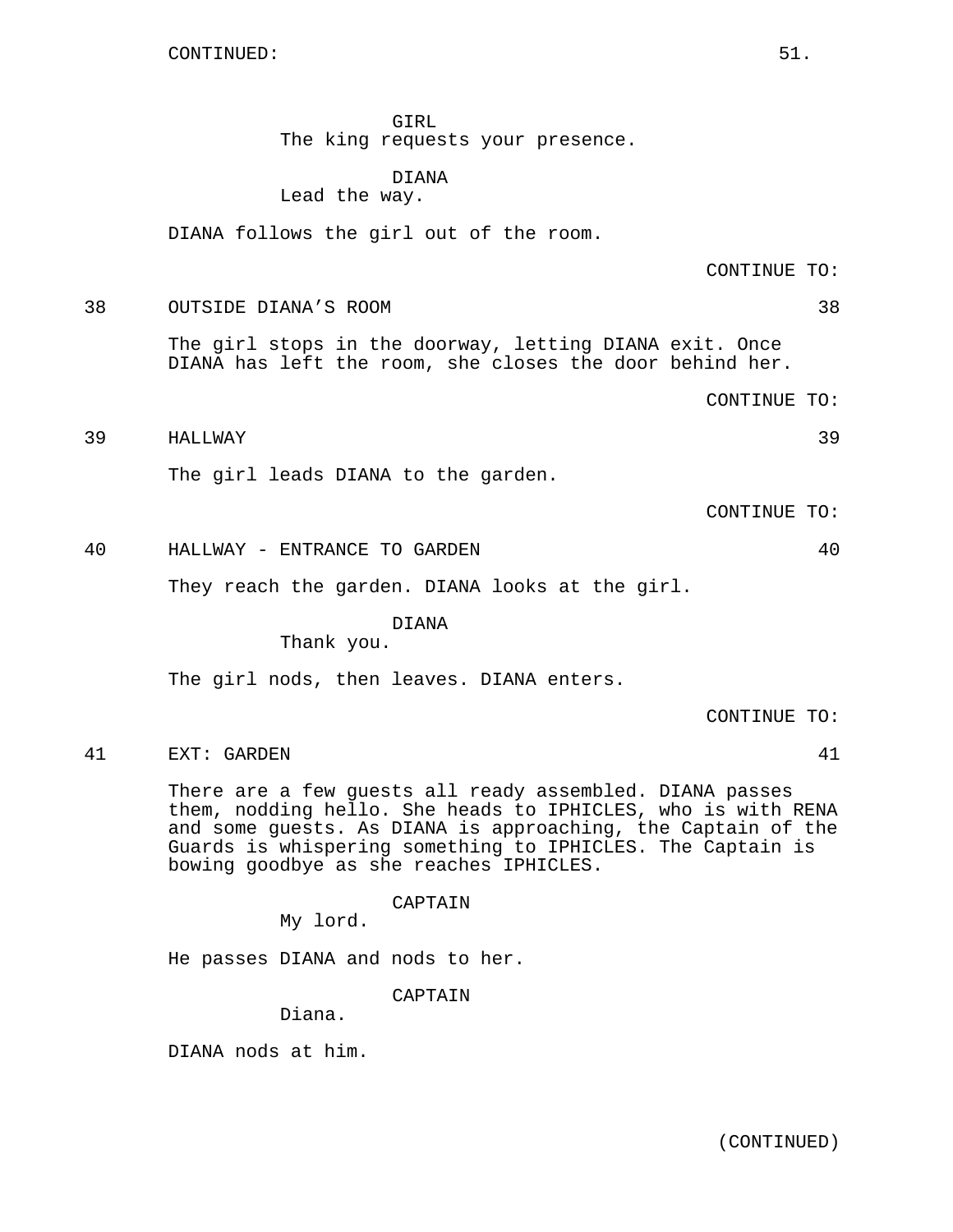## DIANA

Captain.

The Captain walks off, leaving the garden and returning to his post. DIANA walks to IPHICLES' side. RENA admires the dress.

> RENA That is a stunning dress, Diana. Where did you get it?

DIANA tries to think of an answer.

DIANA

Uh...

RENA Wait, don't tell me. Let me guess. Um... Athens, right?

## DIANA

No.

RENA

DIANA nods no.

RENA

Crete?

Sparta?

DIANA nods no.

RENA

Marathon?

DIANA nods no. RENA tries to think of another city where DIANA could have gotten such a beautiful dress. DIANA decides to just tell her she made it. After all, she did.

DIANA

I, um, made it myself.

RENA is surprised.

RENA Really? You made it?

DIANA

Yes.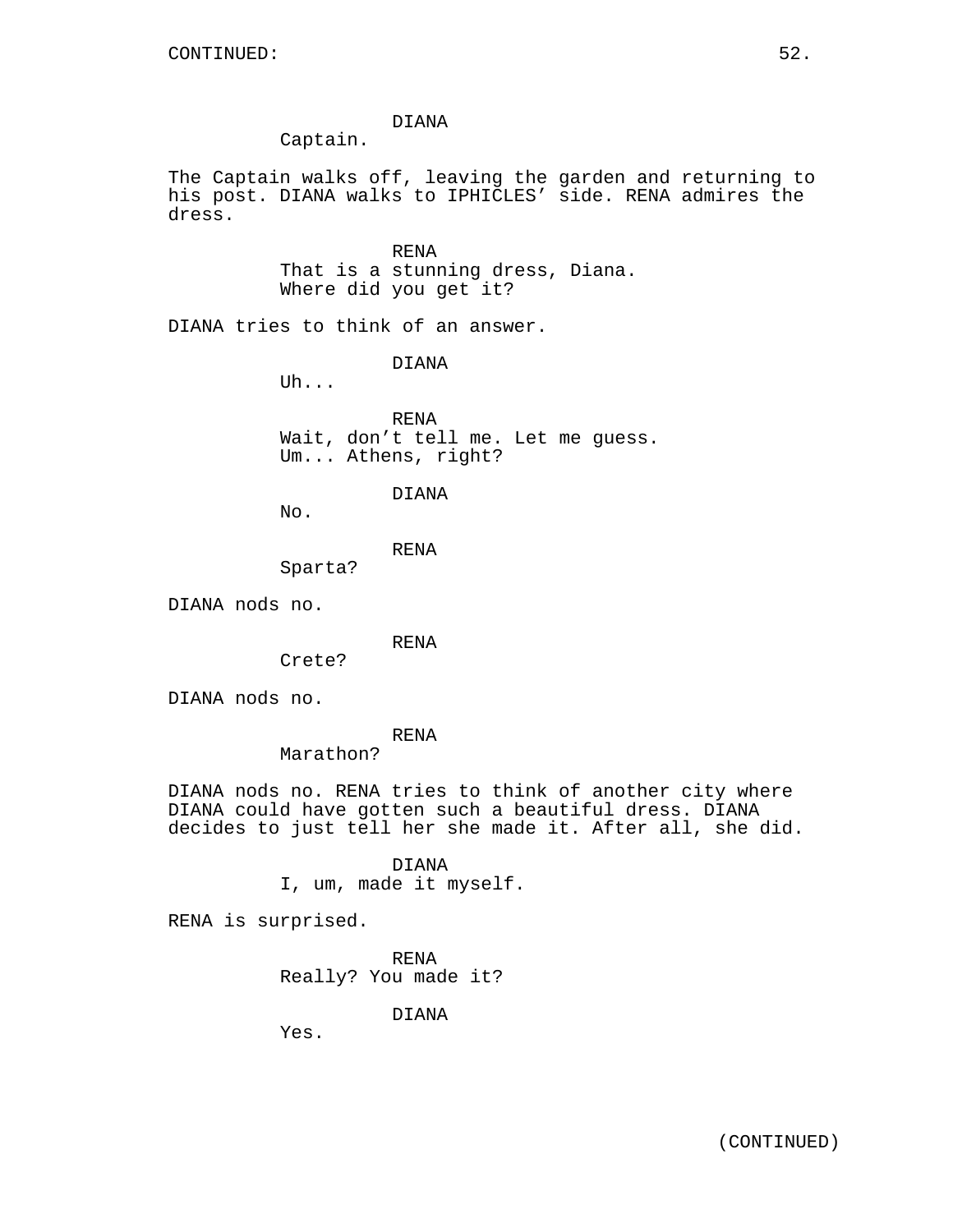RENA Maybe you could make me one?

DIANA Sure. Just tell me what you want and...

IPHICLES has had enough. He looks at them.

IPHICLES Ladies, please. Enough talk about dresses.

He offers RENA his arm.

IPHICLES Come, my dear, we have guests to greet.

RENA says her line as she takes his arm.

RENA

Of course.

RENA looks at DIANA.

RENA We'll talk later.

DIANA

Okay.

IPHICLES and RENA walk off.

CONTINUE TO:

#### 42 TIME FLIES MONTAGE 42

IPHICLES and RENA greet their guests as they arrive. DIANA mingles, meeting some of the guests. Servants are walking around with appetizers and drinks. After about two hours, dinner is ready. All the guests depart the garden and head to the hall where they are seated at their respective tables. DIANA is seated at the king's table at the front of the front of the room. There are 8 seats at the table, all on the same side, facing everyone else.

The seating plan is: (1) A guard, (2) JASON, (3) ALCMENE, (4) IPHICLES, (5) RENA, (6) DIANA, (7) Vacant (would have been Hercules') (8) The Captain of the Guard.

As everyone is eating, there are musicians playing in the background. At some point, the Captain and other guard, leave the table.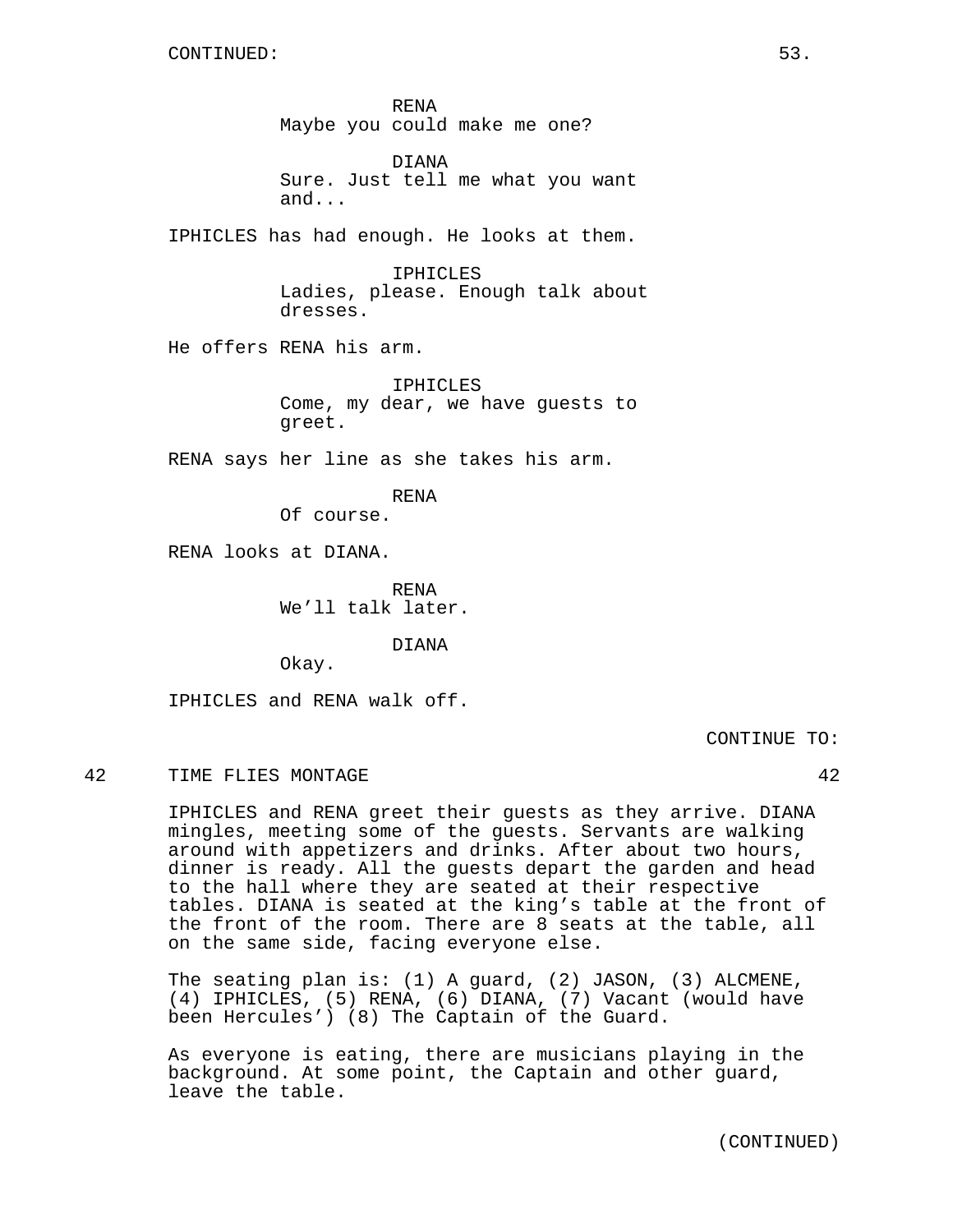## CONTINUE TO:

## 43 GREAT HALL 43

Everyone is finished eating. IPHICLES rises and addresses his guests.

> IPHICLES I invite you all to join us back in the garden while the room is cleared to make way for a splendid evening of dancing.

The doors open, the guests rise and proceed to the door, where servants await to lead the guests to the garden. IPHICLES, RENA, JASON, ALCMENE, and DIANA, also head out.

#### CONTINUE TO:

## 44 TIME FLIES MONTAGE 44

Everyone heads to the garden. As the sun has set, the garden is lit with torches. There are a few servants with trays of drinks and tiny deserts. After about two hours, a servant arrives and heads to IPHICLES. The servant informs him that the hall is ready, and leaves. IPHICLES informs his guests and all return to the hall. The hall has been transformed. The tables are either gone or off to the side. All the guests start dancing. DIANA stands off to the side watching. After a few hours, time resumes.

CONTINUE TO:

#### 45 GREAT HALL 45

The main doors open. All eyes turn to the door. The music stops. A tall, handsome, well-dressed stranger is standing in the doorway. He looks around, as if looking for someone. He spots DIANA. Their eyes lock. He walks over. All eyes are on him, for no one knows who he is. Some of the guests start whispering amongst themselves. IPHICLES signals the band to continue playing. The stranger reaches DIANA. He picks up her hand, brings it to his lips, and kisses it. DIANA is speechless. The stranger looks her in the eye.

> MAN You have to be the most beautiful woman in the room, nay, in all the land. (beat)(smile) I have never seen beauty like yours before.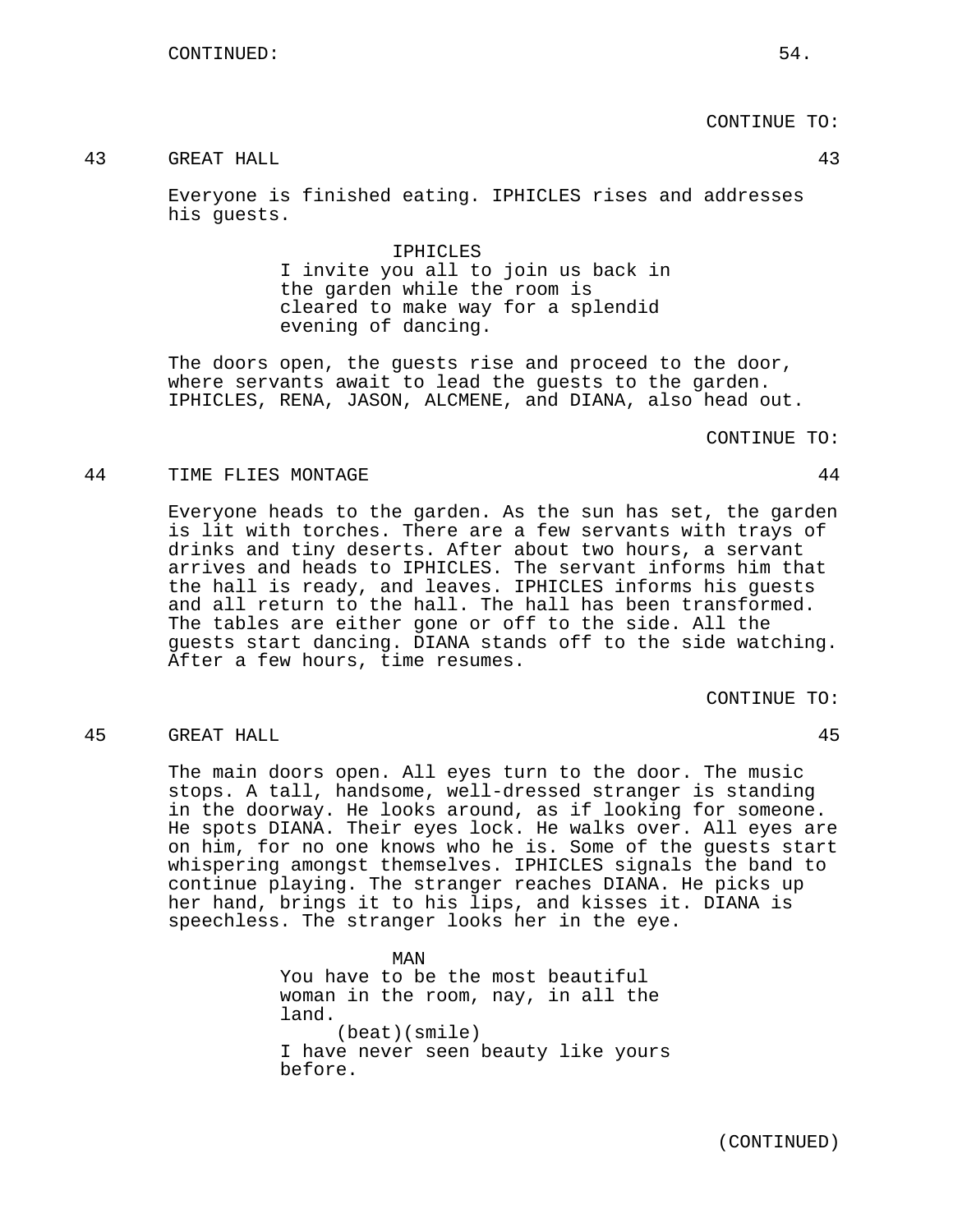DIANA Thank you.

MAN May I have the honor of this dance?

DIANA

I...

She is about to say no, but changes her mind. There is something about him that is drawing her to him. Something she isn't aware of - yet.

> DIANA I'd like that.

He leads her to the dance floor.

CONTINUE TO:

46 TIME FLIES MONTAGE 46

DIANA is finding herself strangely attracted to, and intrigued with, this handsome stranger. The band plays on, and on. All eyes are on DIANA and the mysterious stranger. The stranger is an excellent dancer, and before long, they are the center of attention. The party goes all night. Guests start leaving one by one. DIANA has tuned out everything. Everything that is except for this man she is with. Before long they are the only two left in the room.

CONTINUE TO:

47 TIME RESUMES 47

One of the band members approaches them.

BAND-GUY

Excuse me.

DIANA looks at him.

BAND-GUY We'd like to let you know, that the next piece will be the last piece for tonight. Or should I say this morning.

DIANA

Thank you.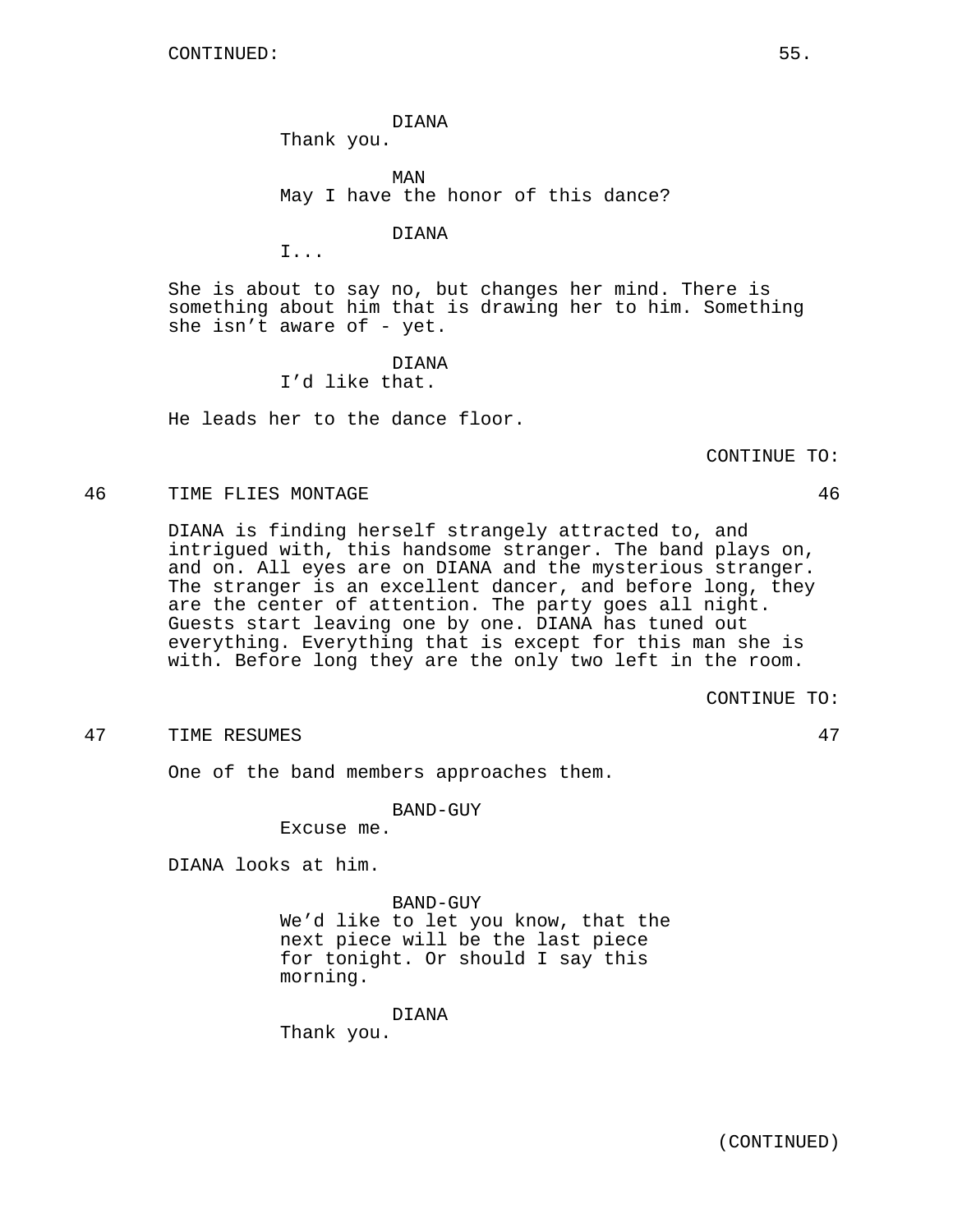The guy returns to the band, and the band plays the last song. The stranger looks into her eyes and offers his hand. She smiles and takes it. They dance. The song ends and the band leaves.

> DIANA Thank you for a wonderful night.

MAN You are most welcome.

DIANA I can't remember when I've had such a wonderful time.

The man smiles and looks her in the eye.

MAN I'm glad you enjoyed yourself.

DIANA finds herself staring back into his eyes.

DIANA

Well I guess it's time to turn in.

The man is confused. He does not recognize the phrase. Turn in? Turn into what?

> MAN Excuse me?

#### DIANA

Sleep.

MAN

Oh. (beat) May I, and I hope you don't find this to forward of me but, may I walk you to your room?

DIANA flashes him a smile.

DIANA

Sure.

They leave the room.

CONTINUE TO: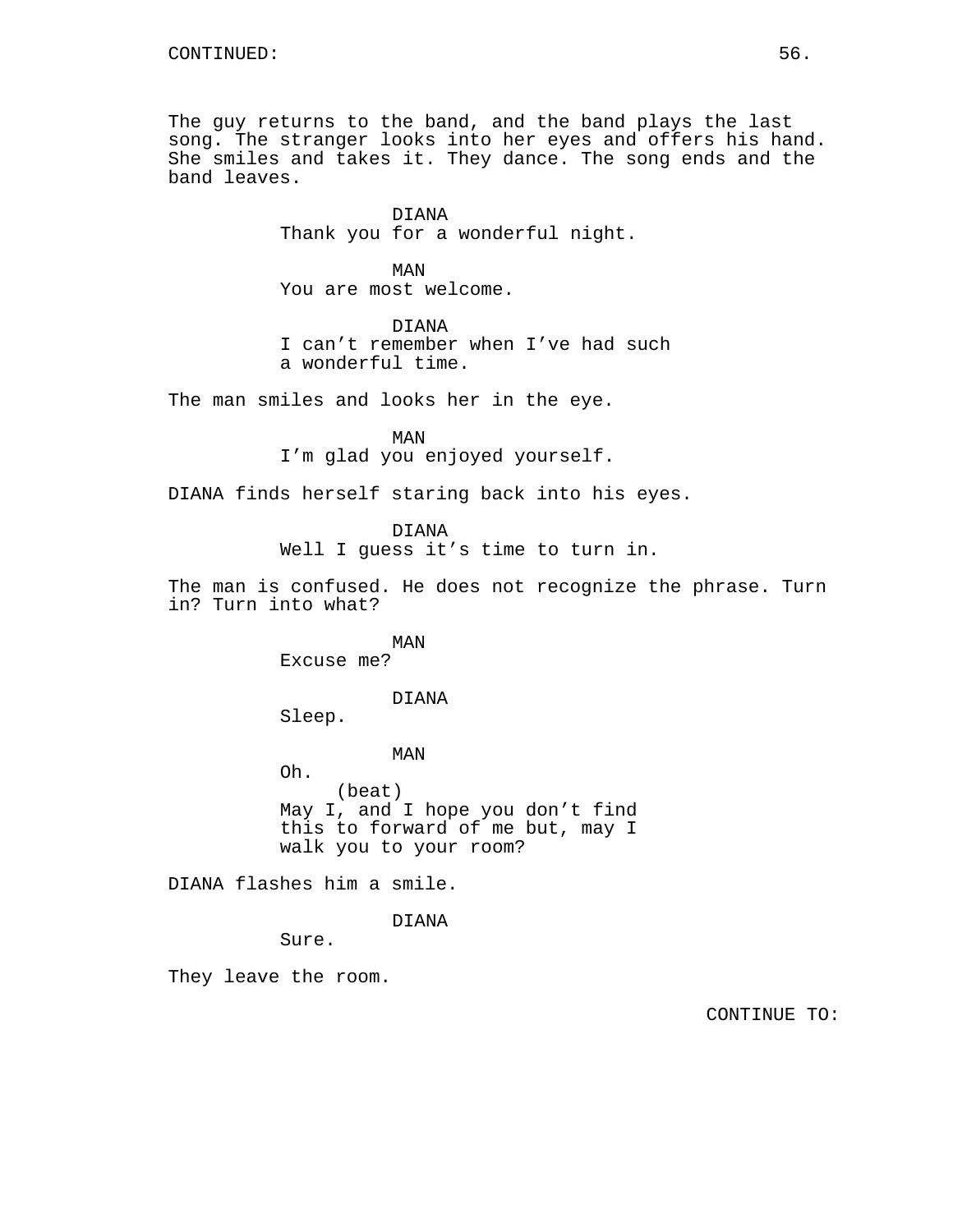They head to her room. Neither of them notices that the Captain of the Guard is tailing them.

CONTINUE TO:

### 49 OUTSIDE DIANA'S ROOM 49

They reach her room and stop outside the door.

DIANA I really had a great time tonight. Thank you.

Momentary pause. They stare at each other. He slowly raises his hand to her chin.

MAN

You're welcome.

Their eyes lock. He leans in and kisses her. She returns the kiss. It is a quick kiss.

PAN TO:

50 HALLWAY 50

CAMERA pans to show the captain lurking in the hallway, observing.

PAN TO:

51 OUTSIDE DIANA'S ROOM 51

CAMERA pans back to DIANA and the stranger. After a few seconds they break the kiss. He looks at her.

> MAN Good night, Diana.

# DIANA

Good night.

He turns and continues down the hall away from her room. DIANA opens her door and enters.

PAN TO: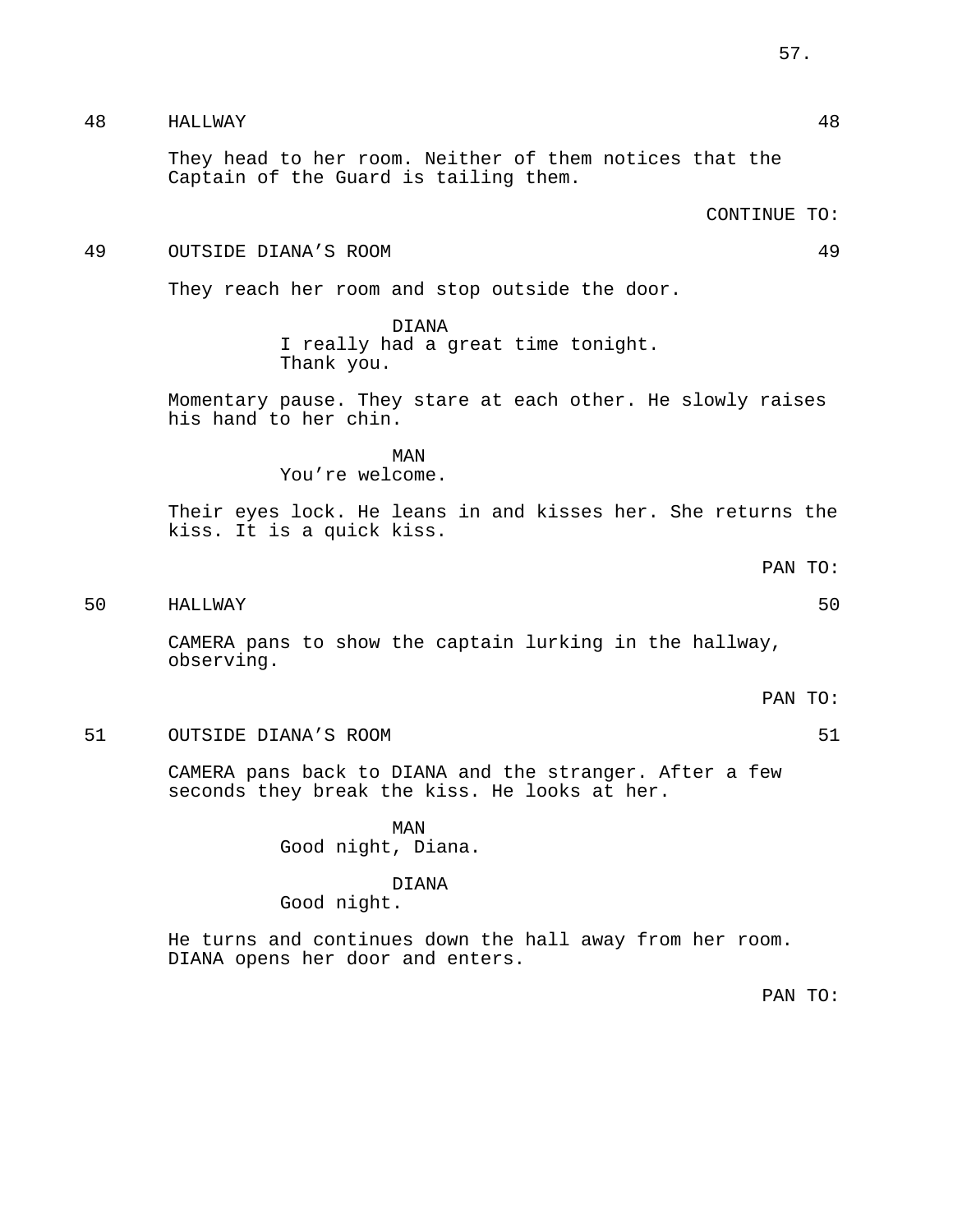## 52 HALLWAY 52

DIANA's door closes. The captain follows the stranger who is smiling to himself as he reaches his room.

CONTINUE TO:

#### 53 INSIDE STRANGERS' ROOM 53

The mystery man enters his room. As soon as the door closes, he goes over to the bed, and lays down on it. He laughs. As he is laughing, he removes a ring from his finger, causing him to transform into his true self. It's ARES. The ring is silver and black, and has a ruby-red stone in the center. He places the ring on the bedside table.

> ARES Well, Diana. I guess there is still hope for me after all.

Momentary pause. ARES looks at the ring.

ARES All I have to do, is get rid of my dear sweet meddling brother. (beat) And of course my double. The one who brought you here, the one who probably knows you more intimately than I. But that will change.

ARES smiles and looks back at the ceiling.

ARES If all goes well, Moedyssea should keep my heroic little brother away from this celebration completely. And by then, you'll be mine. You will finally be mine.

ARES starts to laugh again.

JUMP TO:

## 54 INSIDE DIANA'S ROOM 54

DIANA is getting ready for bed. She is brushing her hair and sitting in front of a mirror. She can't shake the feeling she should know the stranger.

> DIANA There's something about him. (beat) (MORE)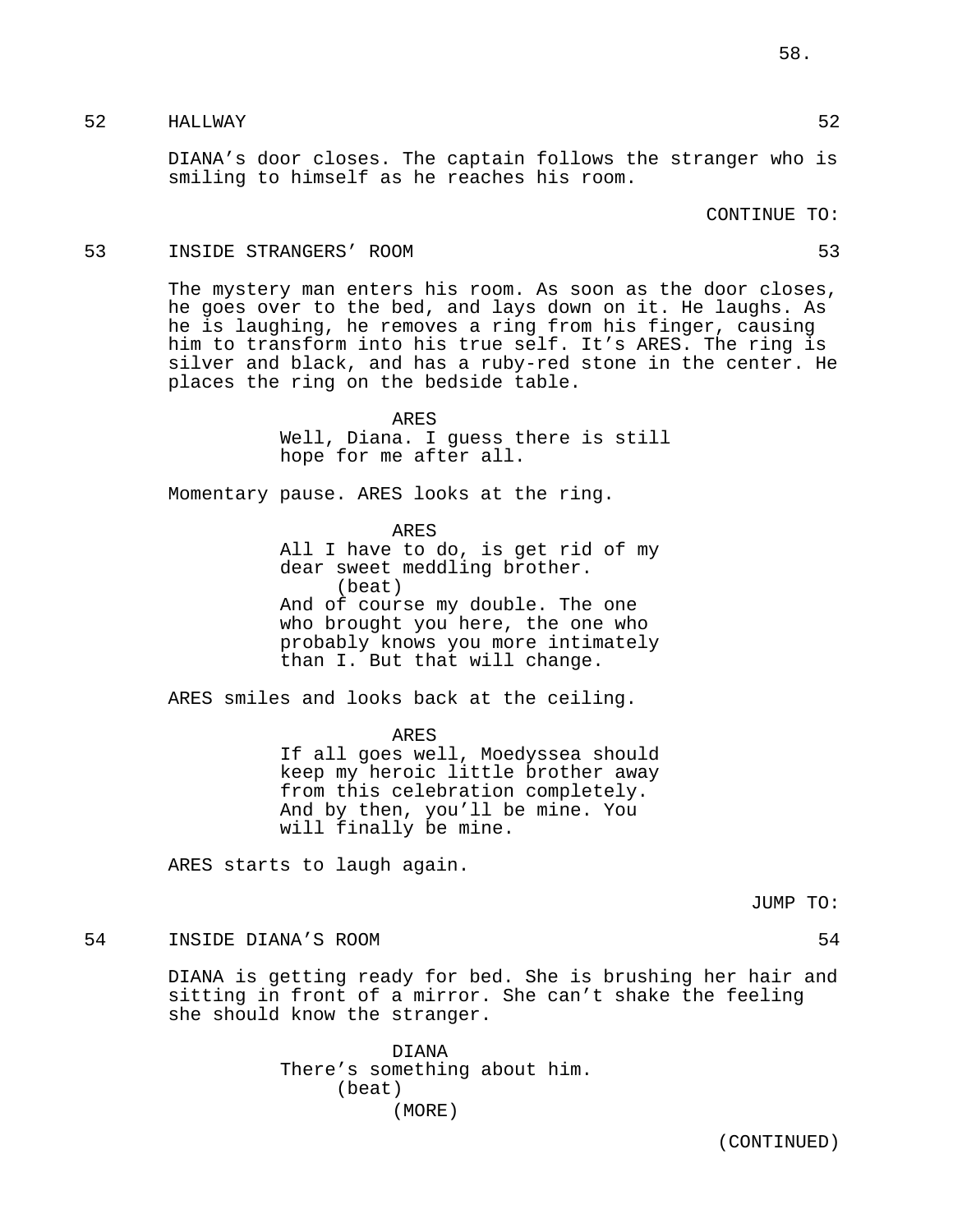DIANA (cont'd) Something, I don't know, familiar somehow. But, that can't be. Until tonight I'd never seen him. (beat) I didn't even catch his name. (beat) But, the way he kissed me, he reminded me of someone. (beat) If only he'd kissed me longer. I might have been able to place him.

DIANA puts down the brush, and looks in the mirror.

JUMP TO:

## **CORINTHIAN FESTIVAL - DAY 2**

55 INSIDE ARES' ROOM (MORNING) 55

ARES is preparing himself. He is looking into a mirror. He has the ring in his hand. He places it on his finger, and is transformed into the mystery man from last night.

> ARES Got to hand it to you, cous. This is working better than I ever imagined. (beat) She didn't see though it. I wonder if...

VOICE Remember, cousin. This will only work on her as long as you are in control of your emotions. If you lose control, or get distracted, even for a second, the ring will lose its power and she will see you for who you are.

ARES Thanks for the reminder, cousin.

ARES looks back at the ring, thinking about DIANA.

CONTINUE TO: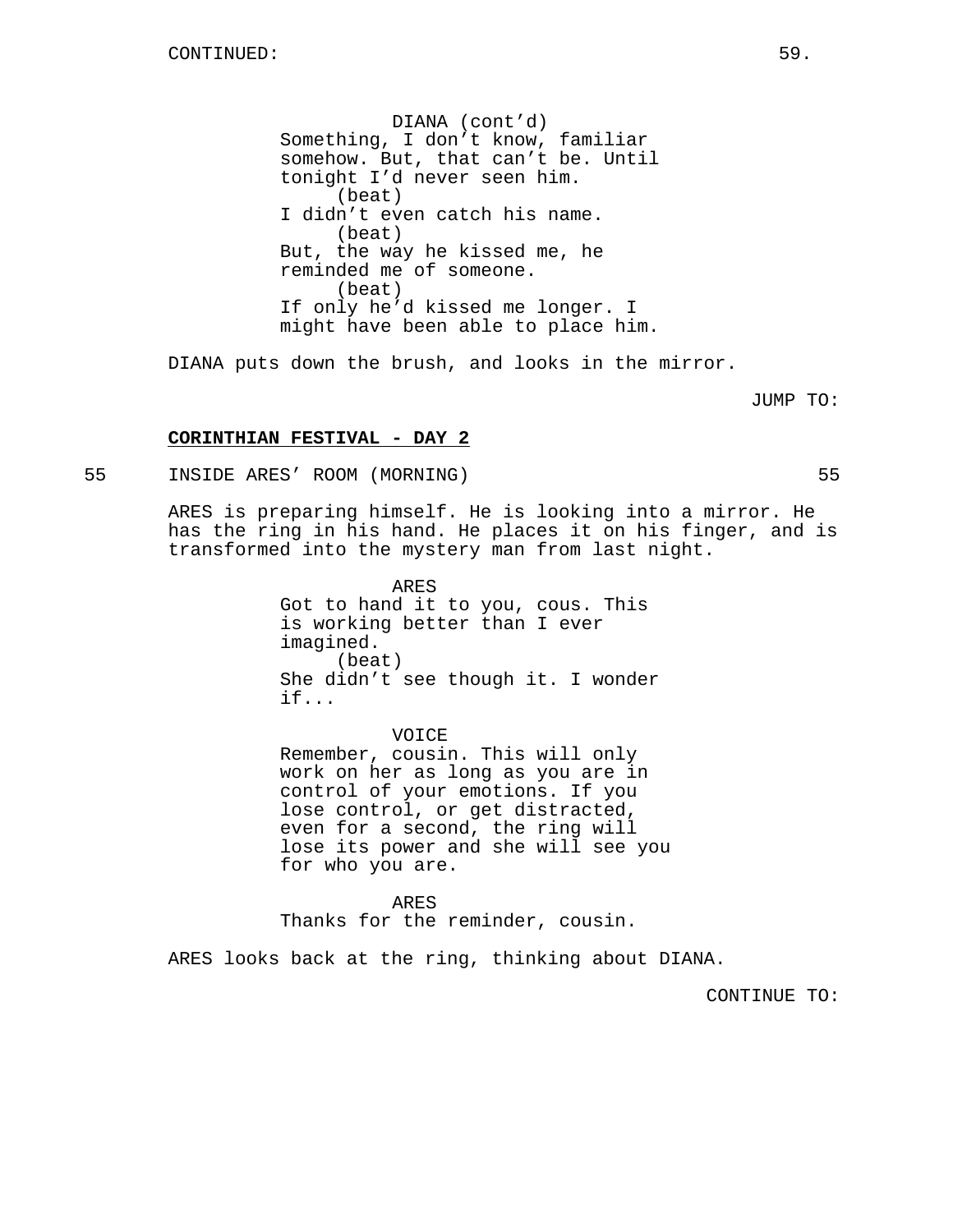56 HALLWAY LEADING TO THE GARDEN (AFTERNOON) 56

ARES is walking down the hall, and sees DIANA enter the garden. He follows. The Captain of the Guard spots him and approaches him.

## CAPTAIN Excuse me, sir?

ARES stops, turns, and faces the Captain.

ARES Yes, Captain. What can I do for you?

CAPTAIN You seem like a smart guy, sir, so I just thought I should warn you.

ARES raises his eyebrow in curiosity.

ARES Warn me? Of what?

CAPTAIN That woman you were with last night?

ARES can tell the captain looks concerned. He thinks he knows what the Captain is going to say, and decides to play along.

ARES

Diana?

CAPTAIN

Yes.

ARES She is a beautiful woman, isn't she?

CAPTAIN

Yes.

ARES Her eyes are like two sapphires burning in the sky. Her...

CAPTAIN Sir, I just thought I'd tell you that, she is spoken for.

ARES pretends that this is news to him.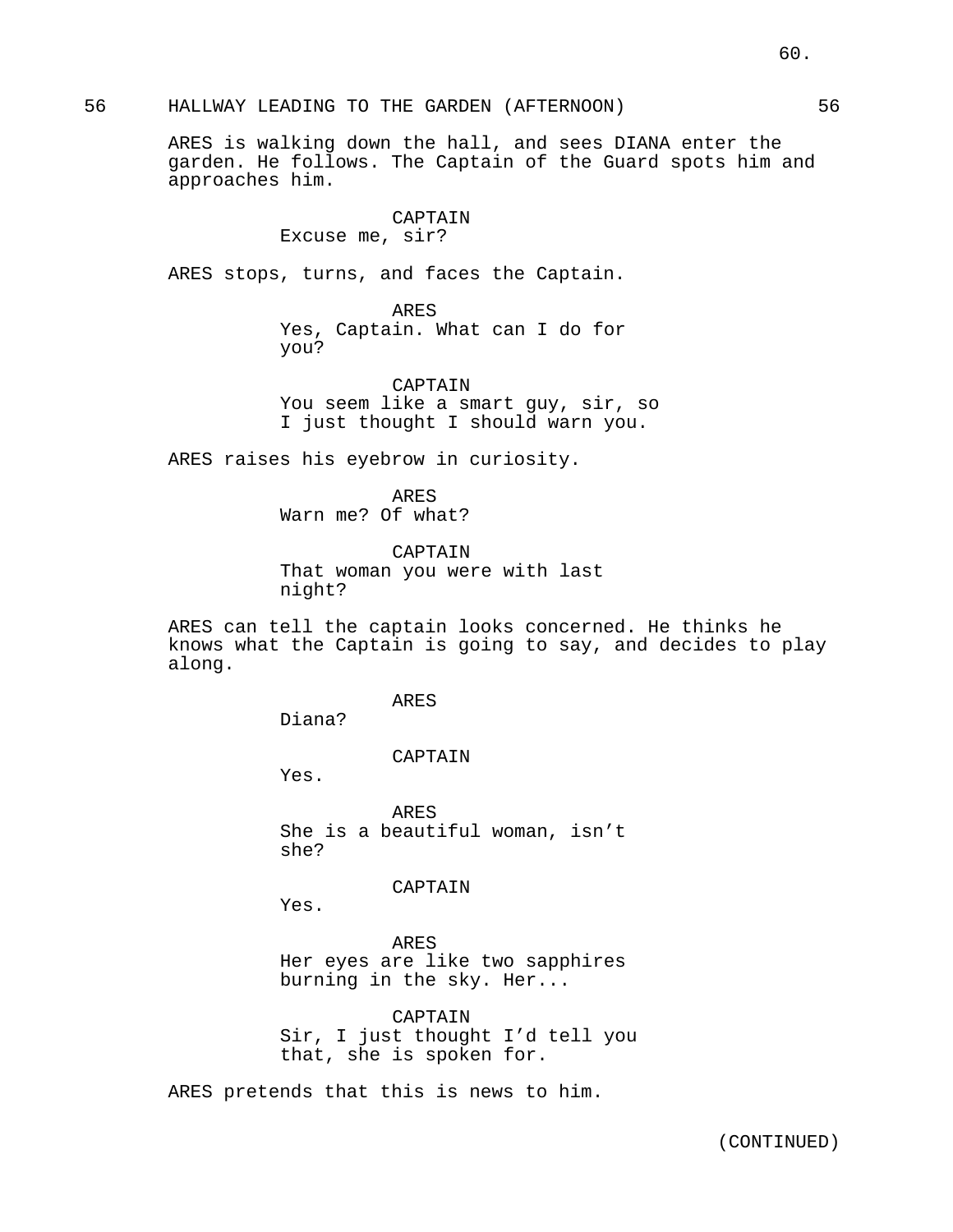ARES She is? By whom? (beat) I saw no man with her last night? Where... CAPTAIN She belongs to the King's brother. Hercules. Again ARES pretends this is news to him. ARES Hercules, eh? CAPTAIN Yes. So, if I were you, I'd forget about her. (beat) There are other eligible women here that you might want to consider. Because if Hercules finds you with... (beat) Well, let's just say... I wouldn't want to make the man angry. ARES Thanks for the warning, but don't worry. I can handle Hercules. The Captain looks stunned. CAPTAIN I don't want to seem like I'm underestimating you, sir, but... we are talking about Hercules. Son of Zeus. Strongest of all men. He can... ARES looks at the Captain. He tries to contain his emotions. ARES I'm well aware of who he is, and of all the stories about him. (beat) But he is after all, just a man, a mere mortal, in spite of who his father is. He is not invincible. (beat) There are ways to bring him down.

And, if bringing him down means

that the beautiful Diana will me (MORE)

(CONTINUED)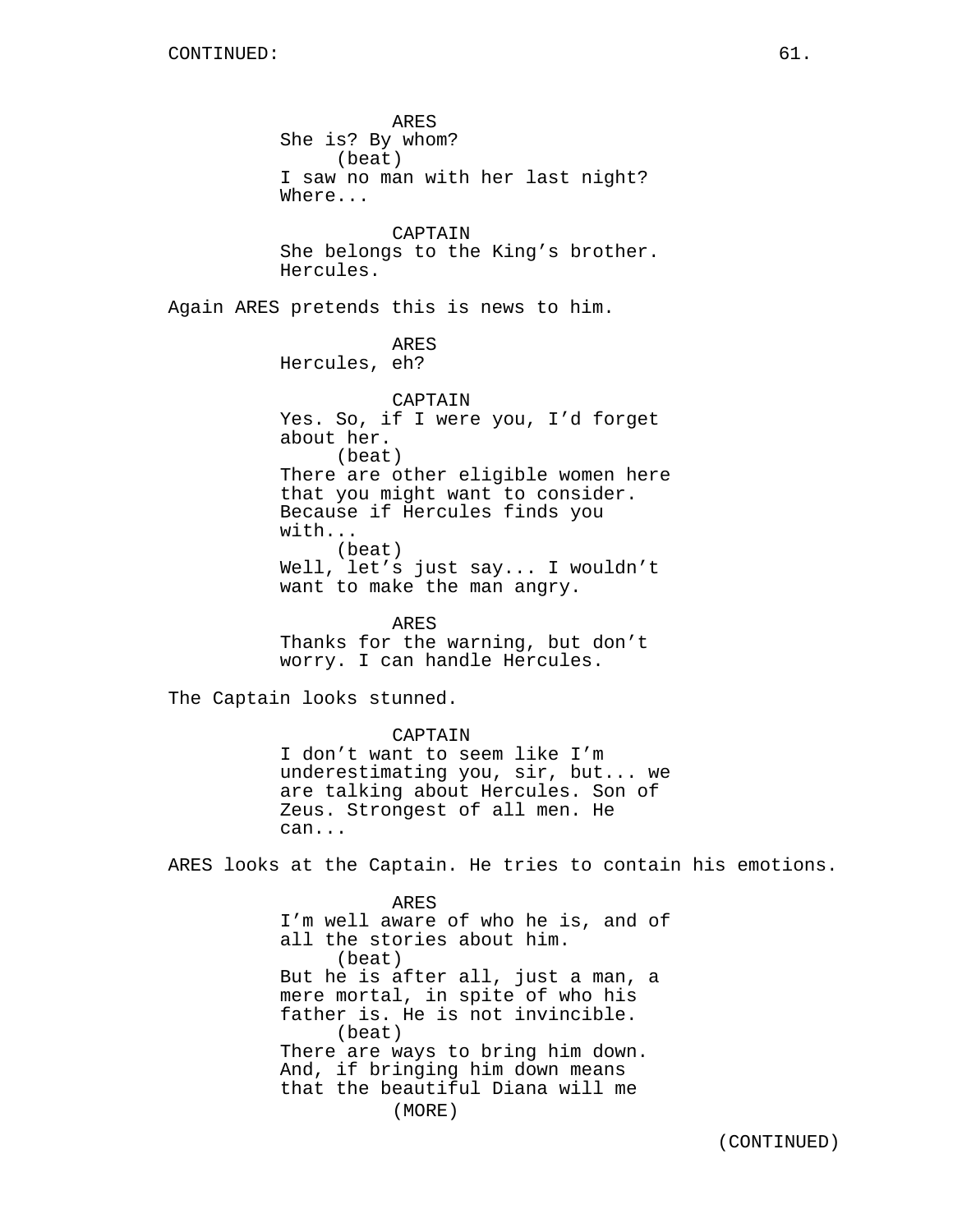ARES (cont'd) mine... Then bring him down I will. For he won't know what hit him.

CAPTAIN Sir, I beg you. Please, don't let him find you with her. (beat) Many men have tried to defeat Hercules, and many men have died. I'd hate to see you be one of them, sir.

ARES I appreciate your concern, Captain, but trust me, I can handle Hercules.

The Captain can't understand why this man isn't grasping the seriousness of this. Does he really think he stands a chance against Hercules?

CAPTAIN

Sir, I...

ARES has had enough. He gives the Captain an icy stare. A stare that could freeze one's blood. The Captain is literally frozen.

> ARES Listen to me, and listen good.

ARES advances on the Captain. The Captain tries to back up, but finds he can't move. It's as if the there is some invisible force holding him still (Note: On the word "mortal", ARES' disguise flickers for just moment. The Captain notices, but can't really react because he is frozen.)

> ARES When I see something I want, I take it. (beat) No one, and I mean no one, especially a mortal, better stand in my way. (beat) Diana will be mine. I've waited too long for this. I'm finally in a position to show her that she belongs with me. And I will show her. No one, not even Hercules, can stop me.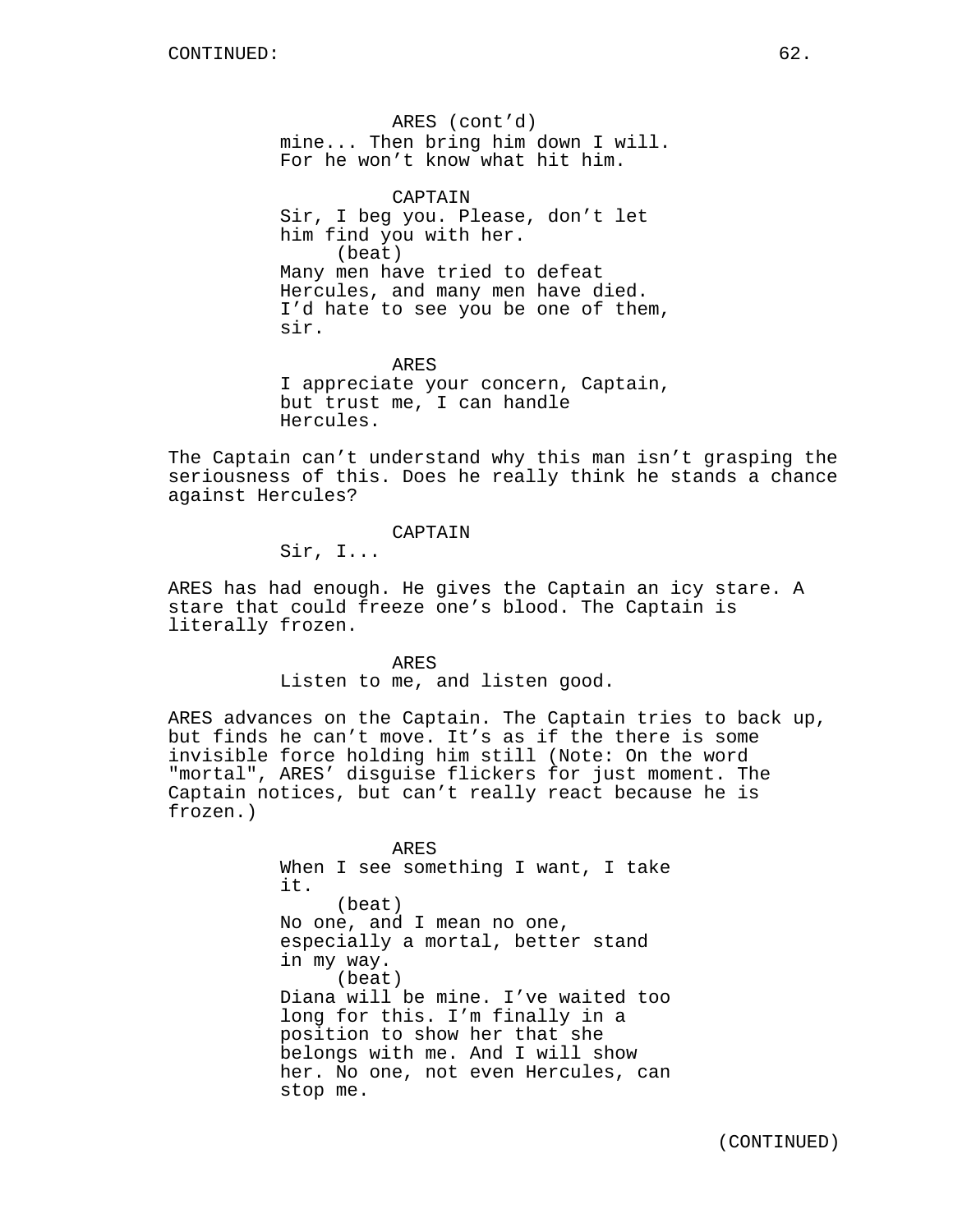With that said, ARES walks off to the garden. The Captain finds that he can move, and takes a deep breath. He watches as ARES walks off down the hall. The Captain noticed the flicker in the disguise, and is now wondering, if it was real, or just his imagination.

> CAPTAIN Did I really see him change? (beat) I could have sworn, that for just a second, he changed. But only gods have the ability to change their appearance like that. Only a god can...

The Captain pauses as he starts to get this eerie feeling that he was in the presence of a god. But which god?

> CAPTAIN If that man is a god, then I wonder which...

The Captain stops again as he realizes there is only one god that makes sense. He looks down the hall again, and sees the man enter the garden.

CAPTAIN

Ares. (beat) By the gods above, I was talking to Ares. Warning Ares, I... (beat) I have to tell the King that Ares is here. That Diana... (beat) That... Stop it. Get a grip. Just go tell the king.

The Captain walks, well runs actually, off to find Iphicles.

JUMP TO:

57 THE GARDEN 57

DIANA is sitting on the edge of the pond. She is running her fingers through the water, daydreaming. ARES spots her. He pauses for a moment, composes himself, gets grip on his emotions, and then approaches her.

> ARES May I join you.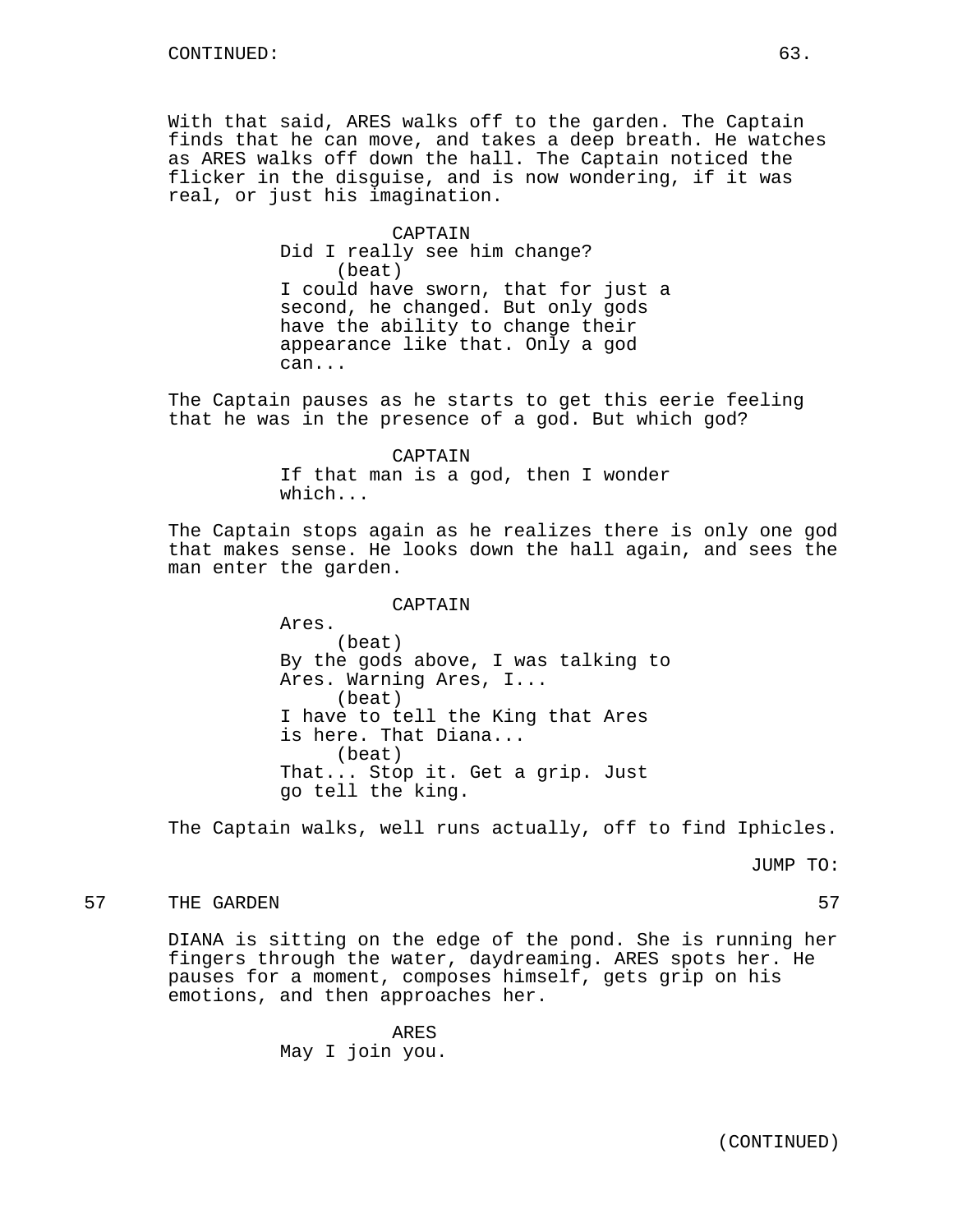DIANA

Sure.

ARES sits beside her, and says the following line, as if he didn't already know the answer.

> ARES What are you thinking about?

DIANA Nothing. Everything.

ARES Um, about last night... (beat) I'm sorry. I didn't mean to kiss you, it's just that... when I see something so beautiful, I want to...

DIANA It's okay. I...

DIANA laughs. ARES gives her a look.

ARES

What?

DIANA This might sound silly, but... in all the excitement last night, I never caught your name.

ARES looks at her with a raised eyebrow.

ARES

My name?

DIANA Yes. Your name. (beat) Surely you have one.

He flashes her a smile.

ARES Of course I have one.

Momentary pause.

DIANA Well, what is it?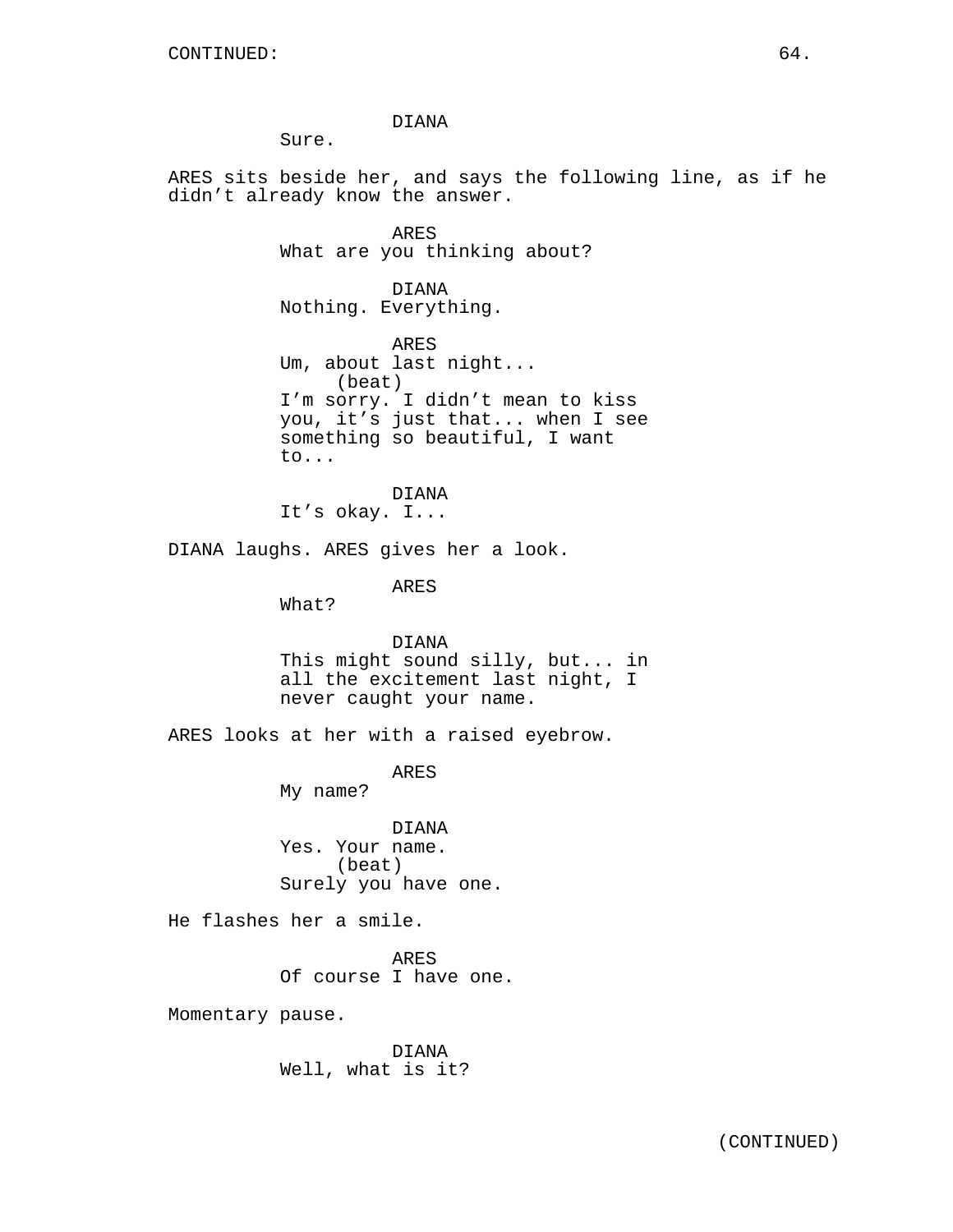Momentary pause. ARES looks at the ring. DIANA looks at his hand, and notices the ring he is playing with. There is something familiar about the ring, but she can't place it. ARES thinks for a moment longer, and then looks at her.

ARES

Sera.

DIANA looks at him with a raised eyebrow.

DIANA

Sera?

ARES

Yes.

DIANA That's an unusual name. Where are you from?

ARES

Olymp...ia.

He almost said "Olympus", but stopped himself.

DIANA Olympia? That's pretty far?

ARES Yes. And you? Where are you from?

DIANA Just outside of Thebes.

ARES

Really?

#### DIANA

Yes.

ARES pretends he doesn't know who she is yet.

ARES I hear the King's brother lives just outside of Thebes. Do you know him?

DIANA

Hercules?

ARES nods.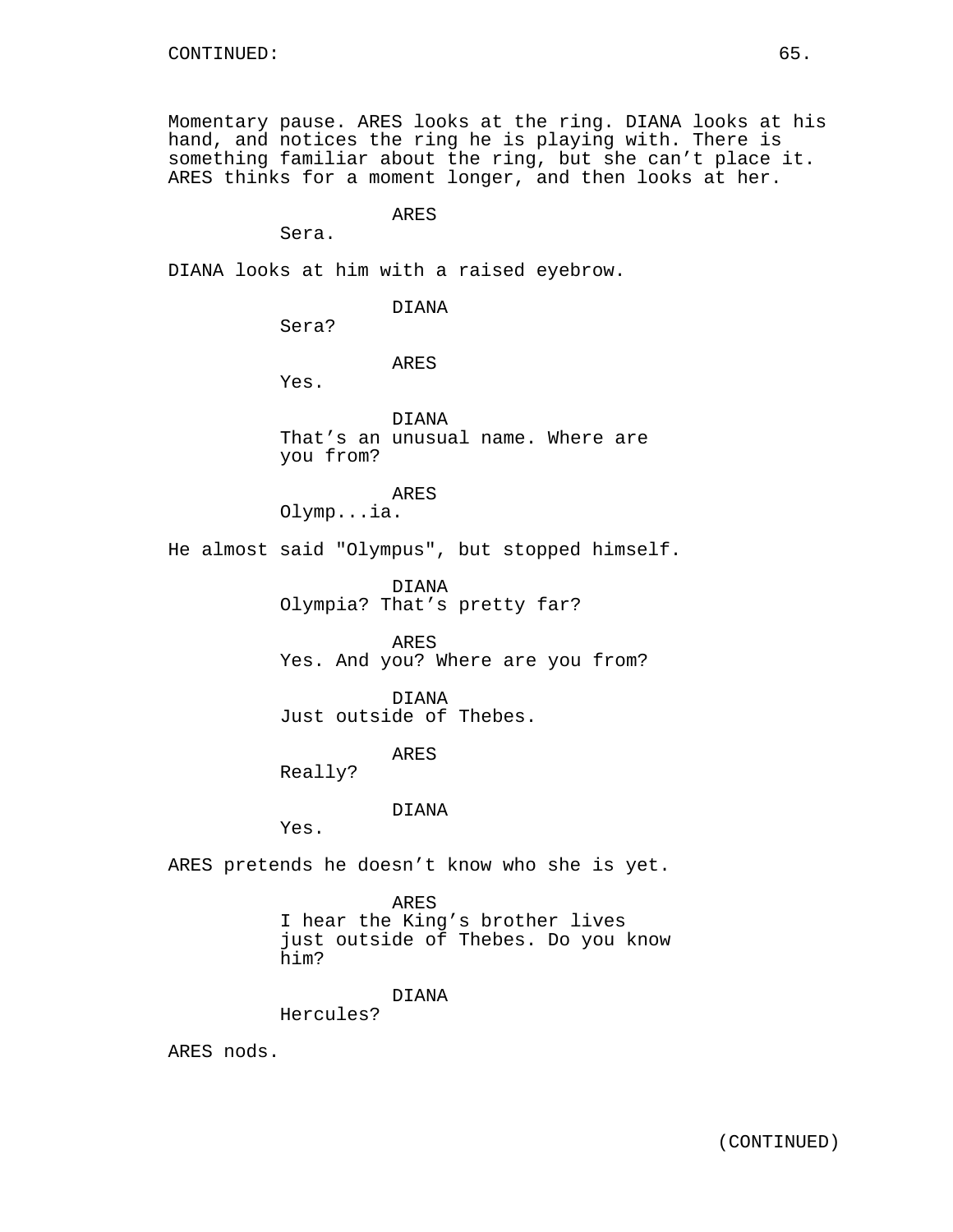DIANA We've... met.

ARES laughs. DIANA looks at him.

## DIANA

What?

ARES I ran into the Captain in the hall, and he told me that you were Herc's woman.

DIANA The Captain said that?

### ARES

Yes. He said you belonged to Hercules, and if I knew what was good for me, I'd stay away from you.

DIANA

Belonged to Hercules?!? I don't belong to any man. Do you see a ring on this finger?

DIANA holds up her ring finger. He looks at it.

DIANA

Well, do you?

ARES

No.

DIANA I'm my own woman. Just because I live with Hercules, doesn't mean...

ARES starts laughing again.

DIANA

Are you laughing at me? Do you think this is funny?

ARES No. Just the opposite. I like you. You've got a lot of... what's that word my nephew uses...

Momentary pause. ARES thinks of the word.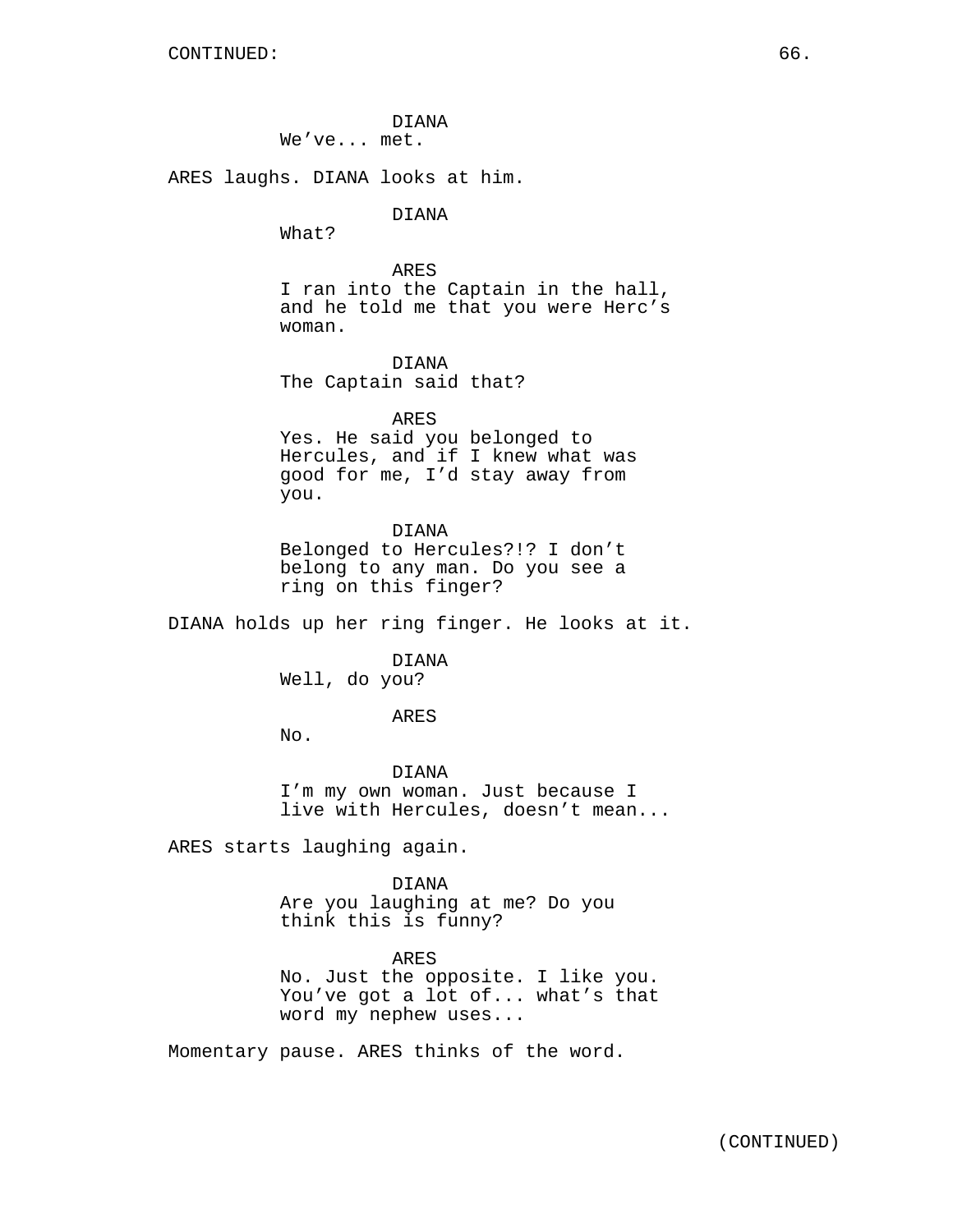ARES

...Spunk?

DIANA That would be the word.

Momentary pause. ARES looks at her.

ARES Would you like to join me in a walk around this beautiful garden?

## DIANA

Sure.

ARES rises and offers her his hand. She takes it and rises off the cement ledge of the pond. They walk off.

#### JUMP TO:

58 THE KING'S ROOM 58

IPHICLES is sitting, listening to his Captain.

IPHICLES Are you sure it was Ares?

CAPTAIN Yes, my lord, I...

Hercules.

## IPHICLES

What makes you think that the stranger from last night is Ares?

CAPTAIN I saw him, just a while ago. You should have heard him talk, my lord. He said he could take

#### IPHICLES

You think, that just because he doesn't cower at the mention of my brother's name, that he is Ares? That's all you're basing this on?

### CAPTAIN

I've seen warlords cower at the mention of the name Hercules, my lord. But this guy he didn't even bat an eye.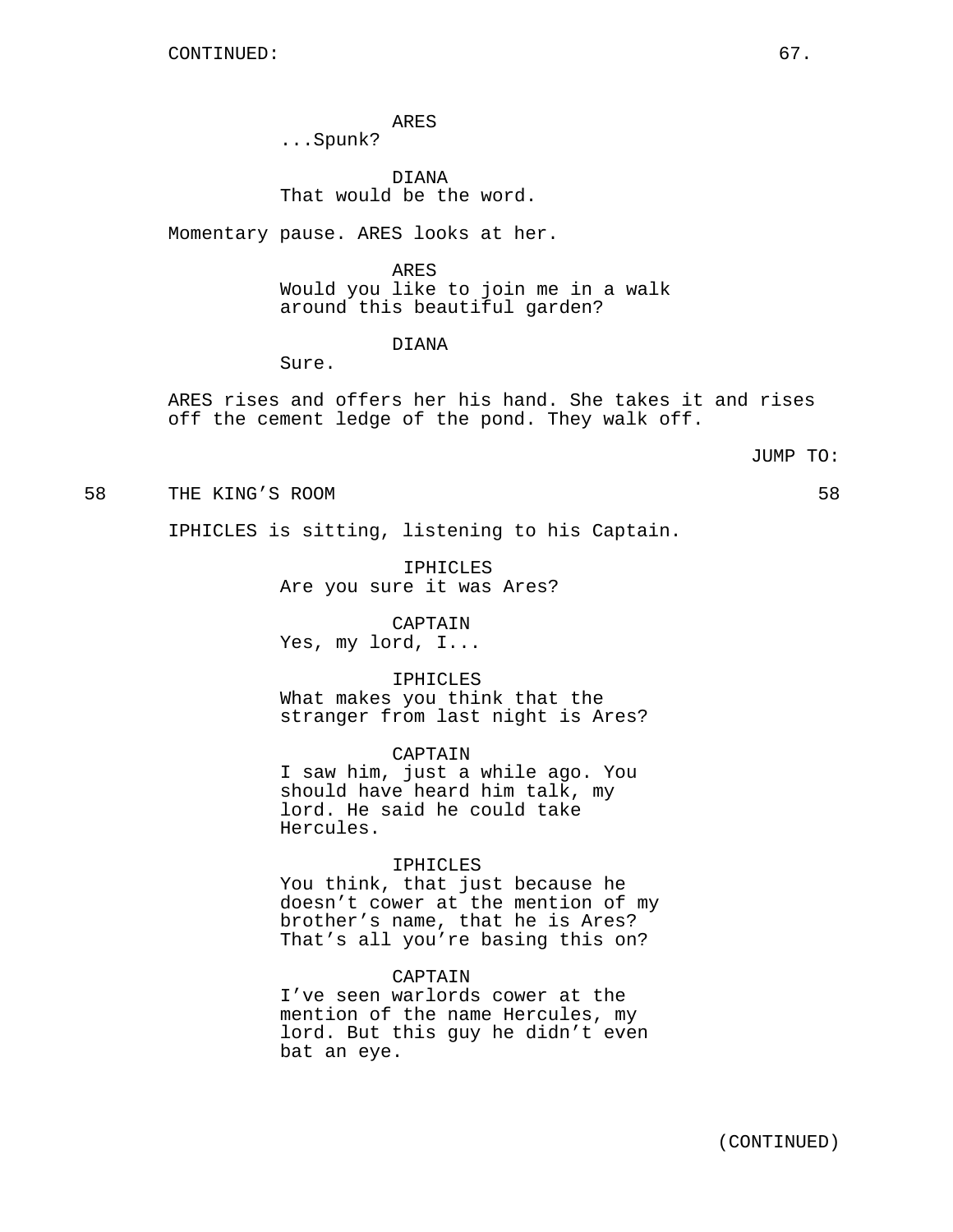IPHICLES That still doesn't mean...

CAPTAIN He also said that he always gets what he wants, and no mortal would stand in his way.

#### IPHICLES

So?

## CAPTAIN

And, I could have sworn that, for a second, his appearance changed, shifted.

## IPHICLES

Shifted?

## CAPTAIN

Yes. It was only for a second, but... Only gods can do that, my lord. Only gods can appear as someone they are not. And I hear Ares does it a lot.

IPHICLES But why? Why would Ares be here? What could he want?

## CAPTAIN

I think I know.

IPHICLES looks at the Captain.

CAPTAIN When I told him that she belonged to Hercules, he didn't care.

IPHICLES

She?

CAPTAIN Diana, my lord.

IPHICLES

Diana?

CAPTAIN He was following her when I found him this morning.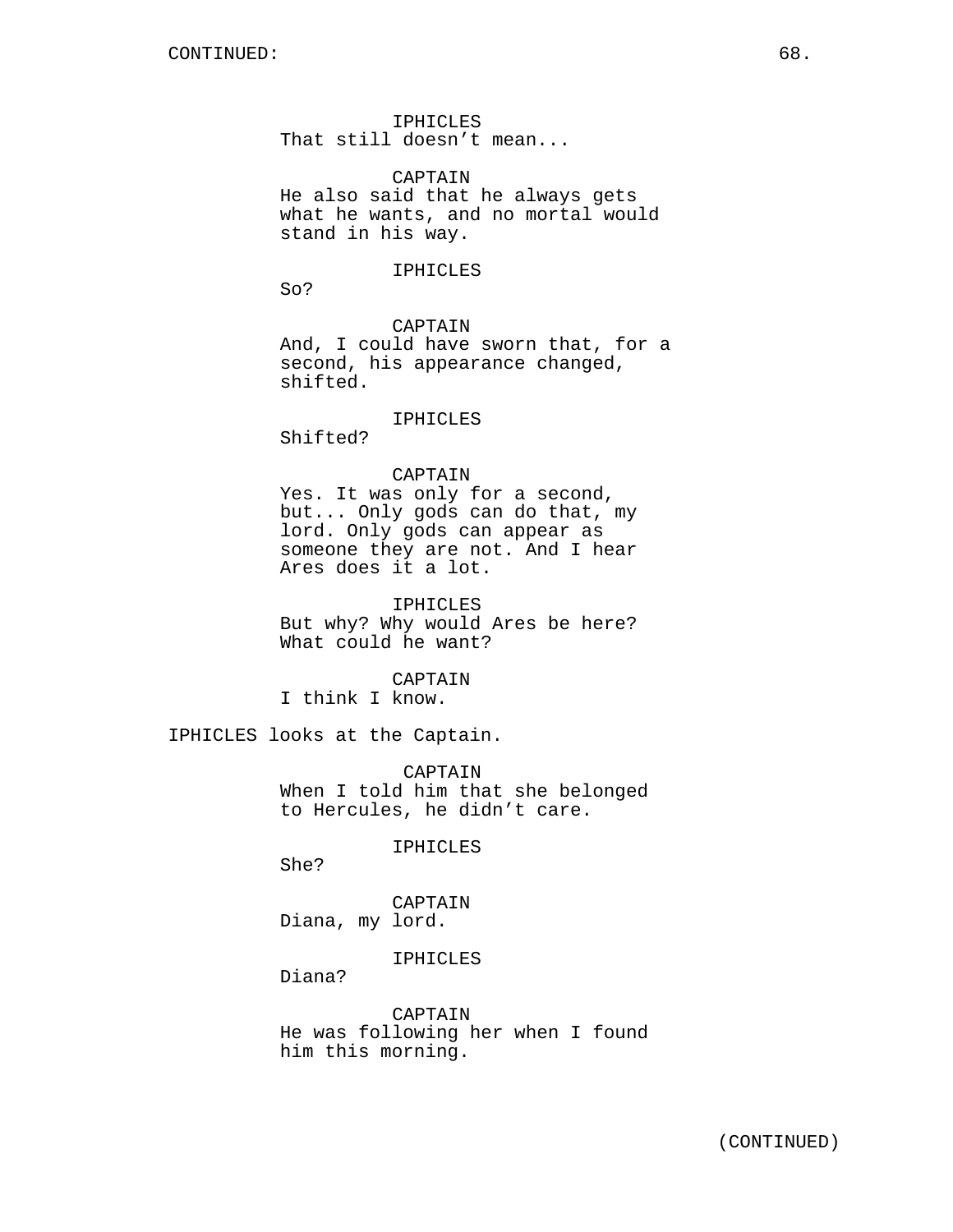IPHICLES What would he want with...

CAPTAIN From the way he was looking at her last night, and from what he said this morning, I think it is obvious, my lord.

#### IPHICLES

Maybe.

CAPTAIN This man has no fear, my lord. He just doesn't care.

IPHICLES Just because he has no fear, doesn't mean he's Ares.

## CAPTAIN

What about the fact that he said no mortal would... I mean... (beat) ...wouldn't that imply he was Immortal? Maybe even a god? (beat) You should have seen him, my lord. I'm telling you, there is only one person he could be, and that's Ares. He has to be. No one else has the presence that he has. No one.

IPHICLES How do you know that? Have you ever met Ares before?

CAPTAIN

Well, no, but...

#### IPHICLES

So you are just guessing? It's just a feeling, a suspicion, you have no proof.

CAPTAIN My lord, I...

IPHICLES Until we know for sure, just... just keep an eye on him, okay?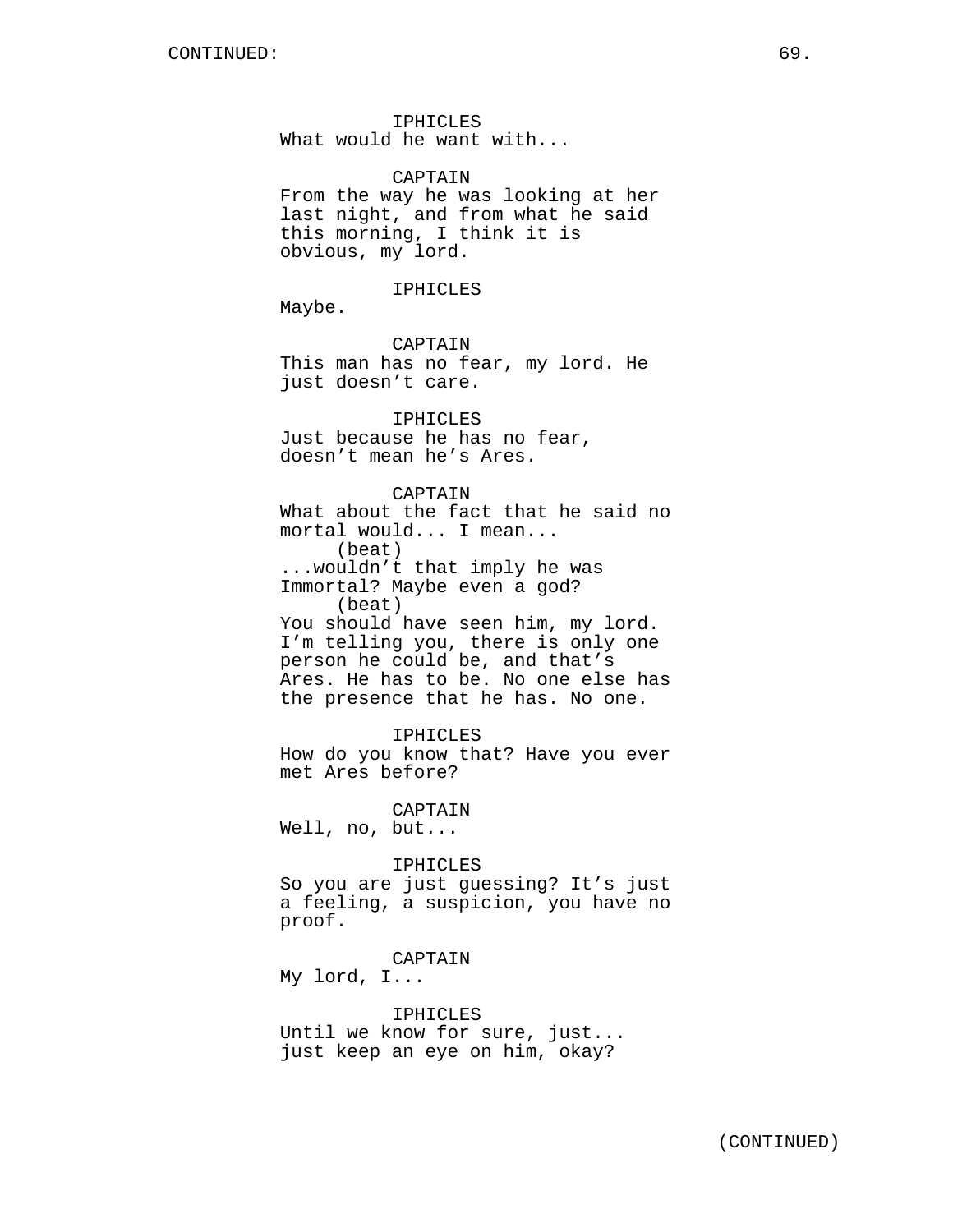CAPTAIN

Yes, my lord.

The captain leaves. IPHICLES raises a hand to his chin and thinks.

> IPHICLES Ares, eh? I wonder what the great God of War's interest in Diana is? (beat) What is it about her that would appeal to him?

IPHICLES thinks, ponders on that thought.

JUMP TO:

59 GREAT HALL - AFTER DINNER (LATE EVENING) 59

All are dancing. IPHICLES and RENA are at the front of the room. IPHICLES is watching DIANA dancing with "ARES". Everyone is having a great time. A slow song comes on, and DIANA and ARES dance real close.

PAN TO:

## 60 FOCUS ON DIANA AND ARES 60

ARES looks into her eyes, and kisses her. This time it is a long lingering kiss. A kiss she recognizes. She breaks the kiss and slaps him. The shock of her sudden change of emotion catches him completely off guard. He wasn't expecting the slap. His momentary distraction is all that is needed to break the spell. The ring, and the disguise, vanish. He is revealed for who he is.

61 FOCUS ON GUESTS 61

Everyone sees him as ARES. There are gasps from some of the guests as they realize that the God of War is in their midst.

PAN TO:

PAN TO:

62 FOCUS ON IPHICLES 62

IPHICLES rises, ready to jump in if necessary.

PAN TO: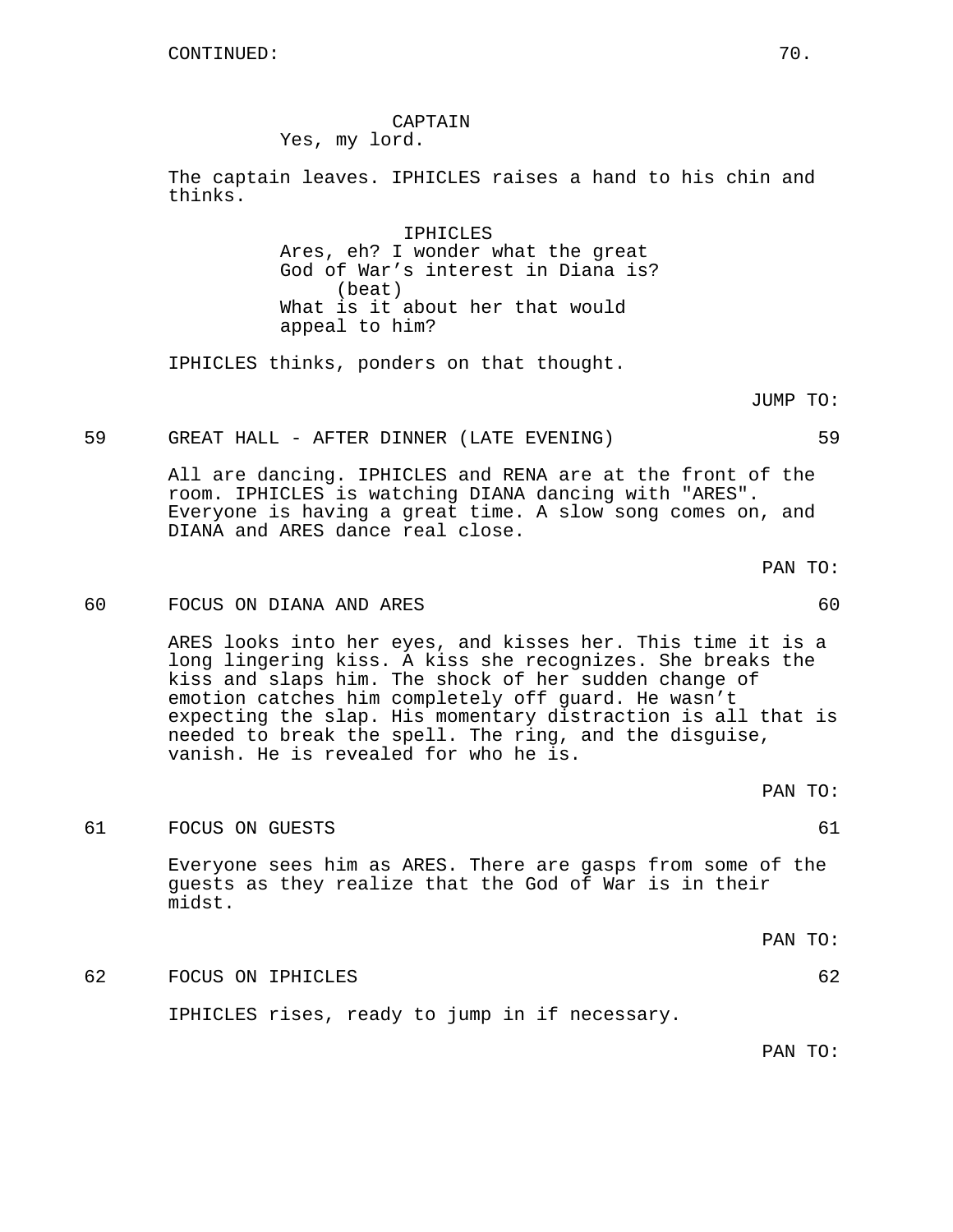ARES tries to compose himself.

DIANA Ares! I should have known.

ARES Ah, sweet Diana. But which Ares am I?

DIANA

I... I...

Momentary pause. DIANA thinks.

DIANA Sera? That's Ares backwards. And Olympia, instead of Olympus.

ARES Clever, wasn't it? So... Which Ares am I?

DIANA grabs him and kisses him, really kisses him. IPHICLES sits back down, confused. ARES is momentarily stunned, but that moment is all DIANA needs to tell which ARES he is. She breaks the kiss.

> DIANA The present one.

ARES looks at her wondering how she guessed that.

ARES You could tell that, from a kiss?

DIANA I'm right, aren't I?

ARES Yes, but...

DIANA You'd be surprised what you can learn from a kiss. (beat) For starters, my Ares would have handled that kiss differently.

ARES looks at her with a raised eyebrow.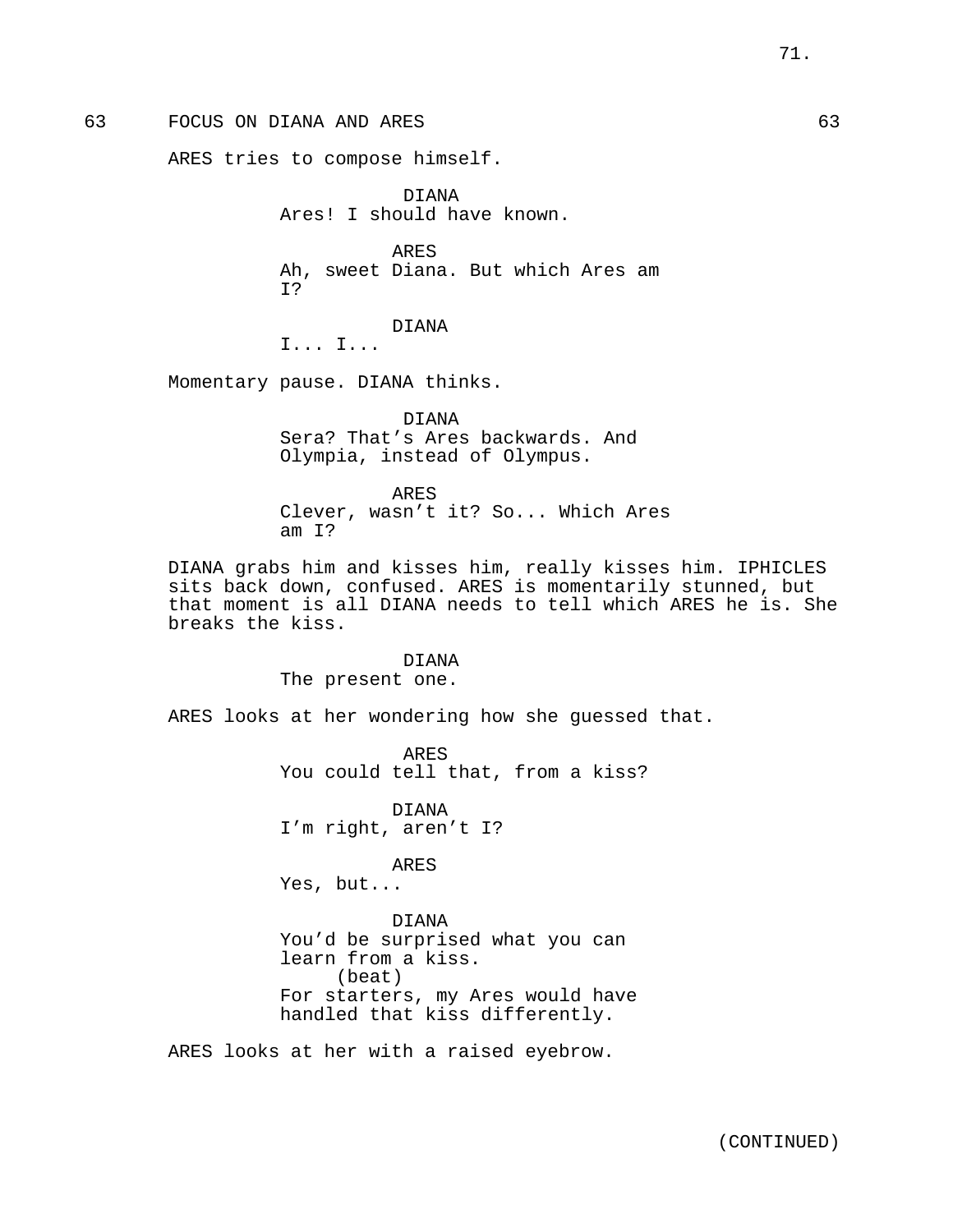ARES

Your Ares?

DIANA nods.

ARES How? How differently?

DIANA Never mind. I can't believe you fooled me! I...

Momentary pause. DIANA realizes that as goddess she should have been able to see ARES as ARES.

DIANA

Wait. You shouldn't have been able to fool me. We are equals now. Your disguise should have fooled everyone but me. I should have been able to see you as who you are! I...

ARES

Normally, yes. But I didn't just disguise myself. I knew you'd be able to see through that.

ARES circles her.

ARES

So, I had to create an illusionary spell that you couldn't see though. It took a while, but with a little help from...

DIANA remembers the ring.

DIANA

The ring.

ARES

Yes.

DIANA The stone, it is a bloodstone. Isn't it?

ARES is surprised she guessed that.

ARES Correct. I'm surprised you guessed that.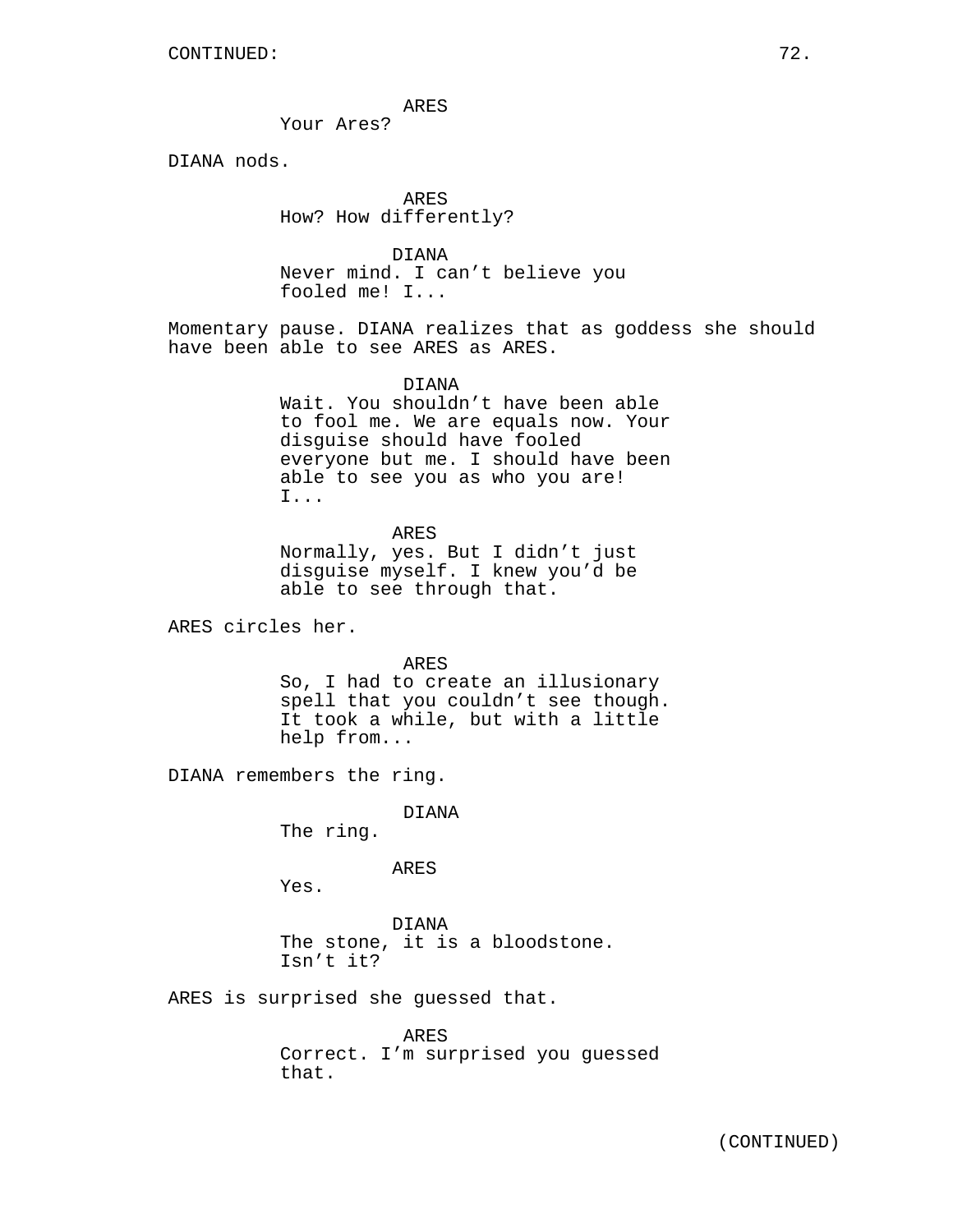DIANA

I've been around longer than you, remember. I know things that haven't happened yet.

ARES Ah, yes. I do sometimes forget that.

DIANA looks at him.

DIANA

How did you get my blood? You would have needed it in order to...

ARES

It didn't have to have blood, Diana. Any DNA sample would have sufficed.

Momentary pause. DIANA thinks of something.

DIANA

Wait, you would have needed a sample of my mortal DNA. That means you must have gotten the sample before I left and kept it. When...

ARES

Don't you remember? I'm hurt. I thought it meant something to you. I know it meant a lot to me. I kept that night alive for a long time. I still have the dress you were wearing.

DIANA

The dress? You got the sample, from the dress?

ARES nods.

ARES When you were sent back I...

DIANA I suggest you leave before Hercules gets here.

DIANA turns to head off. ARES grabs her arm.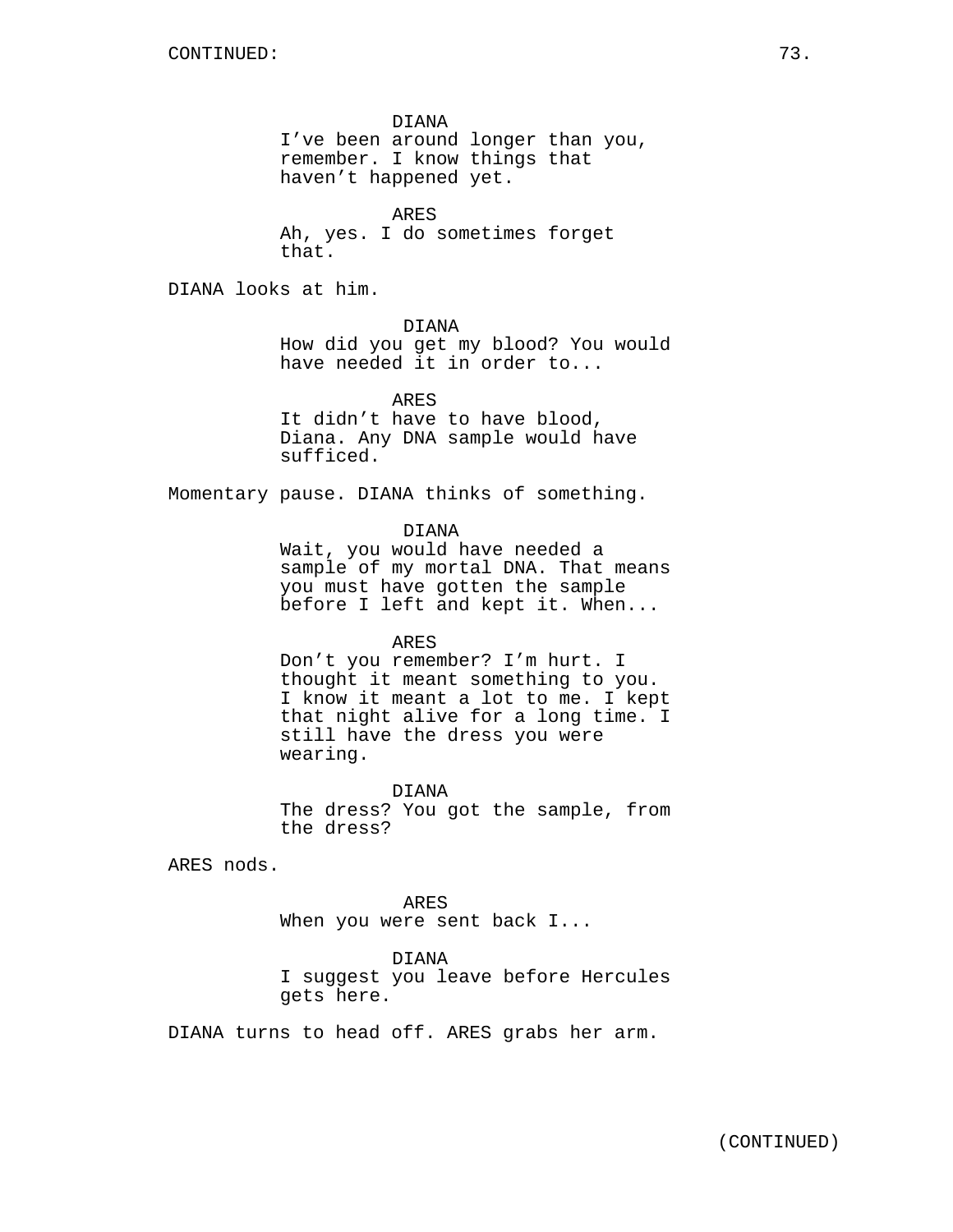ARES Diana, wait?!?

ARES turns her to him, and places his hands on her shoulders.

ARES

I'm sorry. I never meant to deceive you. I just thought that, if you could get to know me, the real me that, you might...

DIANA What? Fall into your arms? Tell you I love you, that I want you? Ask you to take me, make love to me?

ARES Well... Okay. I'm sorry. I'm sorry. I'm...

DIANA Don't be sorry, Ares. I do understand. I really do.

ARES is confused.

ARES

You do?

DIANA

Yes I do.

ARES looks at her.

ARES Then let me stay, please.

Momentary pause.

ARES At least until Hercules gets here.

DIANA

Well...

ARES I promise. As soon as he gets here, I'll vanish.

DIANA gives ARES a look.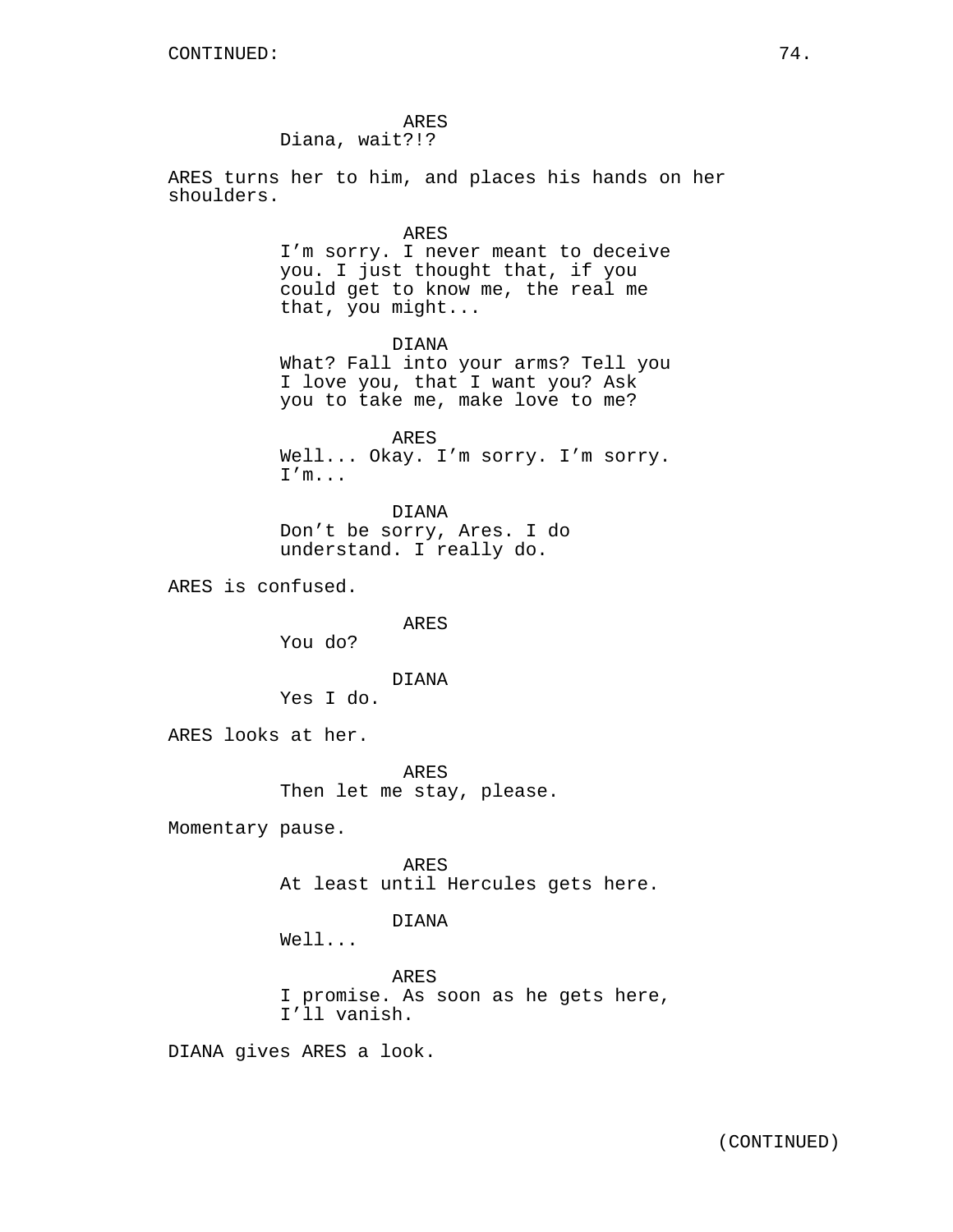DIANA

Promise?

ARES

Promise.

Momentary pause. ARES flashes her a smile.

ARES Would I lie to you?

DIANA No. You wouldn't. You never have. (beat) Okay. You win. You can stay.

ARES

Thanks.

DIANA But only until Herc gets here.

ARES

Of course.

Momentary pause. DIANA flashes him a smile.

DIANA Well, while you're here, you can at least make yourself useful.

ARES looks at her with raised eyebrows.

DIANA

Come on, dance with me.

She offers her hand. He takes it. They head to the dance area. They resume dancing.

PAN TO:

64 IPHICLES AND RENA 64

CAMERA pans around the room and stops on IPHICLES and RENA. IPHICLES was watching the whole show. RENA just now notices that ARES is dancing with DIANA. IPHICLES is totally confused. He doesn't know what to make of ARES and DIANA.

RENA

Who invited Ares?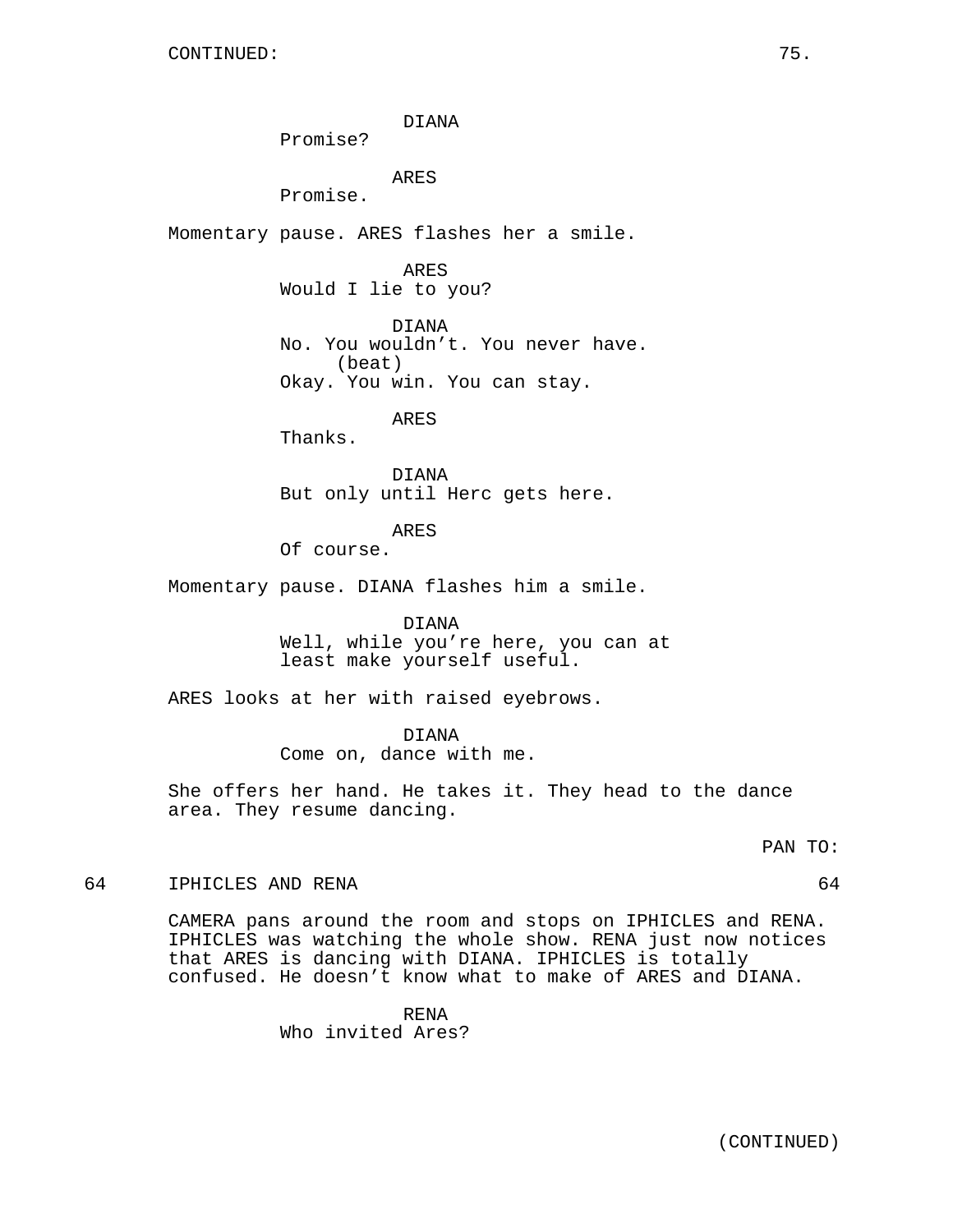IPHICLES Apparently Diana did.

RENA Diana? Why would she invite Ares? Of all the...

IPHICLES Who knows? Maybe she's finally seeing the light and leaving my brother.

RENA looks at IPHICLES. IPHICLES talks to RENA but never takes his eyes off of ARES and DIANA.

> RENA For the God of War? Iph, you can't be serious! Herc would...

> IPHICLES Imagine what is must be like for her to be with my brother. (beat) He's barely at home. He's gone for days at a time, sometimes weeks. Always looking for...

RENA True, but Ares is just as bad.

IPHICLES

What?

RENA He may be a god, but he would be the same. Always off somewhere.

IPHICLES But as a god he can be in two places at the same time. (beat) When Herc is off somewhere, he is gone, she can't see him till he comes back. She never knows if he is going to come back. But with Ares, he can be with her and off supervising a war at the same time. She'd never have to worry if he was coming back. He is a god. He can't die.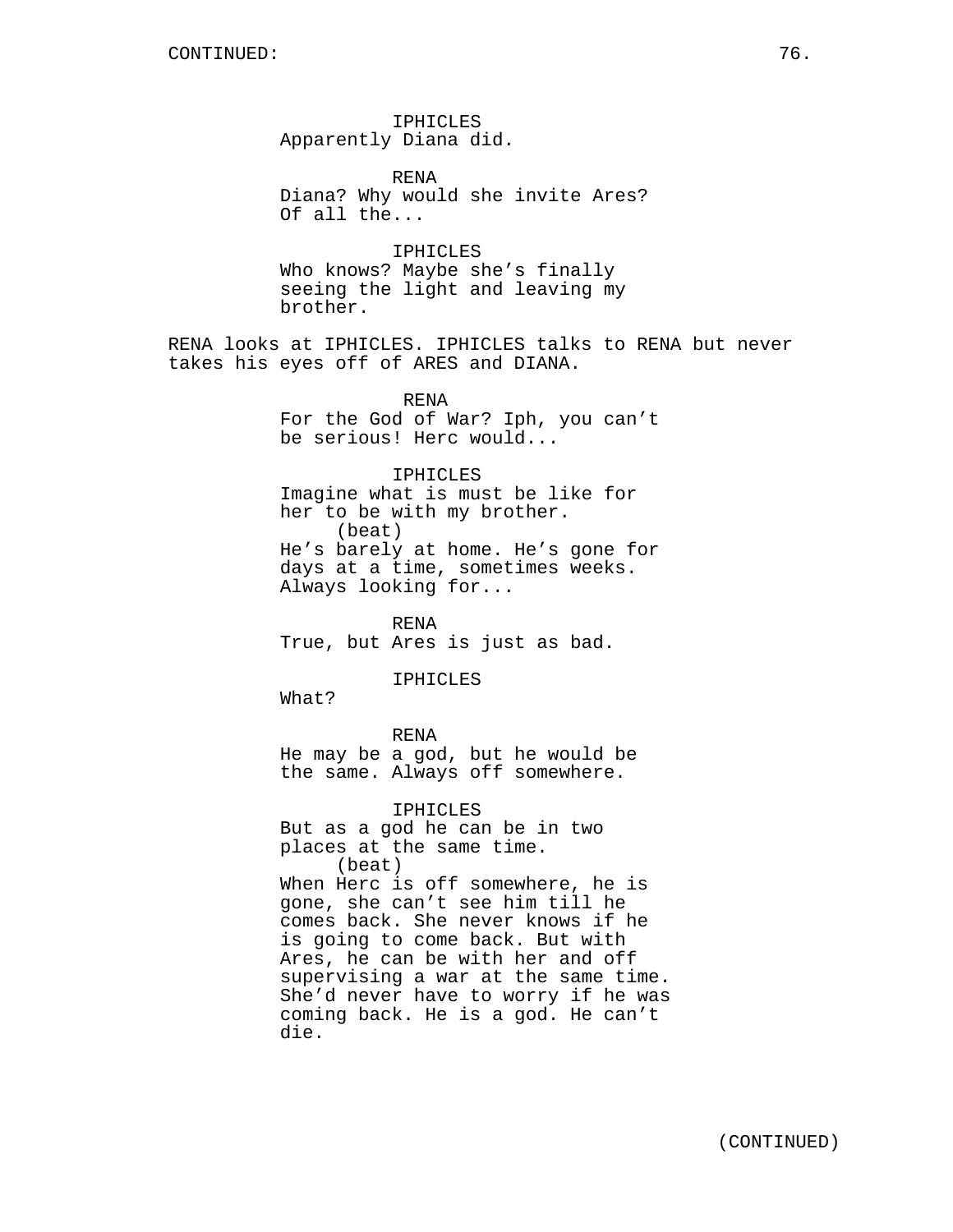RENA

True. But still...

## IPHICLES

Look at the bright side my dear. The great God of War, is here, at our party. And, he is apparently enjoying himself. We should take this opportunity to get to know him. It might prove beneficial in the future. This can only bring good news for us.

RENA

Not if Hercules arrives and finds them together.

#### IPHICLES

Relax. It would appear that Diana has Ares wrapped around her finger. And, if I know her, she will have him out of here before my brother gets here. If he ever gets here.

RENA

I hope so. I'd hate to see what will happen if...

IPHICLES Trust me. It won't happen.

IPHICLES looks at DIANA and ARES and says the next line in his head.

> IPHICLES (VO) Unless I make it happen. I wonder...

> > PAN TO:

65 AROUND THE ROOM 65

CAMERA pans back around the room.

CONTINUE TO:

66 TIME FLIES MONTAGE 66

Everyone is still dancing. After a few moments of scanning the room, the CAMERA tilts up, higher and higher, soon we can only see the ceiling of the room.

**CEILING** - The camera continues its journey up, and goes through the ceiling.

(CONTINUED)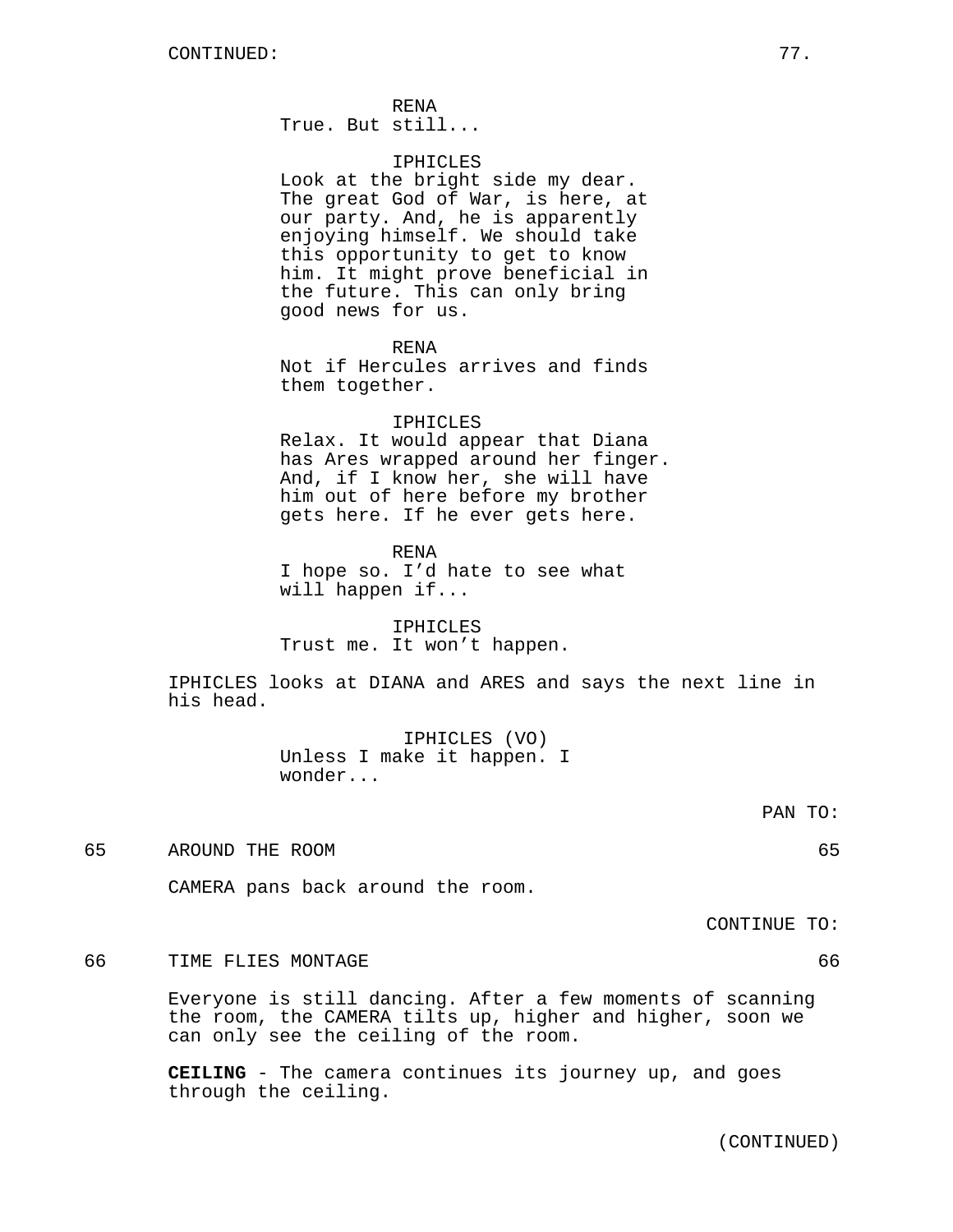**SKY** - the camera focuses on the sky as it changes from night to dawn to midday. At midday, the camera pans down.

**OPEN AREA** - the camera continues down, lower and lower. We are no longer at the palace. We are out in the open somewhere. There are trees all around. A path stretches out in front. Immediately behind the camera, the path forks. One route continues on straight to Sparta, and the branch that heads of to the northeast leads to Corinth. The journey to Corinth, along the path, takes anywhere from 1-2 days depending on who is traveling it. The camera focuses on the path in front of it. A horse drawn chariot can be seen coming into view.

CONTINUE TO:

67 OPEN AREA - PATH 67

There are two people on the chariot. The driver, PATROCLUS, and the passenger, HERCULES. The chariot stops at the fork, and HERCULES gets off.

> HERCULES Thanks for the ride, Patroclus.

PATROCLUS looks at HERCULES.

PATROCLUS No problem. Always glad to help the son of Zeus.

HERCULES looks at PATROCLUS.

HERCULES Good luck at the Spartan Races.

PATROCLUS (smile) Thank you, Hercules.

HERCULES

Bye.

PATROCLUS continues along the path to Sparta. HERCULES heads to the fork and looks down the path to Corinth.

> HERCULES Well, if all goes will, I should be in Corinth by this time tomorrow.

HERCULES heads down the path to Corinth.

JUMP TO: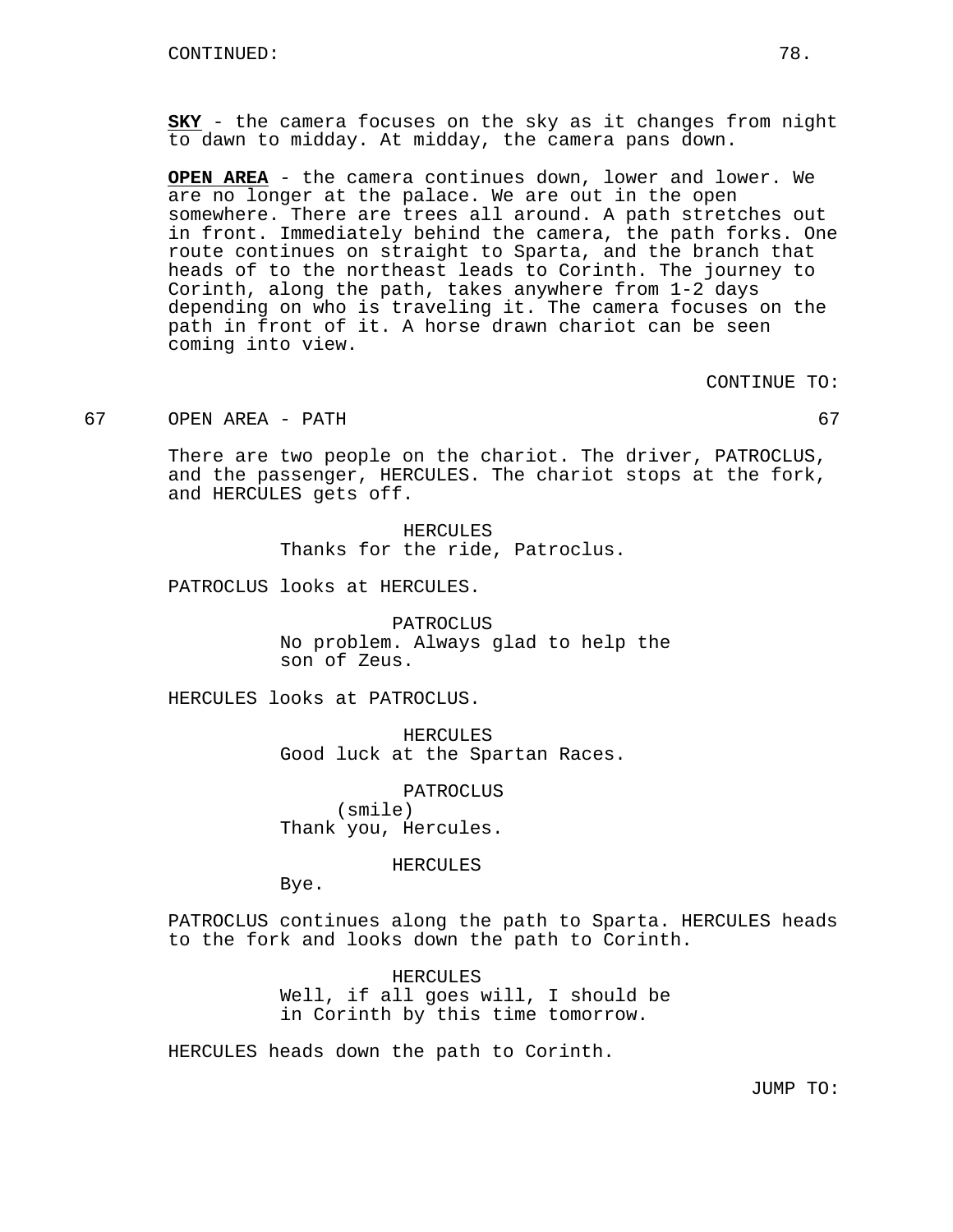# 68 GREAT HALL (LATER THAT NIGHT) 68

The room has been converted into a dining hall. Everyone is eating. ARES is sitting beside DIANA, in Hercules' spot, at IPHICLES' table. Everyone else at the table is in the same spots as before. IPHICLES addresses ARES.

> IPHICLES You honor us with your presence. (beat) I am sorry we did not welcome you upon your arrival, but we had no idea who your were.

ARES As it was meant to be.

IPHICLES

Of course. (beat) There are not many who can say that they have dined with the great God of War.

ARES And lived to tell about it.

DIANA gives him a look. IPHICLES, RENA, and the CAPTAIN, look defensive. ARES laughs.

> ARES Humor. One of the only qualities of mortality that varies in everyone.

DIANA decides to laugh. ARES laughs. Everyone laughs.

IPHICLES So, will you be staying for the main feast tomorrow night?

ARES Only if our brother doesn't arrive.

IPHICLES What do you mean?

ARES looks from DIANA to IPHICLES to DIANA to IPHICLES.

ARES I promised Diana, that once he arrived, I'd leave.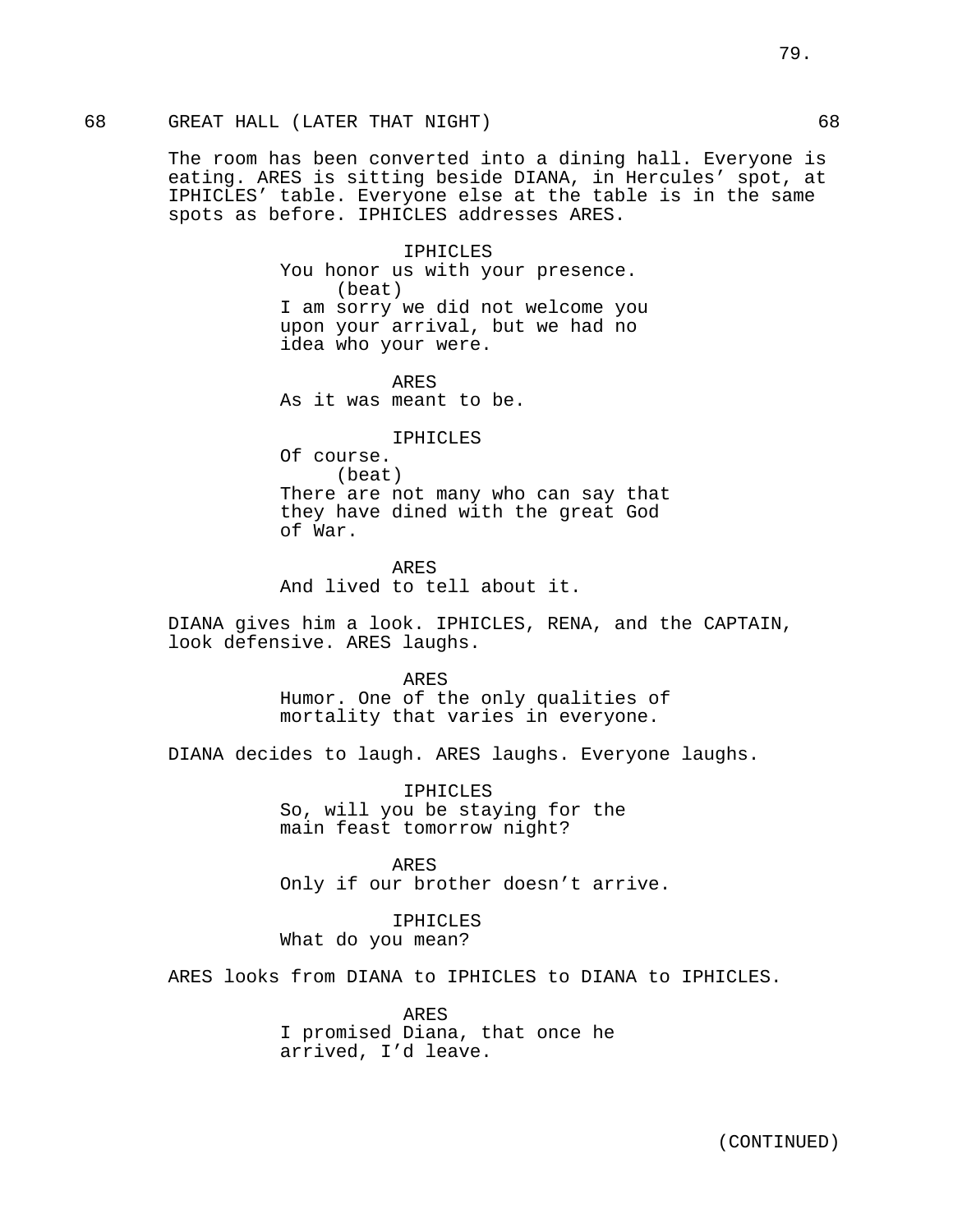IPHICLES Nonsense. (beat) I'm inviting you.

RENA, DIANA, and the Captain all look to IPHICLES with a "you can't be serious" look.

IPHICLES

You'll stay.

IPHICLES realizes that sounded like an order, and quickly adds to his statement.

> IPHICLES That is, if you want to.

ARES I'd love to. There is no place I would rather be.

IPHICLES Then it's settled. (beat) You will join us.

ARES looks at DIANA, shrugs his shoulders in a "sorry" gesture, and smiles at her. DIANA gives him a fake smile. EVERYONE at the table resumes eating. IPHICLES ponders something ARES said.

> IPHICLES (VO) Our brother. (beat) Ares referred to Herc as our brother. (beat) I'd never thought of that before.

ARES looks at IPHICLES, and rises his glass in a "cheers" gesture. IPHICLES returns the gesture. ARES can tell what IPHICLES is thinking.

> IPHICLES (VO) I can't wait to see the look on his face when he gets here and finds his precious Diana in the arms of the one guy who ticks him off the most. (beat) This will be a great moment. A great moment.

ARES smiles and thinks to himself.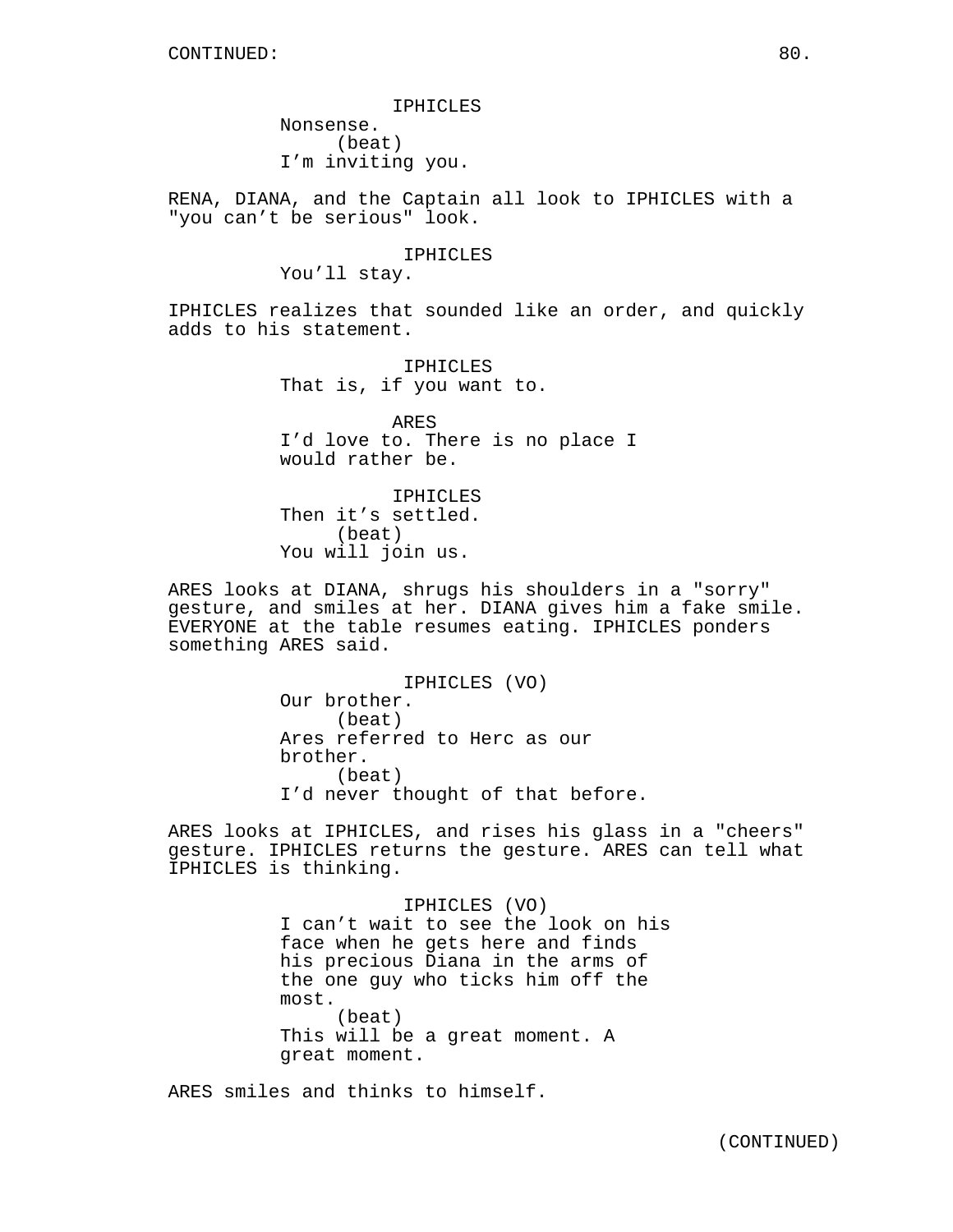ARES (VO) I might just have more in common with Iph, then I thought.

IPHICLES looks at ARES. ARES smiles. IPHICLES smiles. DIANA wonders what she is going to do. She can not let Hercules find Ares here. Everyone returns to eating.

JUMP TO:

## **CORINTHIAN FESTIVAL - DAY 4**

69 PALACE GATES - GUARD TOWER 69

The guard in the tower, sees HERCULES approaching. He yells to one of the sentries below.

> GUARD Hercules is coming! Go tell the captain.

# SENTRY

Yes sir.

The sentry runs to the palace door. The guard looks back at HERCULES and mutters to himself.

> GUARD I hope there won't be any trouble.

> > PAN TO:

70 FOLLOW SENTRY 70

CAMERA pans and follows the sentry into the palace.

CONTINUE TO:

71 PALACE - HALLWAY 71

The sentry is searching for the Captain. He finds him.

SENTRY Sir, Hercules approaches the...

CAPTAIN Thank you. Return to your post.

SENTRY

Yes sir.

The sentry runs off, back the way he came.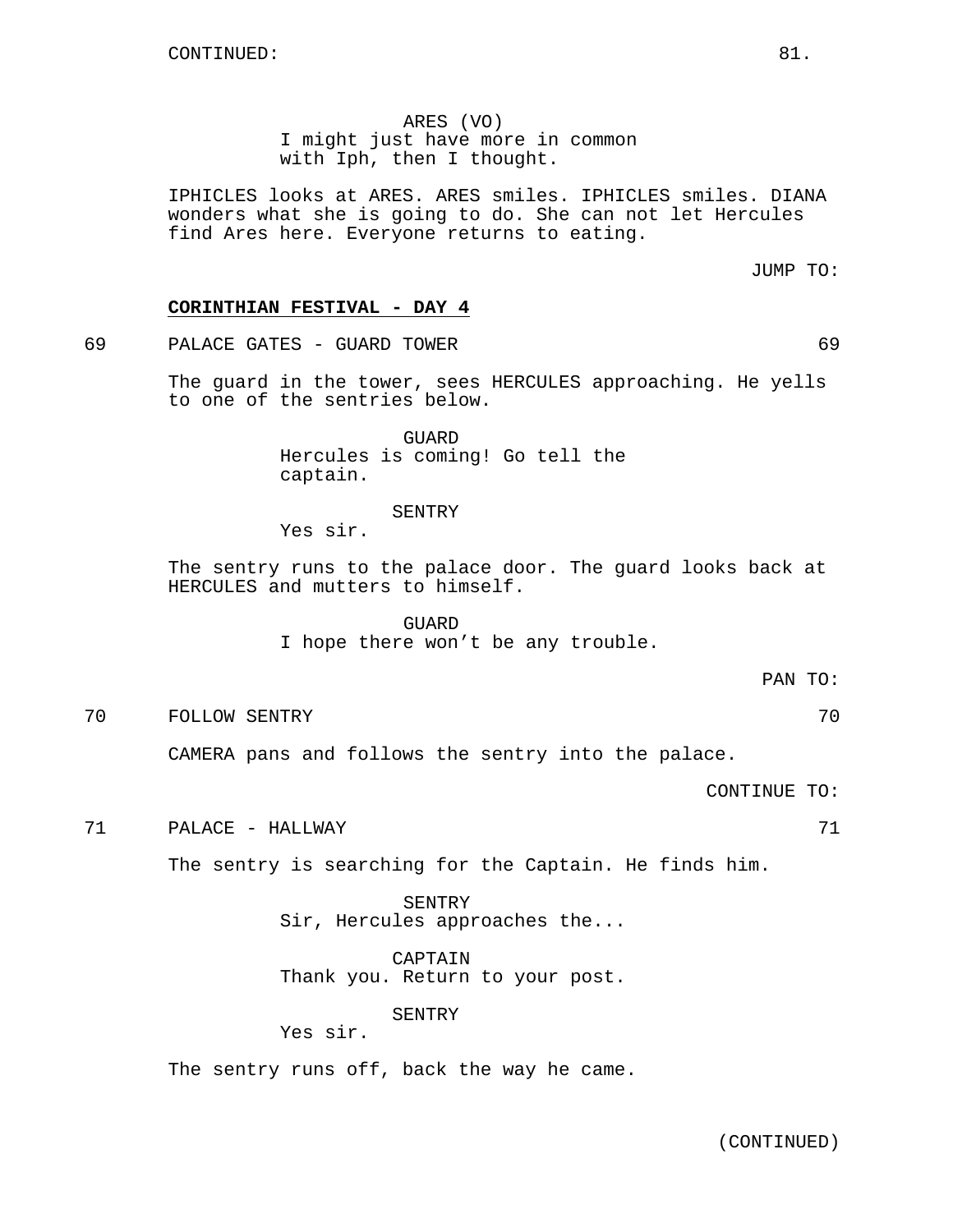## CAPTAIN

Damn!

The Captain walks off to find DIANA.

CAPTAIN

Oh boy! All Tartarus is about to break lose. If Diana knows what's good for her, she'll convince Ares to get out of here.

The captain passes the garden and spots DIANA. He takes a deep breath, and enters the garden.

CONTINUE TO:

# 72 GARDEN 72

The captain walks over to DIANA. DIANA is sitting by the pond, staring into the water. DIANA talks to the Captain without looking at him.

> CAPTAIN Excuse me, my lady.

> > DIANA

Yes.

CAPTAIN I've just received word that Hercules is approaching. You might want to...

DIANA Thank you, Captain.

CAPTAIN

Diana?

DIANA I heard you.

CAPTAIN Then, pardon me for asking, but... why are you...

DIANA Thank you, Captain. You may leave.

CAPTAIN But, my lady, if Ares is still here when Hercules arrives, there will be...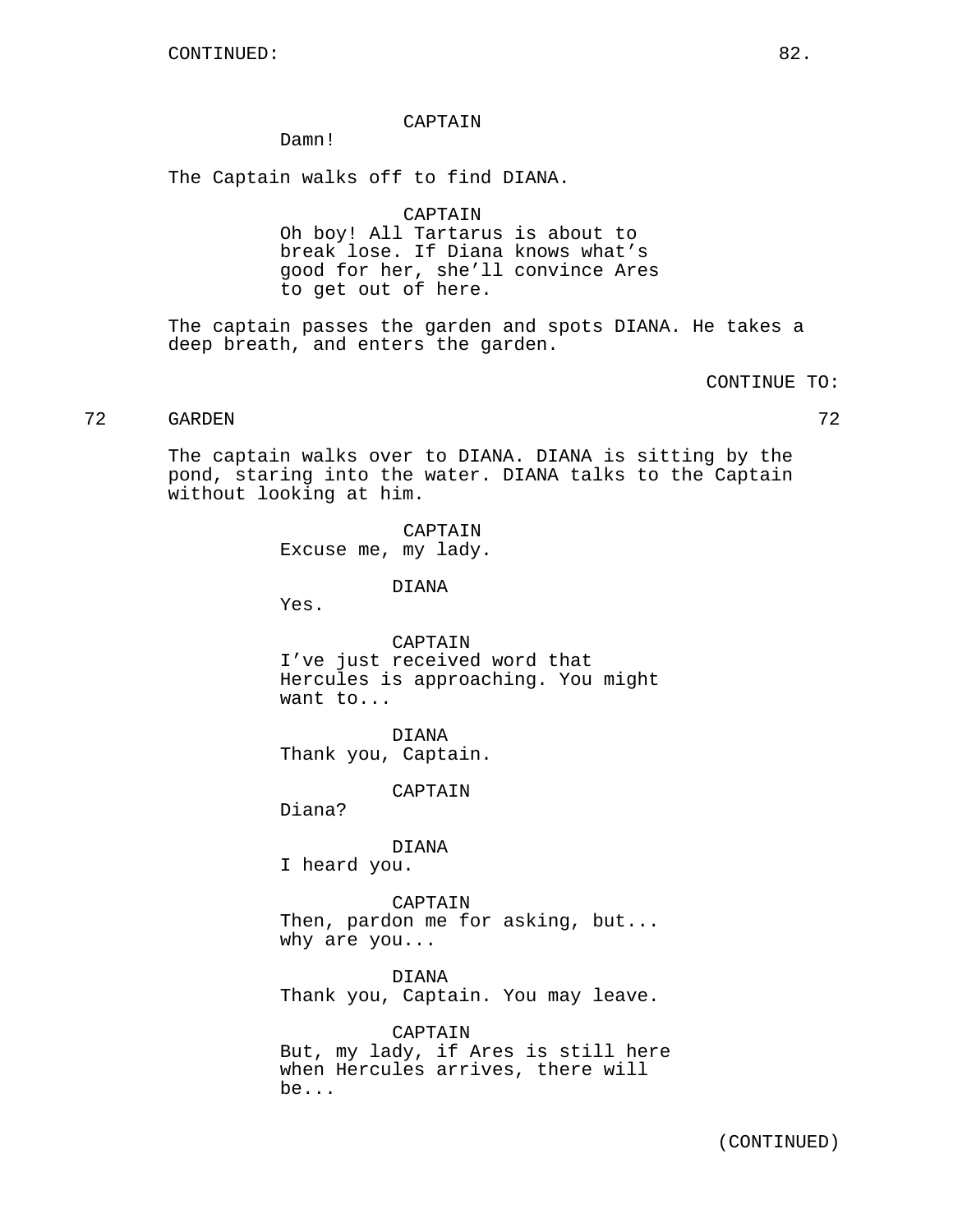DIANA looks at him.

DIANA I said you can leave. Leave Ares to me.

The captain looks at her questioningly.

DIANA I can handle Ares.

# CAPTAIN

Yes, my lady.

The Captain bows to her and heads out. DIANA vanishes.

CONTINUE TO:

73 FOCUS ON THE CAPTAIN 73

On his way out, he mutters to himself.

CAPTAIN She had better be able to handle Ares. I'd hate to be her if...

He turns back around and notices she is gone.

CAPTAIN What the... Where'd she go?

He looks around, confused.

CAPTAIN

Diana?

He heads into the garden looking for her.

CAPTAIN Diana? Are you still here?

Momentary pause.

CAPTAIN Where did she go? It's like she just vanished.

The captain starts to look around.

JUMP TO: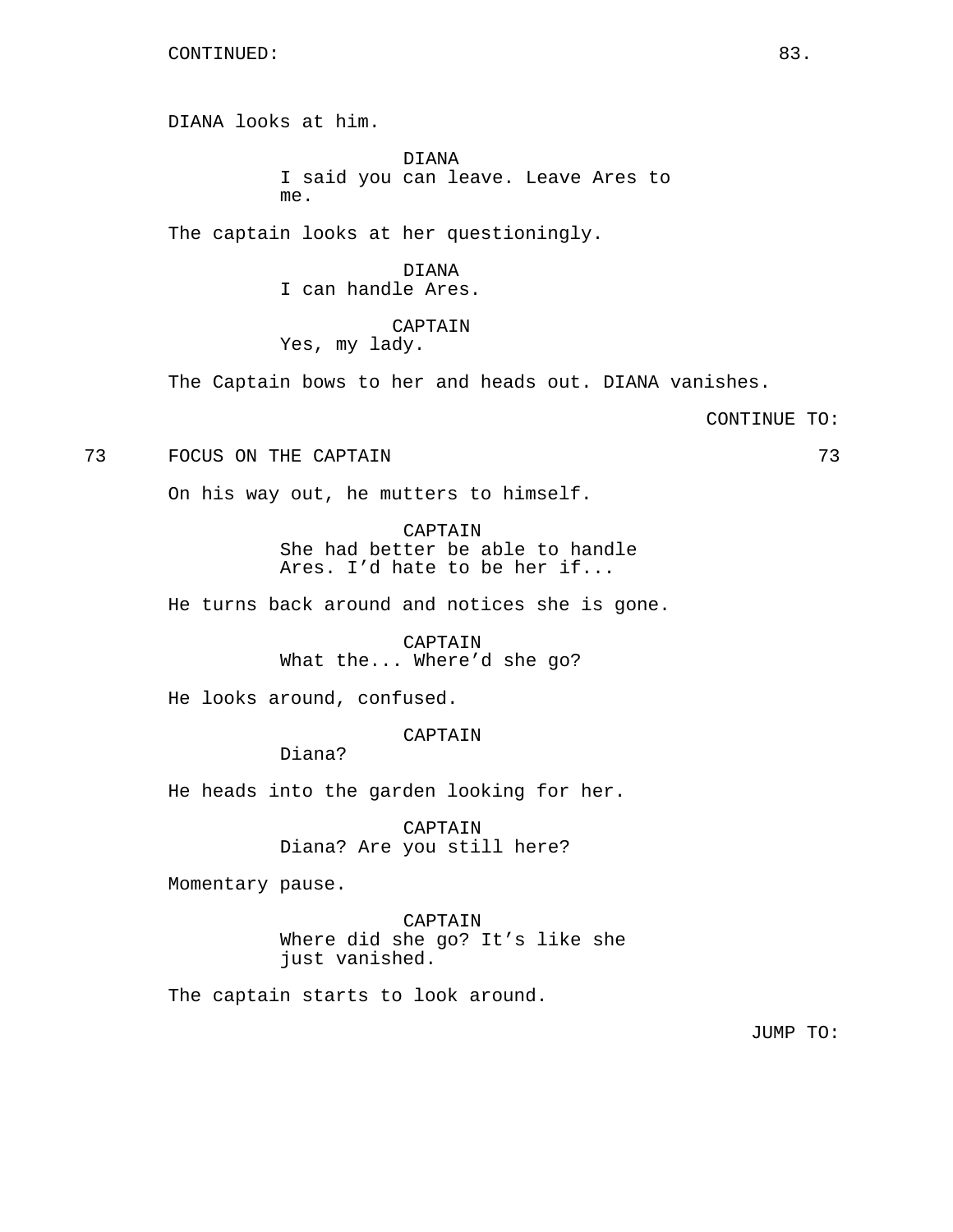ARES is watching the guards training. He is sitting on a ledge, looking down. DIANA materializes beside him. Both are visible only to each other. No moral eyes can see them.

> DIANA Enjoying the view.

He turns to her and smiles.

ARES

More, now that you're here.

DIANA Hercules is approaching.

ARES

I know.

ARES points to his left and we see a man walking towards the palace.

> DIANA Then why are you still here?

ARES I was invited, remember.

Momentary pause.

DIANA You claim you love me.

ARES looks at her.

ARES I do love you.

DIANA Then do this for me, please.

ARES Diana, what would Iphicles think if...

DIANA He'd understand. I'd make him understand. I can do that you know.

ARES

True.

84.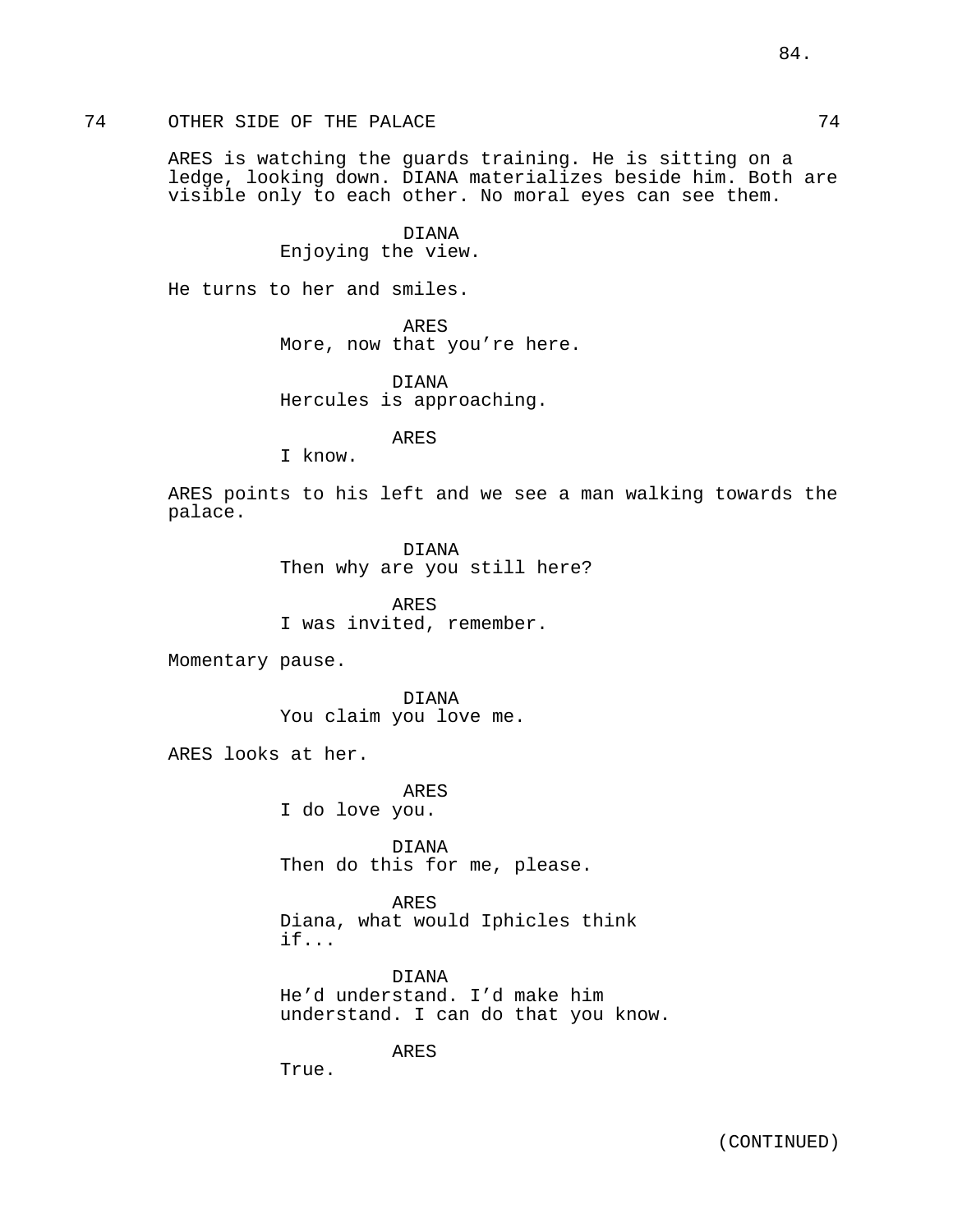DIANA You could always come back after we leave and...

ARES

Diana, I...

She places her hand on his leg, and looks him in the eye. He looks at her hand, and then back at her.

DIANA

Please. I don't want there to be any trouble. I don't want to see either of you...

He takes her hand in his, and brings it to his lips. He kisses it. She gasps as his lips touch her hands. He senses her feelings. He looks at her. Their eyes meet. He lets go of her hand, and brings his hand to her chin. He cups her chin in his hand.

ARES

Okay. For you.

She smiles. He smiles back. Their eyes are still locked. He gently strokes the side of her face with his hand. She relaxes into his hand. He leans in toward her. She leans in toward him. Their lips meet. They share a soft, gentle, deep, breathtakingly, passionate kiss. After a few moments, he breaks the kiss. He looks at her and smiles.

#### ARES

Later, Diana.

She's still trying to get her breath back. She smiles at him as he disappears.

#### DIANA

Yeah, later.

DIANA looks over to where HERCULES can be seen approaching. She smiles and vanishes.

JUMP TO:

# The Path of Palace and the Path of the Path of the Path of the Path of the Path of the Path of the Path of the Path of the Path of the Path of the Path of the Path of the Path of the Path of the Path of the Path of the Pat

DIANA appears behind a tree. She comes out from behind the tree and goes to HERCULES.

> DIANA I see you made it.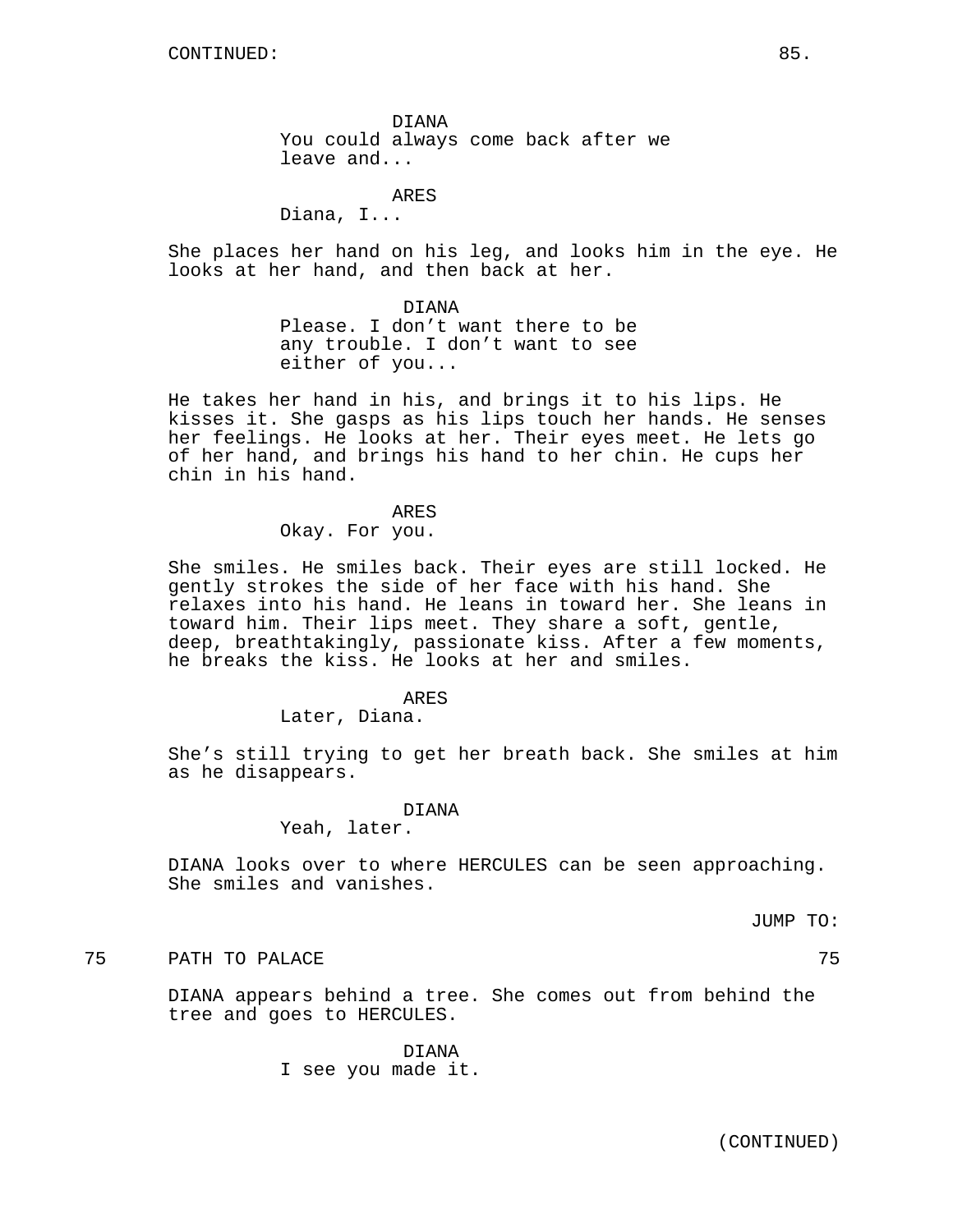HERCULES jumps at the sudden sound of DIANA's voice. He stops and turns. She goes to him. He smiles at her.

> HERCULES I said I would.

DIANA Better late than never, I suppose.

DIANA smiles and kisses him. After a few moments they break the kiss and start walking towards the palace.

> HERCULES So, have I missed anything?

> > DIANA

Not really.

HERCULES gives her a look.

HERCULES What do you mean, not really?

DIANA Nothing you need to worry about.

HERCULES Diana... I can tell from the way you say that, that something happened.

DIANA Nothing out of the ordinary. Just the usual.

HERCULES Just the usual.

DIANA Yeah. You know. People arrived, we ate, we danced, Ares crashed the party, we ate some more, we...

HERCULES Whoa. Back up.

HERCULES stops walking.

HERCULES Did you say Ares?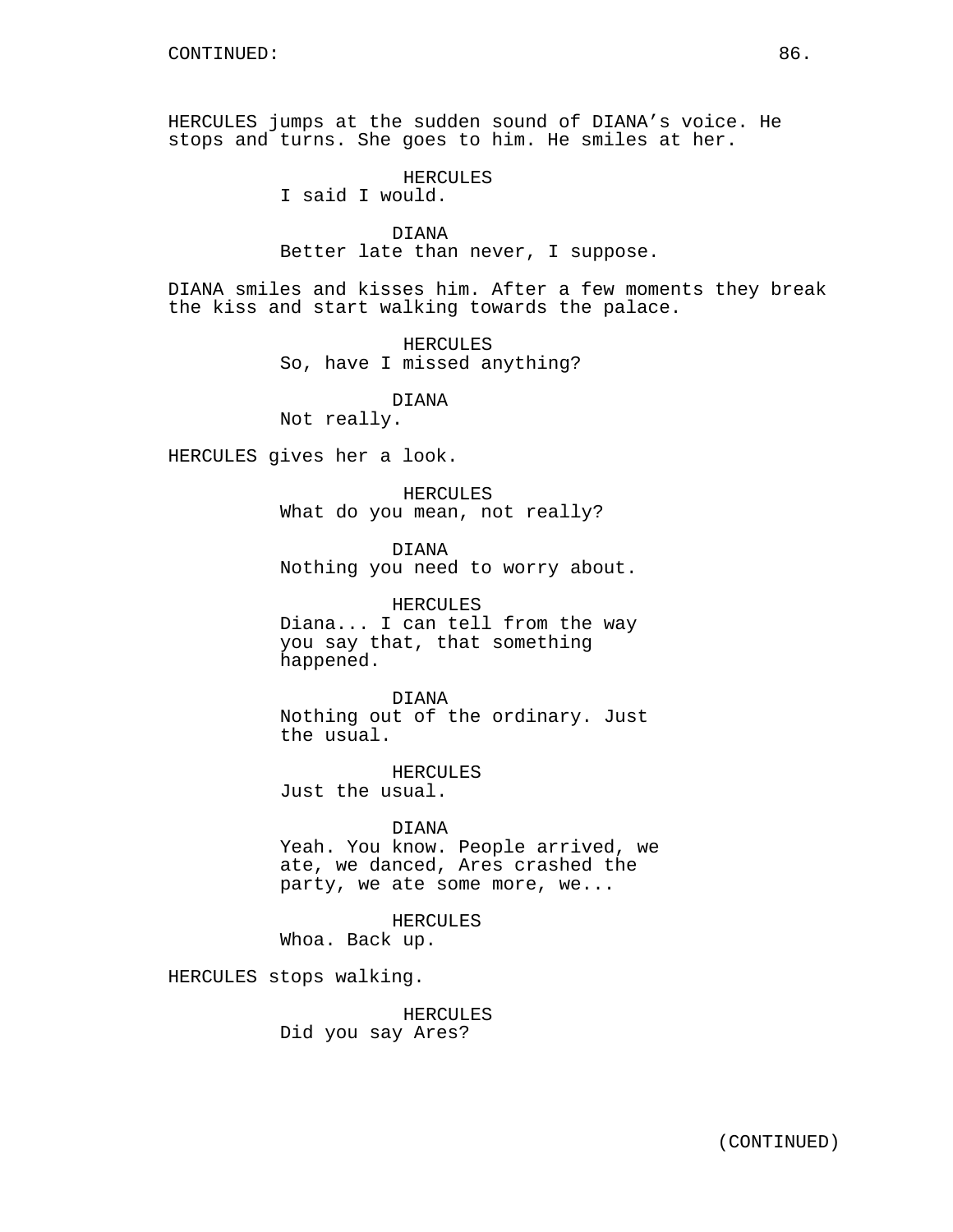DIANA Yes. But he's gone now, so... HERCULES What did Ares want? Why would he... DIANA Herc, I... HERCULES He came to see you, didn't he? DIANA You're probably gonna hear all about it when we... HERCULES So you came to give me "your" version, right? DIANA There is no my version, there is only... HERCULES Wait. Which Ares was it? Not that it matters really I suppose, but... DIANA The present one. HERCULES So what did he want? (beat) Diana? Momentary pause. DIANA I don't really know. Ares was just being... well, Ares. HERCULES What's that supposed to mean? (beat) Diana? DIANA Nothing. Forget it.

> HERCULES Okay. Start at the beginning.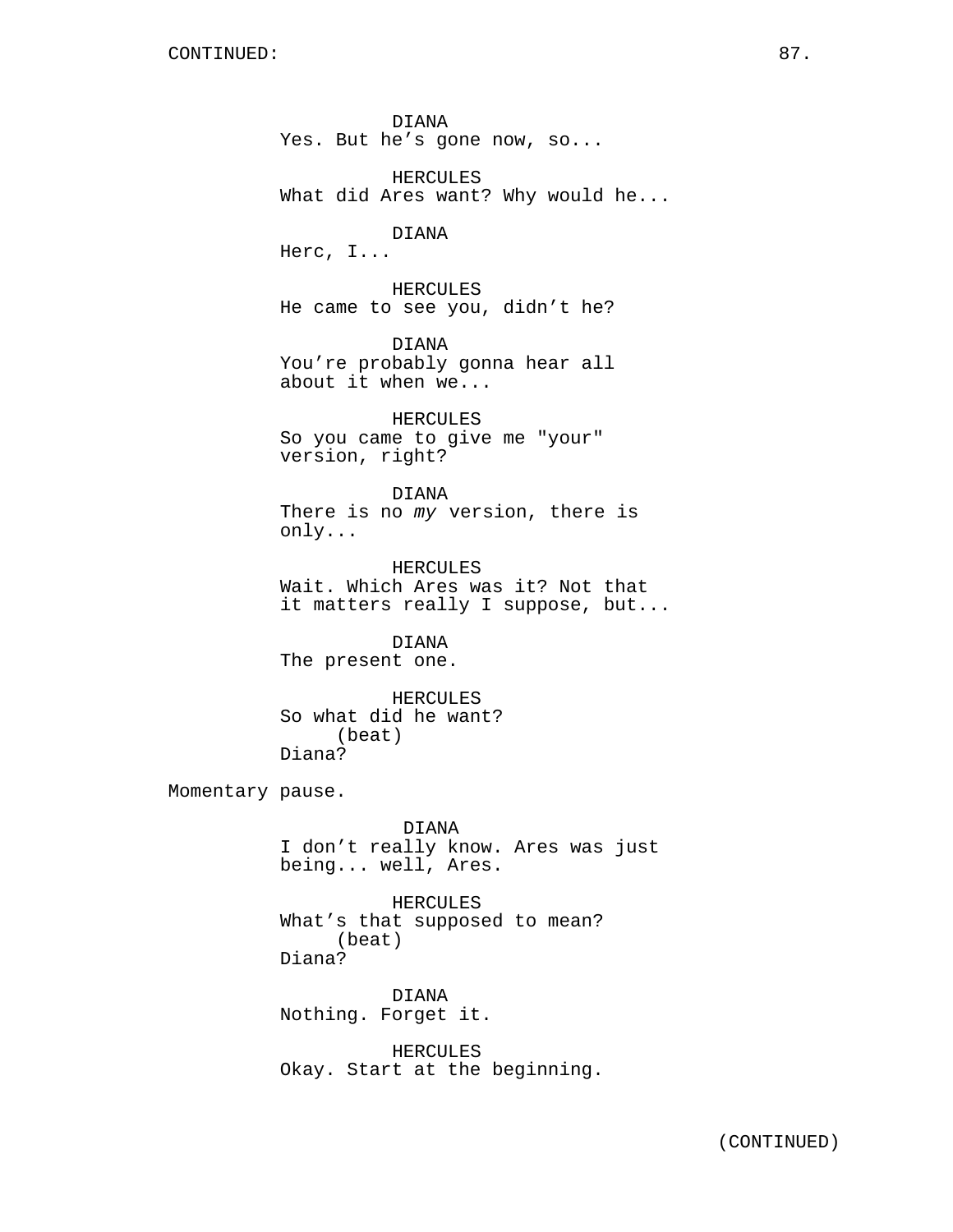# DIANA

The beginning?

HERCULES Yes. I want to know everything that has happened since you got here.

DIANA is beginning to wish she hadn't mentioned anything at all. She wishes she had've stuck to her original idea and just made everyone forget that ARES was there. She thought that this would be easier, but now she's not sure. HERCULES is waiting for her to start talking. DIANA looks at him.

CONTINUE TO:

76 PALACE GATES - GUARD TOWER 76

The Captain yells up to the guard.

CAPTAIN Is he here yet?

GUARD They should be here shortly.

CAPTAIN

They?

GUARD Diana is with him.

CAPTAIN She is? When did...

GUARD Not sure. One minute she wasn't there, next she was. It's like she just appeared.

The Captain talks to himself.

CAPTAIN

Ummm... That's the second time she's done that. I wonder what it could mean.

JUMP TO: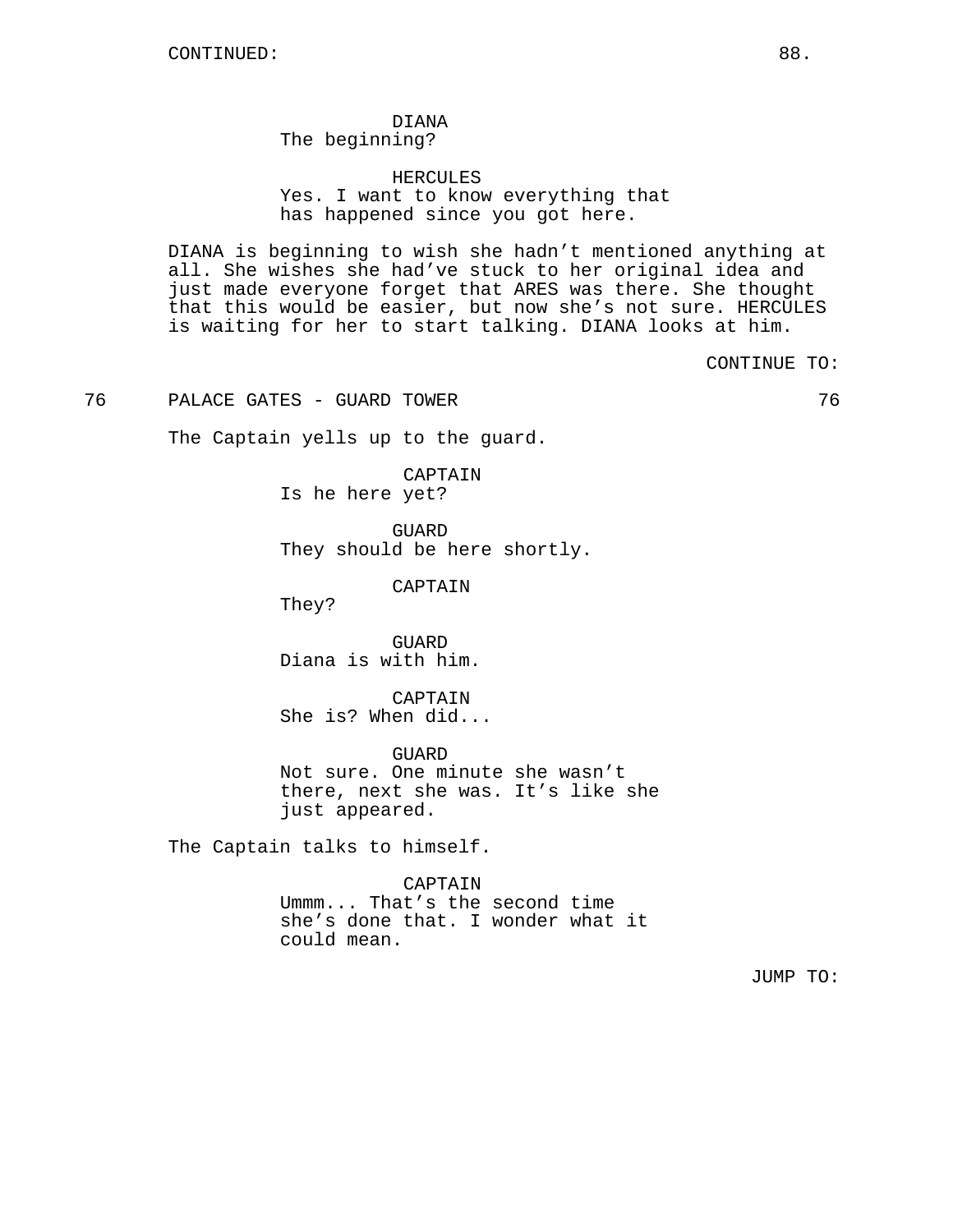DIANA has just finished telling HERCULES everything.

DIANA And then I came here. To walk with you to...

HERCULES That's everything.

DIANA

Yep.

HERCULES I wonder if the kidnapping of Miss Attica was a set-up.

DIANA

What?

HERCULES I wouldn't put it past Ares to set it up.

DIANA Come on, Herc. Do you think Ares would really...

HERCULES Yes. I do.

DIANA wonders if HERCULES is right.

DIANA (VO) (think to self) In order for Ares' plan to work, he would have had to have made sure that Herc wasn't there. And the only way to do that, would be to...

She stops her thought and looks at HERCULES.

DIANA Can we stop taking about Ares?

HERCULES I love too. But I get the feeling that once we get to the party, that's all anyone will be talking about.

89.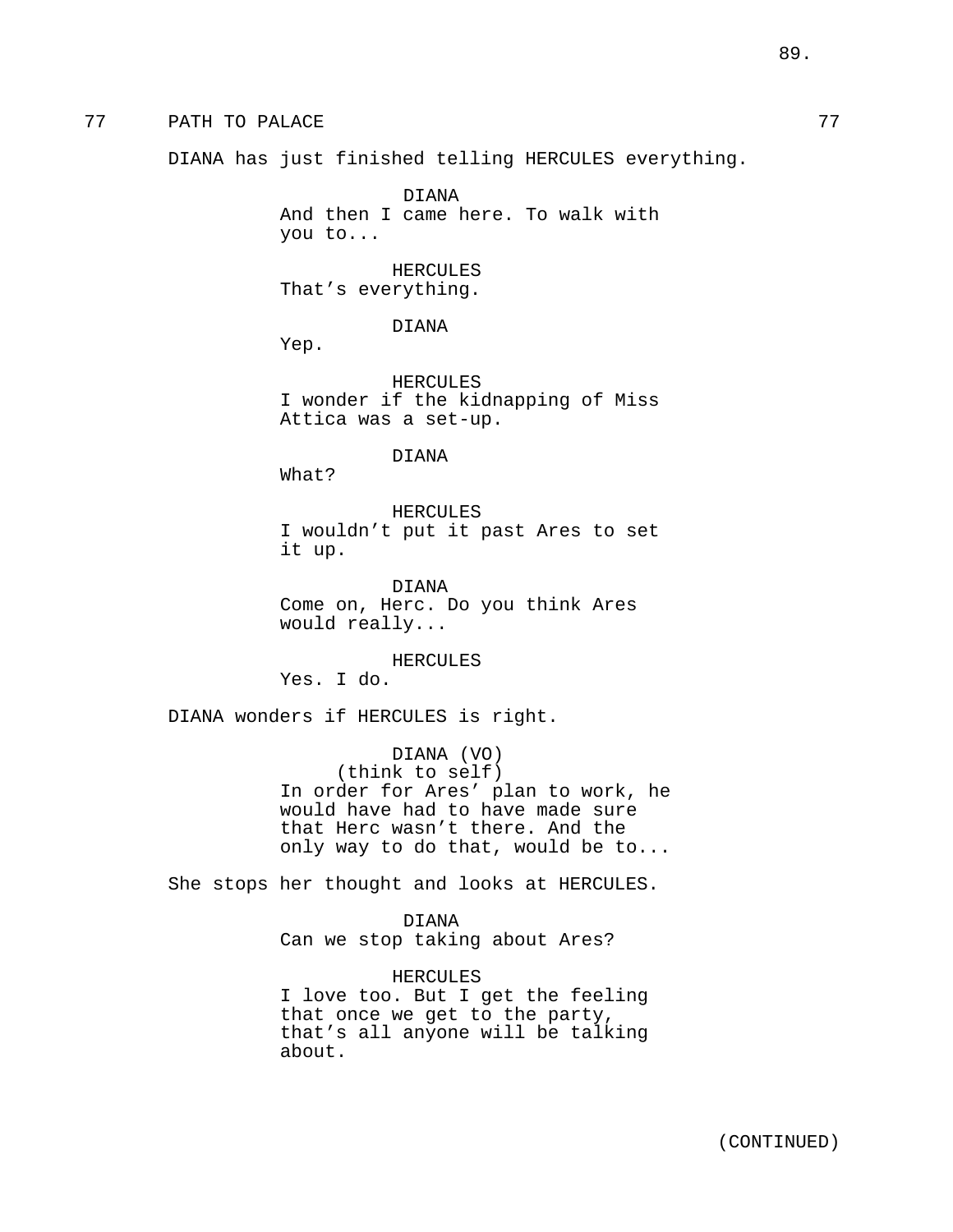DIANA

I could make everyone forget he was there?

HERCULES That might not be such a bad idea.

DIANA

Of course, I can't make Iphicles forget, because he actually talked to, and interacted, Ares.

HERCULES looks at her.

#### DIANA

Ares could always, at a later date, make Iphicles remember. The other guests mean nothing to Ares. But Iphicles... It might not be a good idea to erase the memory of the events. Ares might just put his own spin on things later.

HERCULES I guess your right.

DIANA I know I'm right.

HERCULES So how do you want to do this?

## DIANA

Easy. As we walk though the gates, I will make everyone we meet forget that Ares was there. If I know the Captain, he will be waiting for us. I can tell him that you need to speak to Iphicles and ask him to go get him and you'll meet in the garden. Then I will go to the main hall and zap the room with a forget spell.

HERCULES

Will it work?

DIANA

Of course.

They reach the gates.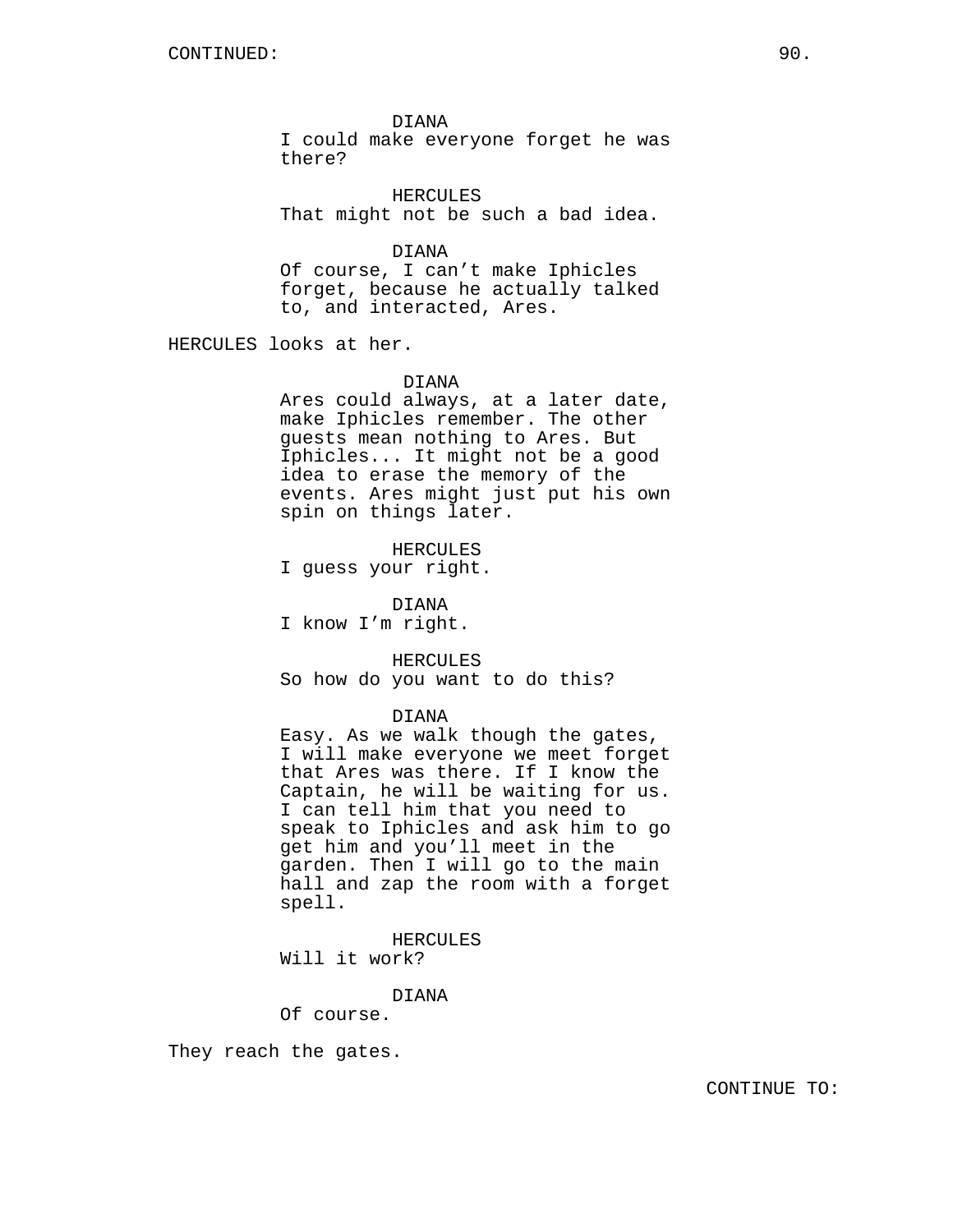They pass through the gates. The Captain of the Guards is standing there. He looks like he is about to ask DIANA something. DIANA touches him. He forgets what he was going to say. He forgets all about ARES. So does everyone else in the area. HERCULES notices the look on the Captain's face change.

> DIANA Captain, Herc needs to speak with his brother. Could you please ask Iphicles to meet him in the garden?

> > CAPTAIN

Yes, my lady.

The Captain runs off. HERCULES and DIANA walk to the palace door.

CONTINUE TO:

# TIME FLIES MONTAGE 79

HERCULES and DIANA proceed down the hallway to the doors to the main hall. DIANA kisses HERCULES and he leaves and heads to the garden. DIANA looks around to make sure no one is around and enters her "no one can see me" state. She enters the hall. She sees the Captain whispering to IPHICLES. She waits till IPHICLES and the CAPTAIN leave. Once they are gone she zaps the room. Everyone freezes for a moment, then unfreezes. When they unfreeze they have no memory of ARES ever being there. They all remember the tall mysterious stranger, but no one remembers the fact that he was ARES. DIANA exits the room. She makes sure no one is around and enters her "everyone can see me" state. She makes her way slowly to the garden. The captain is standing by the doors, waiting for IPHICLES. DIANA nods at him as she enters the garden.

CONTINUE TO:

80 GARDEN 80

DIANA walks up to HERCULES and IPHICLES.

DIANA I heard you were finally here?

DIANA kisses HERCULES.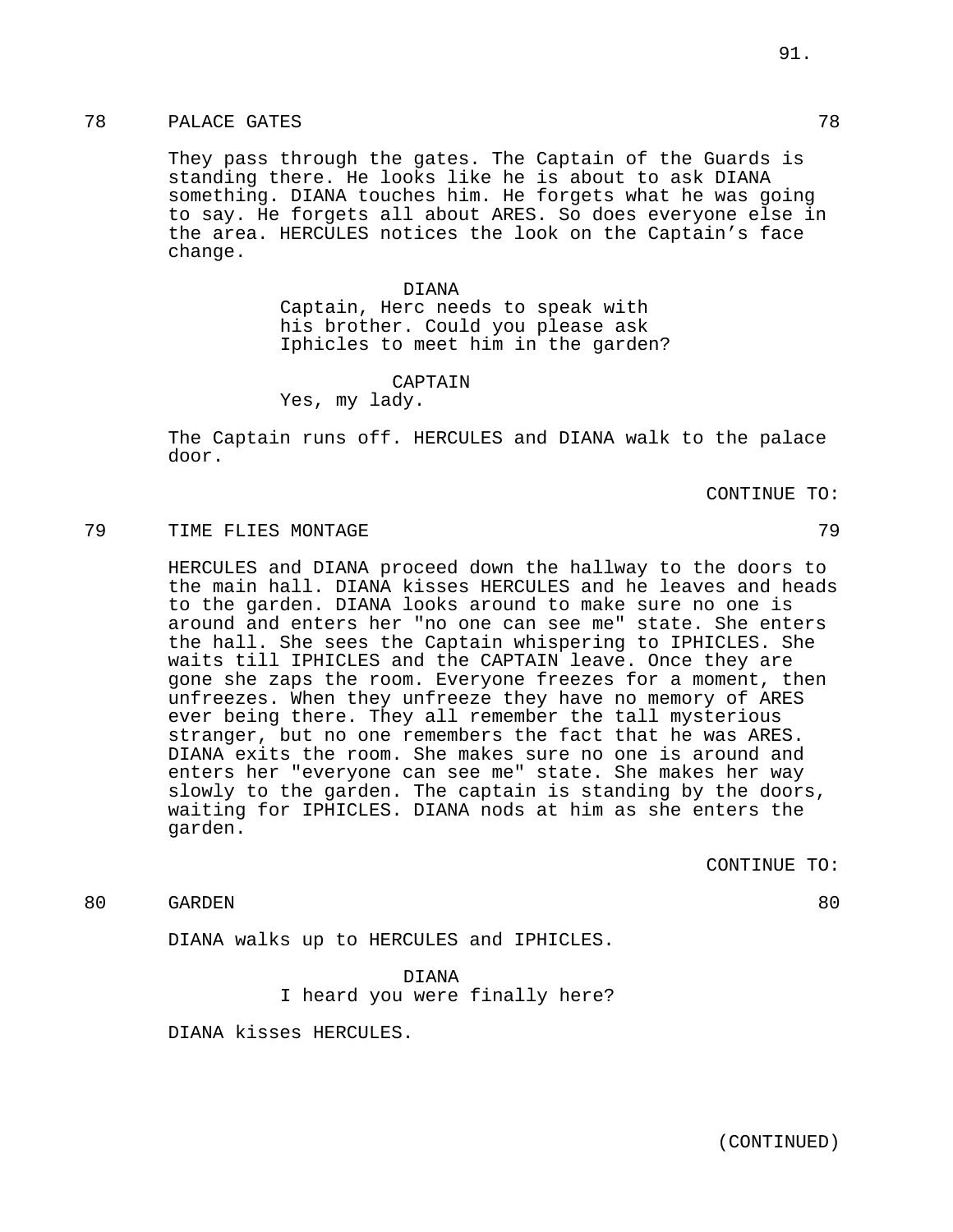DIANA Miss Attica okay?

HERCULES Last time I saw her, Iolaus was taking her home.

DIANA

Good.

DIANA looks at IPHICLES.

DIANA By the way, Sera told me he had to leave.

IPHICLES wonders why DIANA is using Ares' alias. He figures she doesn't want HERCULES to know that ARES was here.

DIANA

Something came up. He thanked you for the invitation, and said that next time he was through he'd stop in.

IPHICLES

Really?

DIANA

Yeah.

IPHICLES Pity. He seemed like a nice fellow. I was hoping I could get to know him better.

DIANA Maybe next time.

DIANA looks at HERCULES.

DIANA

You must be thirsty after that long trip. Come, we can get something to drink.

DIANA and HERCULES walk off. IPHICLES mutters to himself.

IPHICLES I wonder what you did to make Ares leave? One day I will find out what is really going on between you and Ares, Diana. One day.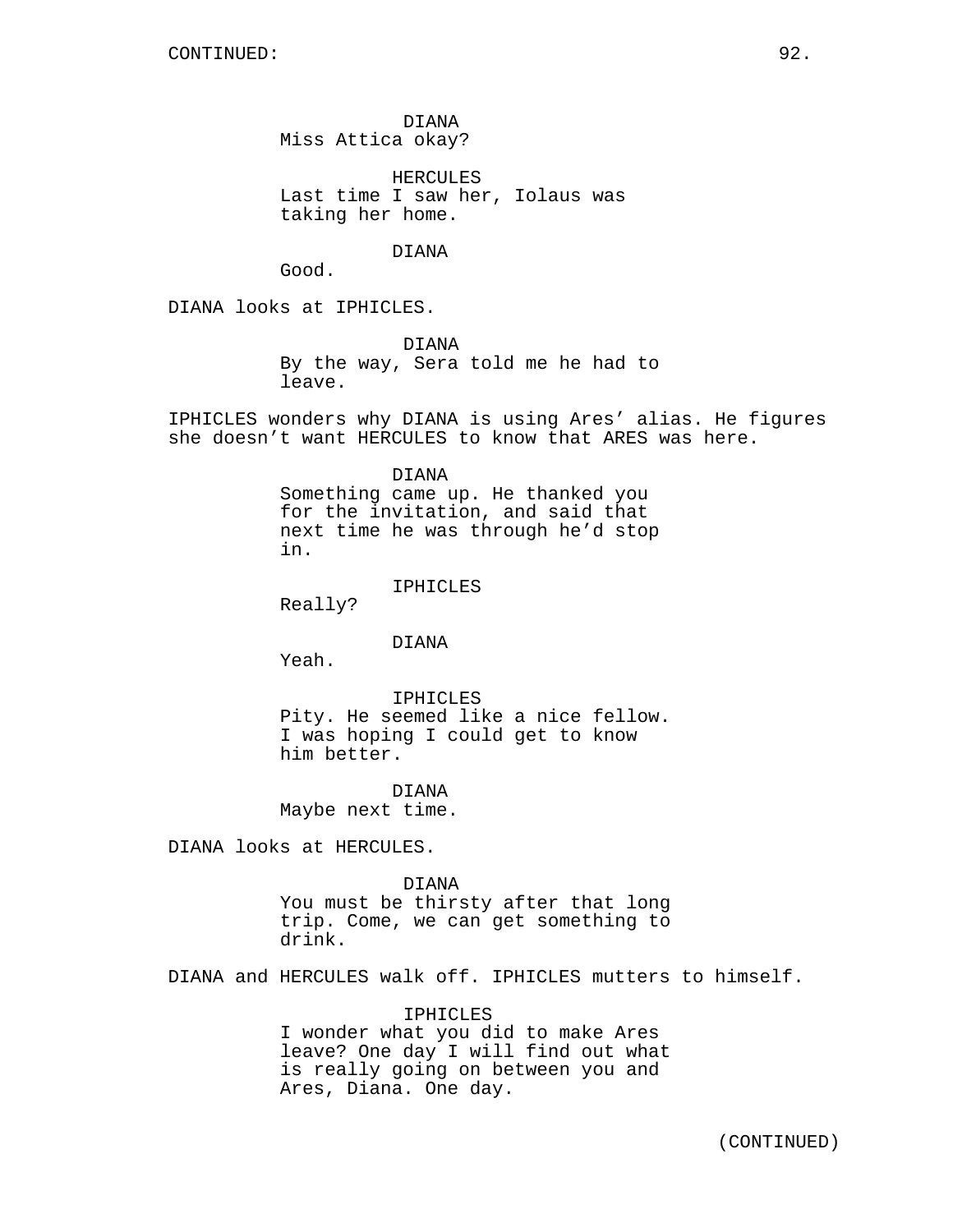DIANA and HERCULES exit. The Captain enters and goes to IPHICLES.

> CAPTAIN My lord, there is something very odd about Diana?

IPHICLES Odd? How do you mean?

### CAPTAIN

Well, earlier she seemed to have just vanished from a room, then later she seemed to have just appeared on the path way with Hercules, then...

IPHICLES

Wait, she met Hercules on the path?

#### CAPTAIN

Yes my lord. And, when they came though the gates, I could have sworn she tried to make me forget all that happened.

#### IPHICLES

Really.

#### CAPTAIN

Yes. There is something about her that is odd.

## IPHICLES

Odd might me an understatement. If she can appear and disappear at will, maybe she is not who she pretends to be. Maybe that is what has Ares so intrigued.

#### CAPTAIN

What should we do, my lord?

#### IPHICLES

We keep an eye on her.

The Captain and IPHICLES head to the door.

CONTINUE TO: